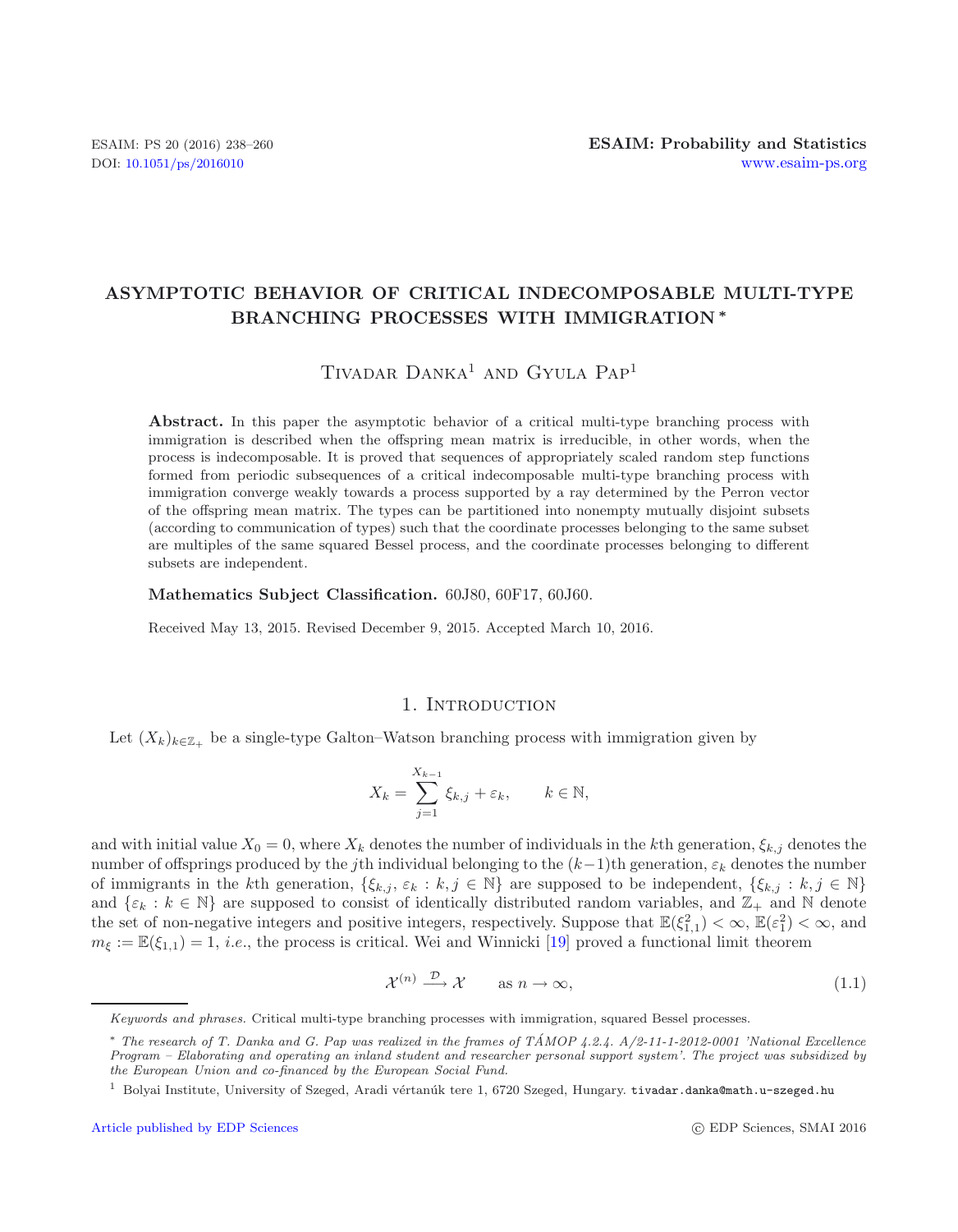with  $\mathcal{X}_t^{(n)} := n^{-1}X_{\lfloor nt \rfloor}$  for  $t \in \mathbb{R}_+$ ,  $n \in \mathbb{N}$ , where  $\mathbb{R}_+$  denotes the set of non-negative real numbers,  $\lfloor x \rfloor$  denotes the integer part of  $x \in \mathbb{R}$ , and  $(\mathcal{X}_t)_{t \in \mathbb{R}_+}$  is the pathwise unique strong solution of the stochastic differential equation (SDE)

$$
d\mathcal{X}_t = m_\varepsilon dt + \sqrt{V_\xi \mathcal{X}_t^+} d\mathcal{W}_t, \qquad t \in \mathbb{R}_+,
$$

<span id="page-1-0"></span>with initial value  $\mathcal{X}_0 = 0$ , where  $m_{\varepsilon} := \mathbb{E}(\varepsilon_1)$ ,  $V_{\xi} := \text{Var}(\xi_{1,1})$ ,  $(\mathcal{W}_t)_{t \in \mathbb{R}_+}$  is a standard Wiener process, and  $x^+$ denotes the positive part of  $x \in \mathbb{R}$ .

We will investigate a p-type branching process  $(X_k)_{k \in \mathbb{Z}_+}$  with immigration. For simplicity, we suppose that the initial value is  $X_0 = 0$ . For each  $k \in \mathbb{Z}_+$  and  $i \in \{1, \ldots, p\}$ , the number of individuals of type i in the kth generation is denoted by  $X_{k,i}$ . The non-negative integer-valued random variable  $\xi_{k,j,i,\ell}$  denotes the number of type  $\ell$  offsprings produced by the jth individual who is of type i belonging to the  $(k-1)$ th generation. The number of type i immigrants in the kth generation will be denoted by  $\varepsilon_{k,i}$ . Consider the random vectors

$$
\boldsymbol{X}_k := \begin{bmatrix} X_{k,1} \\ \vdots \\ X_{k,p} \end{bmatrix}, \qquad \boldsymbol{\xi}_{k,j,i} := \begin{bmatrix} \xi_{k,j,i,1} \\ \vdots \\ \xi_{k,j,i,p} \end{bmatrix}, \qquad \boldsymbol{\varepsilon}_k := \begin{bmatrix} \varepsilon_{k,1} \\ \vdots \\ \varepsilon_{k,p} \end{bmatrix}.
$$

<span id="page-1-2"></span>Then we have

<span id="page-1-1"></span>
$$
\boldsymbol{X}_k = \sum_{i=1}^p \sum_{j=1}^{X_{k-1,i}} \boldsymbol{\xi}_{k,j,i} + \boldsymbol{\varepsilon}_k, \qquad k \in \mathbb{N}.
$$
 (1.2)

Here  $\{\boldsymbol{\xi}_{k,j,i}, \boldsymbol{\varepsilon}_k : k,j \in \mathbb{N}, i \in \{1,\ldots,p\}\}\$ are supposed to be independent. Moreover,  $\{\boldsymbol{\xi}_{k,j,i} : k,j \in \mathbb{N}\}\$ for each  $i \in \{1,\ldots,p\}$ , and  $\{\varepsilon_k : k \in \mathbb{N}\}$  are supposed to consist of identically distributed vectors. Suppose  $\mathbb{E}(\|\boldsymbol{\xi}_{1,1,i}\|^2) < \infty$  for all  $i \in \{1,\ldots,p\}$  and  $\mathbb{E}(\|\boldsymbol{\varepsilon}_1\|^2) < \infty$ . Introduce the notations

$$
\mathbf{m}_{\boldsymbol{\xi}_i} := \mathbb{E}(\boldsymbol{\xi}_{1,1,i}) \in \mathbb{R}_+^p, \qquad \mathbf{m}_{\boldsymbol{\xi}} := \begin{bmatrix} \mathbf{m}_{\boldsymbol{\xi}_1} \cdots \ \mathbf{m}_{\boldsymbol{\xi}_p} \end{bmatrix} \in \mathbb{R}_+^{p \times p}, \qquad \mathbf{m}_{\boldsymbol{\varepsilon}} := \mathbb{E}(\boldsymbol{\varepsilon}_1) \in \mathbb{R}_+^p, \\ \mathbf{V}_{\boldsymbol{\xi}_i} := \mathrm{Var}(\boldsymbol{\xi}_{1,1,i}) \in \mathbb{R}^{p \times p}, \qquad \mathbf{V}_{\boldsymbol{\varepsilon}} := \mathrm{Var}(\boldsymbol{\varepsilon}_1) \in \mathbb{R}^{p \times p}.
$$

Note that many authors define the offspring mean matrix as  $m_{\xi}^{\top}$ . For  $k \in \mathbb{Z}_{+}$ , let  $\mathcal{F}_{k} := \sigma(X_0, X_1, \ldots, X_k)$ . By  $(1.2)$ ,

$$
\mathbb{E}(\boldsymbol{X}_{k} | \mathcal{F}_{k-1}) = \sum_{i=1}^{p} X_{k-1,i} \boldsymbol{m}_{\boldsymbol{\xi}_{i}} + \boldsymbol{m}_{\boldsymbol{\varepsilon}} = \boldsymbol{m}_{\boldsymbol{\xi}} \boldsymbol{X}_{k-1} + \boldsymbol{m}_{\boldsymbol{\varepsilon}}.
$$
\n(1.3)

Consequently,  $\mathbb{E}(X_k) = m_{\xi} \mathbb{E}(X_{k-1}) + m_{\xi}$ , which implies

$$
\mathbb{E}(\boldsymbol{X}_k) = \sum_{j=0}^{k-1} \boldsymbol{m}_{\xi}^j \, \boldsymbol{m}_{\varepsilon}, \qquad k \in \mathbb{N}.
$$
 (1.4)

Hence the offspring mean matrix  $m_{\xi}$  plays a crucial role in the asymptotic behavior of the sequence  $(X_k)_{k\in\mathbb{Z}_+}$ .

A multi-type branching process  $(X_k)_{k \in \mathbb{Z}_+}$  is referred to respectively as subcritical, critical or supercritical if  $\varrho(m_{\mathcal{E}}) < 1$ ,  $\varrho(m_{\mathcal{E}}) = 1$  or  $\varrho(m_{\mathcal{E}}) > 1$ , where  $\varrho(m_{\mathcal{E}})$  denotes the spectral radius of the offspring mean matrix  $m_{\xi}$  (see, *e.g.*, Athreya and Ney [\[1\]](#page-21-0) or Quine [\[17](#page-22-1)]). The process  $(X_k)_{k\in\mathbb{Z}_+}$  is called indecomposable if the matrix  $m_{\xi}$  is irreducible. Note that the matrix  $m_{\xi}$  is irreducible if and only if for all  $i, j \in \{1, ..., p\}$  there exists  $n_{i,j} \in \mathbb{N}$  such that the matrix entry  $(m_{\xi}^{n_{i,j}})_{i,j}$  is positive. In other words, a process is indecomposable if and only if each type of individual may have progeny of any other type. An indecomposable process  $(X_k)_{k \in \mathbb{Z}_+}$  is called positively regular if the matrix  $m_{\xi}$  is primitive. Note that the matrix  $m_{\xi}$  is primitive if and only if there exists  $n \in \mathbb{N}$  such that the matrix entry  $(m_{\xi}^n)_{i,j}$  is positive. Note that a critical single-type branching process is positively regular.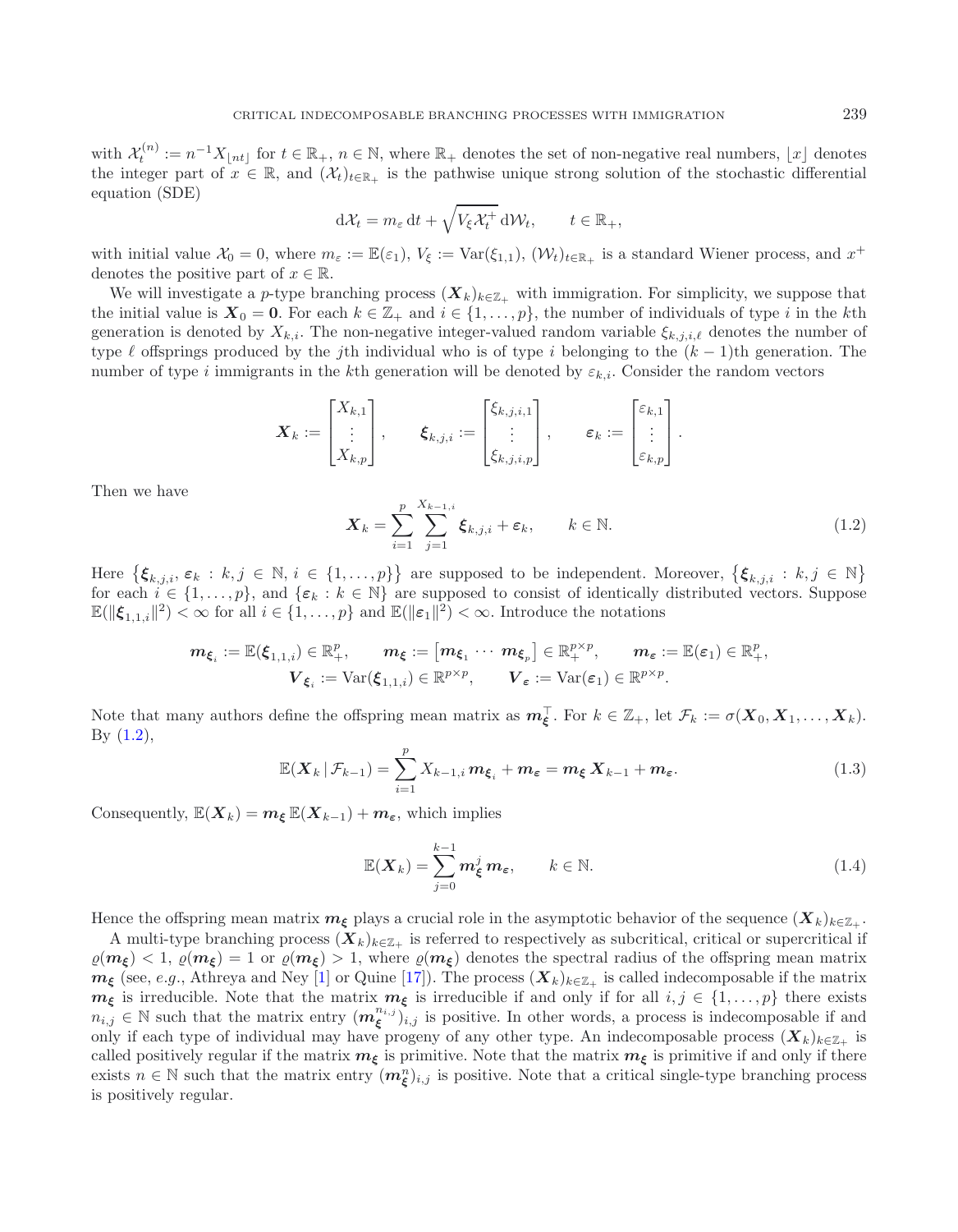#### 240 T. DANKA AND G. PAP

Joffe and Métivier ([\[11\]](#page-22-2), Thm. 4.3.1) studied positively regular critical multi-type branching processes. They determined the limiting behavior of the martingale part  $\mathcal{M}^{(n)}$ ,  $n \in \mathbb{N}$ , given by  $\mathcal{M}_t^{(n)} := n^{-1} \sum_{k=1}^{\lfloor nt \rfloor} M_k$ ,  $t \in \mathbb{R}_+$ , with  $\mathbf{M}_k := \mathbf{X}_k - \mathbb{E}(\mathbf{X}_k | \mathcal{F}_{k-1}), k \in \mathbb{N}$  (which is a special case of Thm. [3.4\)](#page-6-0).

The result  $(1.1)$  has been generalized by Ispány and Pap [\[8\]](#page-21-1) for positively regular critical p-type branching processes with immigration. They proved that

$$
\mathcal{X}^{(n)} \stackrel{\mathcal{D}}{\longrightarrow} \mathcal{X}u \qquad \text{as } n \to \infty,
$$

where  $\mathcal{X}_t^{(n)} := n^{-1} \mathcal{X}_{\lfloor nt \rfloor}$  for  $t \in \mathbb{R}_+$ ,  $n \in \mathbb{N}$ , the process  $(\mathcal{X}_t)_{t \in \mathbb{R}_+}$  is the unique strong solution of the SDE

$$
\mathrm{d}\mathcal{X}_t = \boldsymbol{v}^\top \boldsymbol{m}_{\varepsilon} \, \mathrm{d}t + \sqrt{\boldsymbol{v}^\top (\boldsymbol{u} \odot \boldsymbol{V}_{\boldsymbol{\xi}}) \boldsymbol{v} \mathcal{X}_t^+} \, \mathrm{d}\mathcal{W}_t, \qquad t \in \mathbb{R}_+,
$$

with initial value  $\mathcal{X}_0 = 0$ , where *u* and *v* denotes the right and left Perron vectors of  $m_\xi$ , and  $u \odot V_\xi := \sum_{k=1}^p a_{\xi}$  $\sum_{i=1}^{p} u_i V_{\xi_i}$ , where  $u = (u_i)_{i \in \{1, ..., p\}}$ .

The aim of the present paper is to obtain a generalization of this result for indecomposable critical multi-type branching processes with immigration. Then the types  $\{1,\ldots,p\}$  can be partitioned according to communication of types, namely, into r nonempty mutually disjoint subsets  $D_1, \ldots, D_r$  such that an individual of type j may not have offspring of type i unless there exists  $\ell \in \{1,\ldots,r\}$  with  $i \in D_{\ell-1}$  and  $j \in D_{\ell}$ , where subscripts are considered modulo  $r$ . This partitioning is unique up to cyclic permutation of the subsets. The number  $r$  is called the index of cyclicity (in other words, the index of imprimivity) of the matrix  $m_{\xi}$ . Note that  $r = 1$  if and only if the matrix  $m_{\xi}$  is primitive, *i.e.*, the process is positively regular. We succeeded to determine the joint asymptotic behavior of sequences  $((nr)^{-1}X_{r{\lfloor nt\rfloor}+i-1})_{t\in\mathbb{R}_+}$ ,  $n\in\mathbb{N}$ ,  $i\in\{1,\ldots,r\}$ , of random step functions as  $n\to\infty$ , see Theorem [3.1.](#page-4-0) It turns out that the limiting diffusion process has the form  $(m_{\xi}^{r-i+1} \mathcal{Y}_t)_{t \in \mathbb{R}_+}$ ,  $i \in \{1, ..., r\}$ , where the distribution of the process  $(m_{\xi}^{j} \mathcal{Y}_{t})_{t \in \mathbb{R}_{+}}$  is the same for all  $j \in \mathbb{N}$ . Moreover, the process  $(\mathcal{Y}_{t})_{t \in \mathbb{R}_{+}}$  is 1-dimensional in the sense that for all  $t \in \mathbb{R}_+$ , the distribution of  $\mathcal{Y}_t$  is concentrated on the ray  $\mathbb{R}_+ \cdot u$ , where *u* is the Perron eigenvector of the offspring mean matrix  $m_{\xi}$ . In fact, partitioning the coordinates of the limit process  $\mathbf{\mathcal{Y}}_t = (\mathbf{\mathcal{Y}}_{t,1},\ldots,\mathbf{\mathcal{Y}}_{t,r})$  and of the Perron eigenvector  $\mathbf{u} = (\mathbf{u}_1,\ldots,\mathbf{u}_r)$  according to communication of types, we have  $\mathbf{\mathcal{Y}}_{t,i} = \mathcal{Z}_{t,i} u_i, t \in \mathbb{R}_+, i \in \{1,\ldots,r\}$ , where  $(\mathcal{Z}_{t,i})_{t \in \mathbb{R}_+}, i \in \{1,\ldots,r\}$ , are independent squared Bessel processes. It is interesting to note that Kesten and Stigum [\[14](#page-22-3)] considered a supercritical indecomposable multi-type branching processes without immigration, and they proved that there exists a random variable  $w$ such that  $\varrho(m_{\xi})^{-(rn+i-1)}\mathbf{X}_{rn+i-1} \to w\mathbf{u}_i$  almost surely as  $n \to \infty$  for each  $i \in \{1,\ldots,r\}.$ 

The results of the present paper will be very useful for analysing the asymptotic behavior of the conditional least squares estimators of parameters of a critical multi-type branching process with immigration when the process is indecomposable but not positively regular. The positively regular case has been studied in Ispány *et al.* [\[9\]](#page-21-2) and in Körmendi and Pap [\[15\]](#page-22-4).

### 2. Indecomposable multi-type branching processes with immigration

Let  $\mathbb{R}_{++}$  denote the set of positive real numbers. The d-dimensional unit matrix will be denoted by  $I_d$ . Every random variable will be defined on the fixed probability space  $(\Omega, \mathcal{A}, \mathbb{P})$ .

In what follows we recall some known facts about irreducible nonnegative matrices. The matrix  $m_{\xi}$  is reducible if there exist a permutation matrix  $P \in \mathbb{R}^{p \times p}$  and  $q \in \{1, \ldots, p-1\}$  such that

$$
\boldsymbol{P}^\top \boldsymbol{m}_\xi \boldsymbol{P} = \begin{bmatrix} \boldsymbol{B} \ \boldsymbol{C} \\ \boldsymbol{0} \ \ \boldsymbol{D} \end{bmatrix},
$$

where  $\mathbf{B} \in \mathbb{R}^{q \times q}$ ,  $\mathbf{D} \in \mathbb{R}^{(p-q) \times (p-q)}$ ,  $\mathbf{C} \in \mathbb{R}^{q \times (p-q)}$  and  $\mathbf{0} \in \mathbb{R}^{(p-q) \times q}$  is a null matrix. The matrix  $m_{\xi}$  is irreducible if it is not reducible (see, e.g., [\[6\]](#page-21-3), Defs. 6.2.21 and 6.2.22). If the matrix  $m_{\xi}$  is irreducible then, by the Frobenius–Perron theorem the following assertions hold (see, e.g.,  $[2]$ , Thm. 1.8.3,  $[2]$ , Thm. 2.20,  $[4]$  $[4]$ , Thm. 8.2.4, [\[16](#page-22-5)], Thm. 3.1, or [\[14\]](#page-22-3)):

 $\phi$  (*m*<sub>*ξ*</sub>)  $\in \mathbb{R}_{++}$ ,  $\rho(m_{\xi})$  is an eigenvalue of  $m_{\xi}$ , and the algebraic and geometric multiplicities of  $\rho(m_{\xi})$  equal 1.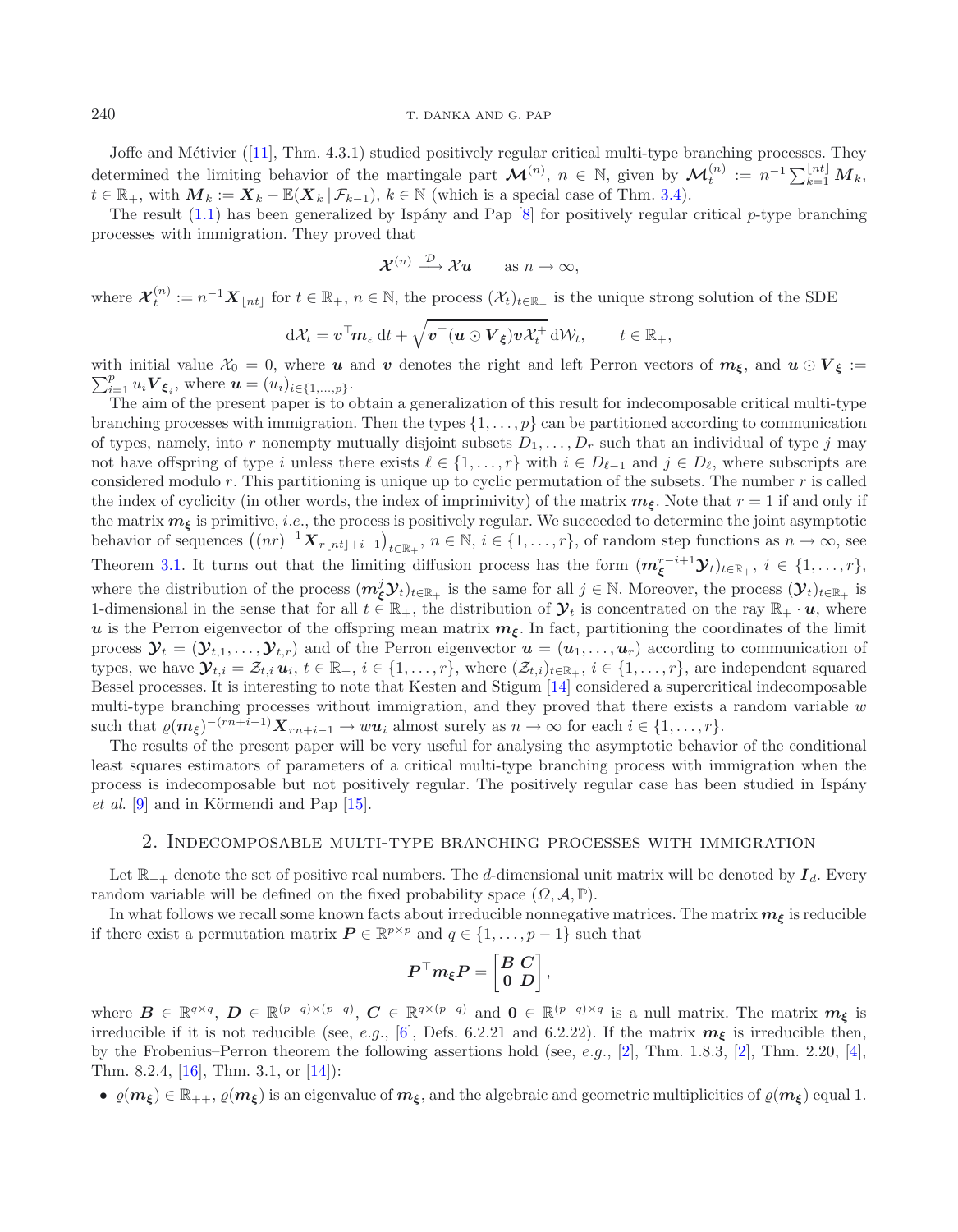- <span id="page-3-0"></span>• Corresponding to the eigenvalue  $\varrho(m_\xi)$  there exists a unique (right) eigenvector  $u \in \mathbb{R}_{++}^p$ , called the Perron vector of  $m_{\xi}$ , such that the sum of the coordinates of  $u$  is 1, and there exists a unique left eigenvector  $v \in \mathbb{R}_{++}^p$ , such that  $u^\top v = 1$ .
- If  $m_{\xi}$  has exactly r eigenvalues of maximum modulus  $\rho(m_{\xi})$  then the coordinates  $\{1,\ldots,p\}$  can be partitioned into r nonempty mutually disjoint subsets  $D_1, \ldots, D_r$  such that  $m_{i,j} = 0$  unless there exists  $\ell \in \{1,\ldots,r\}$  with  $i \in D_{\ell-1}$  and  $j \in D_{\ell}$ , where subscripts are considered modulo r. This partitioning is unique up to cyclic permutation of the subsets. We may assume that the types are enumerated according to these subsets, and hence

$$
m_{\xi} = \begin{bmatrix} 0 & m_{1,2} & 0 & \cdots & 0 & 0 \\ 0 & 0 & m_{2,3} & \cdots & 0 & 0 \\ 0 & 0 & 0 & \cdots & 0 & 0 \\ \vdots & \vdots & \vdots & \ddots & \vdots & \vdots \\ 0 & 0 & 0 & \cdots & 0 & m_{r-1,r} \\ m_{r,1} & 0 & 0 & \cdots & 0 & 0 \end{bmatrix},
$$
(2.1)

where the r main diagonal zero blocks are square,  $m_{1,2} \in \mathbb{R}^{|D_1| \times |D_2|}$ ,  $m_{2,3} \in \mathbb{R}^{|D_2| \times |D_3|}$ , ...,  $m_{r,1} \in$  $\mathbb{R}^{|D_r| \times |D_1|}$  where |H| denotes the number of elements of a set H, and  $m_{1,2} \neq 0$ ,  $m_{2,3} \neq 0$ , ...,  $m_{r,1} \neq 0$ . Then for each  $k \in \{1, \ldots, r-1\}$ , we have

$$
m_{\xi}^k = \begin{bmatrix} 0 & \cdots & 0 & \widetilde{m}_{1,k+1} & 0 & \cdots & 0 \\ 0 & \cdots & 0 & 0 & \widetilde{m}_{2,k+2} & \cdots & 0 \\ \vdots & & \vdots & \vdots & \vdots & \ddots & \vdots \\ 0 & \cdots & 0 & 0 & 0 & \cdots & \widetilde{m}_{r-k,r} \\ \widetilde{m}_{r-k+1,r+1} & \cdots & 0 & 0 & 0 & \cdots & 0 \\ \vdots & \ddots & \vdots & \vdots & \vdots & \vdots & \vdots \\ 0 & \cdots & \widetilde{m}_{r,r+k} & 0 & 0 & \cdots & 0 \end{bmatrix}
$$

with

$$
\widetilde{\boldsymbol{m}}_{i,j}:=\boldsymbol{m}_{i,i+1}\boldsymbol{m}_{i+1,i+2}\cdots\boldsymbol{m}_{j-1,j}\in\mathbb{R}^{|D_i|\times |D_j|}
$$

for  $i, j \in \mathbb{N}$  with  $i < j$ , where subscripts on the right hand side are considered modulo r. We will also use the notational convention  $\widetilde{m}_{i,i} := I_{|D_i|}$ . Moreover,

$$
\boldsymbol{m}^r_{\boldsymbol{\xi}}=\begin{bmatrix} \widetilde{\boldsymbol{m}}_{1,r+1} & \boldsymbol{0} & \cdots & \boldsymbol{0} \\ \boldsymbol{0} & \widetilde{\boldsymbol{m}}_{2,r+2} & \cdots & \boldsymbol{0} \\ \vdots & \vdots & \ddots & \vdots \\ \boldsymbol{0} & \boldsymbol{0} & \cdots & \widetilde{\boldsymbol{m}}_{r,2r} \end{bmatrix} =: \widetilde{\boldsymbol{m}}_{1,r+1} \oplus \widetilde{\boldsymbol{m}}_{2,r+2} \oplus \cdots \oplus \widetilde{\boldsymbol{m}}_{r,2r}.
$$

The matrices  $\widetilde{m}_{1,r+1} \in \mathbb{R}^{|D_1| \times |D_1|}$ ,  $\widetilde{m}_{2,r+2} \in \mathbb{R}^{|D_2| \times |D_2|}$ , ...,  $\widetilde{m}_{r,2r} \in \mathbb{R}^{|D_r| \times |D_r|}$  are primitive (that is, irreducible and there exists  $n_i \in \mathbb{N}$  such that  $\widetilde{\mathbf{m}}_{i,r+i}^{n_i} \in \mathbb{R}_{++}^{|D_i| \times |D_i|}$  with  $\varrho(\widetilde{\mathbf{m}}_{i,r+i}) = [\varrho(\mathbf{m}_{\boldsymbol{\xi}})]^r$ ,  $i \in \{1, \ldots, r\}$ . (see, e.g., [\[16\]](#page-22-5), Thm. 4.3).

• If

$$
u = \begin{bmatrix} u_1 \\ \vdots \\ u_r \end{bmatrix}, \qquad v = \begin{bmatrix} v_1 \\ \vdots \\ v_r \end{bmatrix}
$$

denotes the partitioning of *u* and *v* with respect to the partitioning  $D_1, \ldots, D_r$  of the coordinates  $\{1, \ldots, p\}$ then, for each  $i \in \{1, \ldots, r\}$ , we have  $u_i^{\top} v_i = r^{-1}$ , the vectors  $\tilde{u}_i := r u_i$  and  $\tilde{v}_i := v_i$  are right and left eigenments of  $\tilde{v}_i = \min_{i} \tilde{v}_i^{\top} \tilde{v}_i = 1$  and  $\tilde{v}_i = r^{-1}$ , the vectors  $\tilde{u}_i := r u_i$  and eigenvectors of  $\widetilde{\boldsymbol{m}}_{i,r+i}$  with  $\widetilde{\boldsymbol{u}}_i^{\top} \widetilde{\boldsymbol{v}}_i = 1$ , and

$$
[\varrho(\widetilde{\boldsymbol{m}}_{i,r+i})]^{-n} \widetilde{\boldsymbol{m}}_{i,r+i}^n \to \widetilde{\boldsymbol{u}}_i \widetilde{\boldsymbol{v}}_i^\top = r \boldsymbol{u}_i \boldsymbol{v}_i^\top =: \boldsymbol{\Pi}_i \in \mathbb{R}_{++}^{|D_i| \times |D_i|} \quad \text{as } n \to \infty.
$$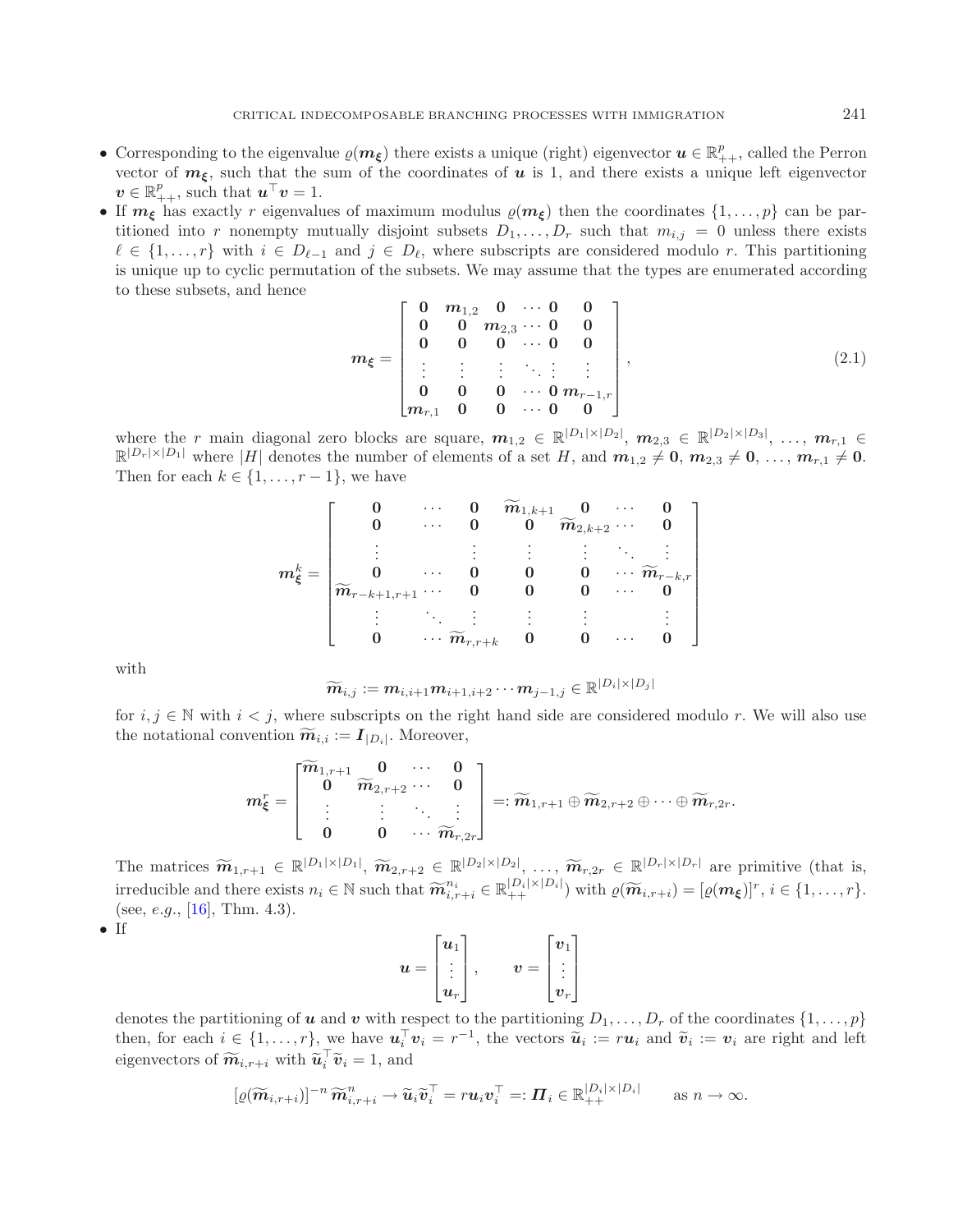Consequently,

<span id="page-4-4"></span>
$$
[\varrho(\boldsymbol{m}_{\boldsymbol{\xi}})]^{-nr} \boldsymbol{m}_{\boldsymbol{\xi}}^{nr} \to \boldsymbol{\Pi} \in \mathbb{R}_{+}^{p \times p} \quad \text{as } n \to \infty,
$$

<span id="page-4-2"></span>where

$$
\boldsymbol{\Pi} := \boldsymbol{\Pi}_1 \oplus \boldsymbol{\Pi}_2 \oplus \cdots \oplus \boldsymbol{\Pi}_r = \begin{bmatrix} \boldsymbol{\Pi}_1 & \boldsymbol{0} & \cdots & \boldsymbol{0} \\ \boldsymbol{0} & \boldsymbol{\Pi}_2 & \cdots & \boldsymbol{0} \\ \vdots & \vdots & \ddots & \vdots \\ \boldsymbol{0} & \boldsymbol{0} & \cdots & \boldsymbol{\Pi}_r \end{bmatrix} . \tag{2.2}
$$

The vectors *u* and *v* are right and left eigenvectors of *Π* corresponding to the eigenvalue  $[\varrho(\mathbf{m}_{\xi})]^{r}$ .

• Moreover, there exist  $c, \kappa \in \mathbb{R}_{++}$  with  $\kappa < 1$  such that

$$
\|[\varrho(\mathbf{m}_{\xi})]^{-nr} \mathbf{m}_{\xi}^{nr} - \mathbf{\Pi}\| \leq c\kappa^n \quad \text{for all } n \in \mathbb{N},\tag{2.3}
$$

where  $||A||$  denotes the operator norm of a matrix  $A \in \mathbb{R}^{p \times p}$  defined by  $||A|| := \sup_{||x||=1} ||Ax||$ .

If  $m_{\xi}$  has the form [\(2.1\)](#page-3-0), then the offsprings have the property  $\xi_{1,1,i,j} = 0$  almost surely unless there exists  $\ell \in \{1,\ldots,r\}$  with  $i \in D_{\ell-1}$  and  $j \in D_{\ell}$ , where  $D_0 := D_r$ . Consequently, the offspring variance matrices  $V_{\xi_i}$ ,  $j \in \{1, \ldots, p\}$ , have the form

$$
\boldsymbol{V}_{\xi_j} = \begin{cases} \n\mathbf{0} \oplus \mathbf{0} \oplus \cdots \oplus \mathbf{0} \oplus \boldsymbol{V}_{1,j} & \text{if } j \in D_1, \\ \n\boldsymbol{V}_{2,j} \oplus \mathbf{0} \oplus \cdots \oplus \mathbf{0} \oplus \mathbf{0} & \text{if } j \in D_2, \\ \n\vdots & \n\end{cases} \tag{2.4}
$$
\n
$$
\mathbf{V}_{\xi_j} = \begin{cases} \n\mathbf{0} \oplus \mathbf{0} \oplus \cdots \oplus \mathbf{V}_{r,j} & \text{if } j \in D_r, \\ \n\vdots & \n\end{cases}
$$

where  $\mathbf{V}_{\ell,j} \in \mathbb{R}^{|D_{\ell-1}| \times |D_{\ell-1}|}$  denotes the variance matrix of the random vector  $(\xi_{1,1,j,i})_{i \in D_{\ell-1}}$  for  $\ell \in \{1,\ldots,r\}$ ,  $j \in D_{\ell}$ . For a vector  $\alpha_{\ell} = (\alpha_{\ell,j})_{j \in D_{\ell}} \in \mathbb{R}_{+}^{|D_{\ell}|}$  with  $\ell \in \{1,\ldots,r\}$ , we will use notation  $\alpha_{\ell} \odot V_{\ell} :=$  $\sum_{j\in D_{\ell}} \alpha_{\ell,j} \mathbf{V}_{\ell,j} \in \mathbb{R}^{|D_{\ell-1}| \times |D_{\ell-1}|}$ , which is a positive semi-definite matrix, a mixture of the variance matrices  $\overline{\mathbf{V}}_{\ell,j}, j \in D_{\ell}$ . For a vector  $\boldsymbol{\alpha} = (\alpha_i)_{i \in \{1,...,p\}} \in \mathbb{R}_+^p$ , we will also use the notation  $\boldsymbol{\alpha} \odot \mathbf{V}_{\boldsymbol{\xi}} := \sum_{i=1}^p \alpha_i \mathbf{V}_{\boldsymbol{\xi}_i} \in \mathbb{R}^{p \times p}$ , which is a positive semi-definite matrix, a mixture of the variance matrices  $V_{\xi_1}, \ldots, V_{\xi_n}$ .

### 3. Convergence results

<span id="page-4-3"></span>A function  $f : \mathbb{R}_+ \to \mathbb{R}^d$  is called *càdlàg* if it is right continuous with left limits. Let  $D(\mathbb{R}_+, \mathbb{R}^d)$  and  $C(\mathbb{R}_+, \mathbb{R}^d)$ denote the space of all  $\mathbb{R}^d$ -valued càdlàg and continuous functions on  $\mathbb{R}_+$ , respectively. Let  $\mathcal{D}_{\infty}(\mathbb{R}_+,\mathbb{R}^d)$ denote the Borel  $\sigma$ -algebra in  $D(\mathbb{R}_+, \mathbb{R}^d)$  for the metric defined in ([\[10](#page-22-6)], Chap. VI, Eq. (1.26)) (with this metric  $D(\mathbb{R}_+,\mathbb{R}^d)$  is a complete and separable metric space). For  $\mathbb{R}^d$ -valued stochastic processes  $(\mathcal{Y}_t)_{t\in\mathbb{R}_+}$ and  $(\mathcal{Y}_t^{(n)})_{t\in\mathbb{R}_+}$ ,  $n \in \mathbb{N}$ , with càdlàg paths we write  $\mathcal{Y}^{(n)} \stackrel{\mathcal{D}}{\longrightarrow} \mathcal{Y}$  if the distribution of  $\mathcal{Y}^{(n)}$  on the space  $(D(\mathbb{R}_+,\mathbb{R}^d),\mathcal{D}_{\infty}(\mathbb{R}_+,\mathbb{R}^d))$  converges weakly to the distribution of  $\mathcal Y$  on the space  $(D(\mathbb{R}_+,\mathbb{R}^d),\mathcal{D}_{\infty}(\mathbb{R}_+,\mathbb{R}^d))$  as  $n \to \infty$ .

<span id="page-4-0"></span>**Theorem 3.1.** *Let*  $(X_k)_{k \in \mathbb{Z}_+}$  *be a indecomposable critical p-type branching process with immigration. Suppose*  $X_0 = 0$ ,  $\mathbb{E}(\|\xi_{1,1,i}\|^2) < \infty$  *for all*  $i \in \{1,\ldots,p\}$  *and*  $\mathbb{E}(\|\varepsilon_1\|^2) < \infty$ *. Suppose that the index of cyclicity of*  $m_{\xi}$  *is*  $r \in \mathbb{N}$ *. Suppose that the offspring mean matrix*  $m_{\xi}$  *has the form* [\(2.1\)](#page-3-0)*. For each*  $n \in \mathbb{N}$ *, consider the* rp*-dimensional random step process*

$$
\boldsymbol{\mathcal{X}}_t^{(n)} := \frac{1}{rn}\begin{bmatrix} \boldsymbol{X}_{r\lfloor nt \rfloor} \\ \boldsymbol{X}_{r\lfloor nt \rfloor - 1} \\ \vdots \\ \boldsymbol{X}_{r\lfloor nt \rfloor - r + 1} \end{bmatrix}, \qquad t \in \mathbb{R}_+.
$$

<span id="page-4-1"></span>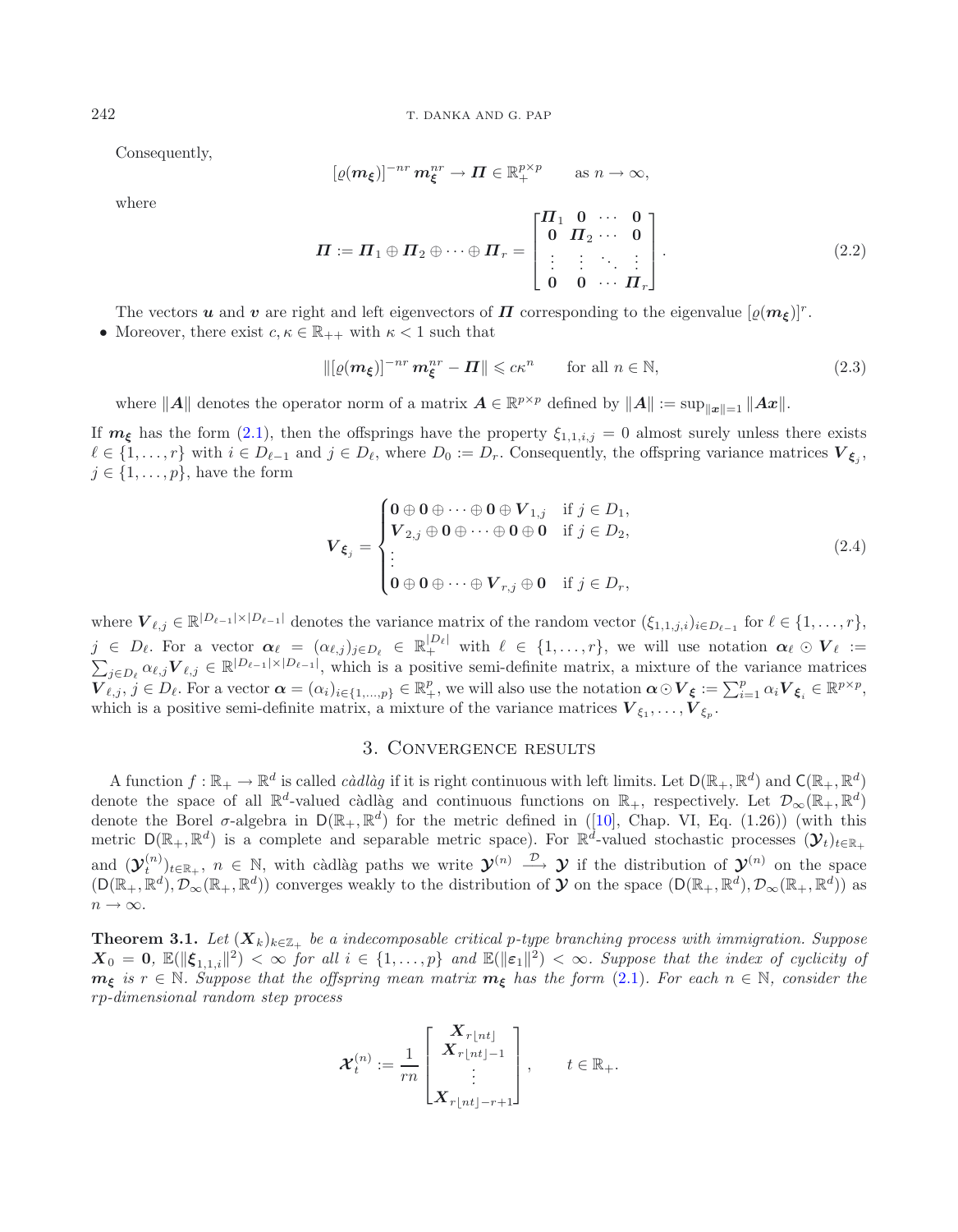<span id="page-5-2"></span>*Then*

$$
\mathcal{X}^{(n)} \xrightarrow{\mathcal{D}} \mathcal{X} \qquad \text{as } n \to \infty,
$$
 (3.1)

*where*

<span id="page-5-0"></span>
$$
\boldsymbol{\mathcal{X}}_t := \begin{bmatrix} m_{\xi}^r \boldsymbol{\mathcal{Y}}_t \\ m_{\xi}^{r-1} \boldsymbol{\mathcal{Y}}_t \\ \vdots \\ m_{\xi} \boldsymbol{\mathcal{Y}}_t \end{bmatrix}, \qquad t \in \mathbb{R}_+, \tag{3.2}
$$

*with*

$$
\mathcal{Y}_t := \begin{bmatrix} \mathcal{Y}_{t,1} \\ \mathcal{Y}_{t,2} \\ \vdots \\ \mathcal{Y}_{t,r} \end{bmatrix}, \qquad t \in \mathbb{R}_+,
$$

*where, for*  $i \in \{1, \ldots, r\}$ *, the*  $|D_i|$ *-dimensional process*  $(\mathbf{\mathcal{Y}}_{t,i})_{t \in \mathbb{R}_+}$  *is given by* 

$$
\mathbf{\mathcal{Y}}_{t,i}:=\mathcal{Z}_{t,i}\boldsymbol{u}_i,\qquad t\in\mathbb{R}_+,
$$

*where*  $(\mathcal{Z}_{t,i})_{t \in \mathbb{R}_+}$  *is the unique strong solution of the SDE* 

$$
d\mathcal{Z}_{t,i} = \boldsymbol{v}_i^\top \boldsymbol{m}_{\boldsymbol{\xi},\boldsymbol{\varepsilon},i} dt + \sqrt{\boldsymbol{v}_i^\top \boldsymbol{V}_{\boldsymbol{\xi},\boldsymbol{\varepsilon},i} \boldsymbol{v}_i \mathcal{Z}_{t,i}^+} d\mathcal{W}_{t,i}, \qquad t \in \mathbb{R}_+, \qquad (3.3)
$$

*with initial value*  $\mathcal{Z}_{0,i} = 0$ *, where*  $(\mathcal{W}_{t,i})_{t \in \mathbb{R}_+}$ *, i*  $\in \{1, \ldots, r\}$ *, are independent standard Wiener processes and* 

$$
\boldsymbol{m}_{\boldsymbol{\xi},\boldsymbol{\varepsilon},i}:=\frac{1}{r}\sum_{\ell=i}^{i+r-1}\widetilde{\boldsymbol{m}}_{i,\ell}\boldsymbol{m}_{\boldsymbol{\varepsilon},\ell},\qquad \boldsymbol{V}_{\boldsymbol{\xi},\boldsymbol{\varepsilon},i}:=\frac{1}{r}\sum_{\ell=i}^{i+r-1}\widetilde{\boldsymbol{m}}_{i,\ell}\left[(\widetilde{\boldsymbol{m}}_{\ell+1,i+r}\boldsymbol{u}_i)\odot\boldsymbol{V}_{\ell+1}\right]\widetilde{\boldsymbol{m}}_{i,\ell}^\top,
$$

*where*

$$
m_\varepsilon = \begin{bmatrix} m_{\varepsilon,1} \\ m_{\varepsilon,2} \\ \vdots \\ m_{\varepsilon,r} \end{bmatrix}
$$

*denotes the partitioning of*  $m_{\varepsilon}$  *with respect to the partitioning*  $D_1, \ldots, D_r$  *of the types*  $\{1, \ldots, p\}$ *. Here the second subscript of*  $m_{\varepsilon,\ell}$  *in the definition of*  $m_{\xi,\varepsilon,i}$  *and the subscript of*  $V_{\ell+1}$  *in the definition of*  $V_{\xi,\varepsilon,i}$  *are considered modulo r. Moreover, the p-dimensional coordinate blocks of the rp-dimensional process*  $(X_t)_{t\in\mathbb{R}_+}$ *have the same distribution,* i.e.,  $(m_{\xi}^{i}y_{t})_{t\in\mathbb{R}_{+}} \stackrel{\mathcal{D}}{=} (y_{t})_{t\in\mathbb{R}_{+}}$  *for all*  $i \in \{1, ..., r-1\}$ *, and they are periodic,* i.e.,  $(m_{\xi}^{r} \mathcal{Y}_{t})_{t \in \mathbb{R}_{+}} = (\mathcal{Y}_{t})_{t \in \mathbb{R}_{+}}$  *almost surely.* 

<span id="page-5-3"></span>**Remark 3.2.** The SDE [\(3.3\)](#page-5-0) has a unique strong solution  $(\mathcal{Z}_{t,i}^{(z_0)})_{t\in\mathbb{R}_+}$  for all initial values  $\mathcal{Z}_{0,i}^{(z_0)} = z_0 \in \mathbb{R}$ . Indeed, the coefficient functions satisfy conditions of part (ii) of Theorem 3.5 in Chapter IX in [\[18](#page-22-7)] or the conditions of Proposition 5.2.13 in Karatzas and Shreve [\[13](#page-22-8)]. Further, by the comparison theorem (see, e.g., [\[18](#page-22-7)], Thm. 3.7, Chap. IX), if the initial value  $\mathcal{Z}_{0,i}^{(z_0)} = z_0$  is nonnegative, then  $\mathcal{Z}_{t,i}^{(z_0)}$  is nonnegative for all  $t \in \mathbb{R}_+$  with probability one. Hence  $\mathcal{Z}_{t,i}^+$  may be replaced by  $\mathcal{Z}_{t,i}$  under the square root in [\(3.3\)](#page-5-0).

**Remark 3.3.** Note that Theorem [3.1](#page-4-0) implies the convergence result of Ispány and Pap [\[8](#page-21-1)] for a positively regular critical p-type branching process  $(X_k)_{k\in\mathbb{Z}_+}$  with immigration. Indeed, in this case the index of cyclicity is  $r = 1$ , and  $m_{\xi,\varepsilon,1} = m_{\varepsilon,1}$ ,  $V_{\xi,\varepsilon,1} = u \odot V_{\xi}$ . In fact, the result of Ispány and Pap [\[8](#page-21-1)] has been proven under the higher moment assumptions  $\mathbb{E}(\|\boldsymbol{\xi}_{1,1,i}\|^4) < \infty$  for all  $i \in \{1,\ldots,p\}$  and  $\mathbb{E}(\|\boldsymbol{\varepsilon}_1\|^4) < \infty$ . Moreover, Theorem [3.1](#page-4-0) also implies the convergence result of  $([3], Thm. 3.1)$  $([3], Thm. 3.1)$  $([3], Thm. 3.1)$  for a primitive INAR $(p)$  process. Eventually, Theorem [3.1](#page-4-0) yields a convergence result for an arbitrary  $\text{INAR}(p)$  process as well.

<span id="page-5-1"></span>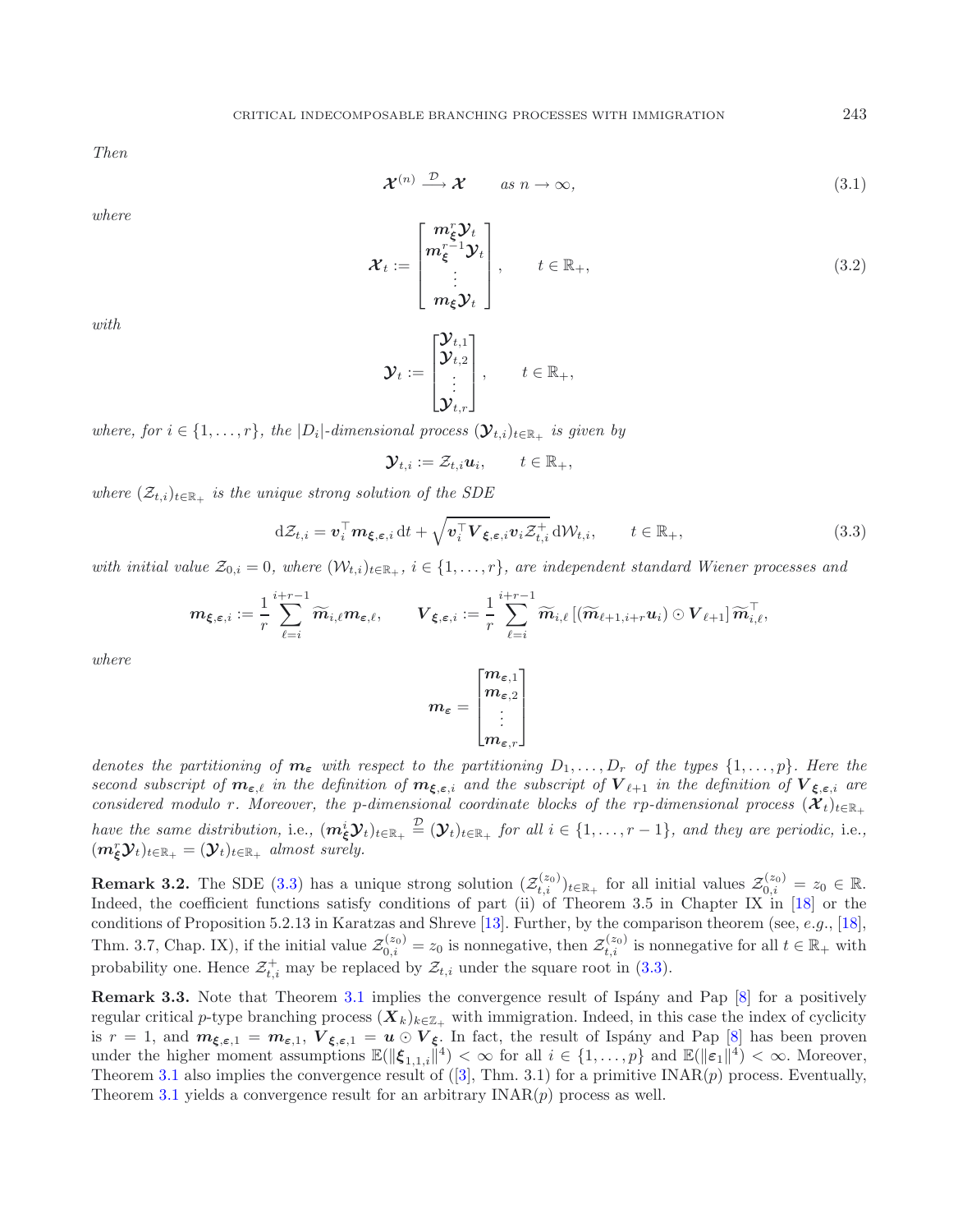### 244 T. DANKA AND G. PAP

In order to prove  $(3.1)$ , introduce the rp-dimensional random vectors

<span id="page-6-2"></span>
$$
M_k := \begin{bmatrix} M_{k,1} \\ M_{k,2} \\ \vdots \\ M_{k,r} \end{bmatrix} := \begin{bmatrix} X_{rk} - \mathbb{E}(X_{rk} | \mathcal{F}_{rk-1}) \\ X_{rk-1} - \mathbb{E}(X_{rk-1} | \mathcal{F}_{rk-2}) \\ \vdots \\ X_{rk-r+1} - \mathbb{E}(X_{rk-r+1} | \mathcal{F}_{rk-r}) \end{bmatrix} = \begin{bmatrix} X_{rk} - m_{\xi} X_{rk-1} - m_{\varepsilon} \\ X_{rk-1} - m_{\xi} X_{rk-2} - m_{\varepsilon} \\ \vdots \\ X_{rk-r+1} - m_{\xi} X_{rk-r} - m_{\varepsilon} \end{bmatrix}
$$
(3.4)

for  $k \in \mathbb{N}$ , forming a sequence of martingale differences with respect to the filtration  $(\mathcal{F}_{rk})_{k \in \mathbb{Z}_+}$ . Consider the rp-dimensional random step processes

<span id="page-6-1"></span>
$$
\mathcal{M}_t^{(n)} := \begin{bmatrix} \mathcal{M}_{t,1}^{(n)} \\ \vdots \\ \mathcal{M}_{t,r}^{(n)} \end{bmatrix} := \frac{1}{rn} \sum_{k=1}^{\lfloor nt \rfloor} M_k, \qquad t \in \mathbb{R}_+, \qquad n \in \mathbb{N}.
$$

<span id="page-6-0"></span>The following convergence result is an important step in the proof of Theorem [3.1.](#page-4-0)

**Theorem 3.4.** *Under the assumptions of Theorem* [3.1](#page-4-0)*, we have*

$$
\mathcal{M}^{(n)} \stackrel{\mathcal{D}}{\longrightarrow} \mathcal{M} \qquad \text{as } n \to \infty,
$$

*where*

<span id="page-6-3"></span>
$$
\mathcal{M}_t := \begin{bmatrix} \mathcal{M}_{t,1} \\ \vdots \\ \mathcal{M}_{t,r} \end{bmatrix} \qquad t \in \mathbb{R}_+,
$$

<span id="page-6-5"></span>*is the unique strong solution of the SDE*

$$
d\mathcal{M}_{t,i} = \frac{1}{r} \sqrt{\left[ m_{\xi}^{r-i} \Pi \sum_{j=1}^{r} m_{\xi}^{j-1} (r \mathcal{M}_{t,j} + t m_{\varepsilon}) \right]^+} \odot V_{\xi} d\mathcal{W}_{t,i}, \qquad i \in \{1, \ldots, r\},
$$
 (3.5)

*with initial value*  $\mathcal{M}_0 = 0$ *, where*  $(\mathcal{W}_{t,i})_{t \in \mathbb{R}_+}$ ,  $i \in \{1, \ldots, r\}$ *, are independent p-dimensional standard Wiener processes, and for a positive semi-definite matrix*  $A \in \mathbb{R}^{p \times p}$ ,  $\sqrt{A}$  *denotes its unique symmetric positive semidefinite square root.*

<span id="page-6-6"></span>In order to handle the SDE  $(3.5)$ , consider the *p*-dimensional process

$$
\mathcal{N}_t := \mathcal{M}_{t,1} + m_{\xi} \mathcal{M}_{t,2} + \dots + m_{\xi}^{r-1} \mathcal{M}_{t,r}, \qquad t \in \mathbb{R}_+.
$$
\n(3.6)

<span id="page-6-4"></span>**Theorem 3.5.** *Under the assumptions of Theorem* [3.1](#page-4-0)*, the process*  $(\mathcal{N}_t)_{t \in \mathbb{R}_+}$  *is the unique strong solution of the SDE*

$$
d\mathcal{N}_t = \frac{1}{r} \sum_{j=1}^r m_{\xi}^{j-1} \sqrt{\left[m_{\xi}^{r-j} \Pi \left(r\mathcal{N}_t + t \sum_{\ell=1}^r m_{\xi}^{\ell-1} m_{\epsilon}\right)\right]^+} \odot V_{\xi} d\mathcal{W}_{t,j}, \qquad t \in \mathbb{R}_+, \tag{3.7}
$$

*with initial value*  $\mathcal{N}_0 = \mathbf{0}$ *, and* 

$$
\mathcal{M}_{t,i} = \frac{1}{r} \int_0^t \sqrt{\left[m_{\xi}^{r-i} \Pi \left(r \mathcal{N}_s + s \sum_{\ell=1}^r m_{\xi}^{\ell-1} m_{\epsilon}\right)\right]^+} \odot V_{\xi} d\mathcal{W}_{s,i}, \qquad i \in \{1, \ldots, r\}.
$$
 (3.8)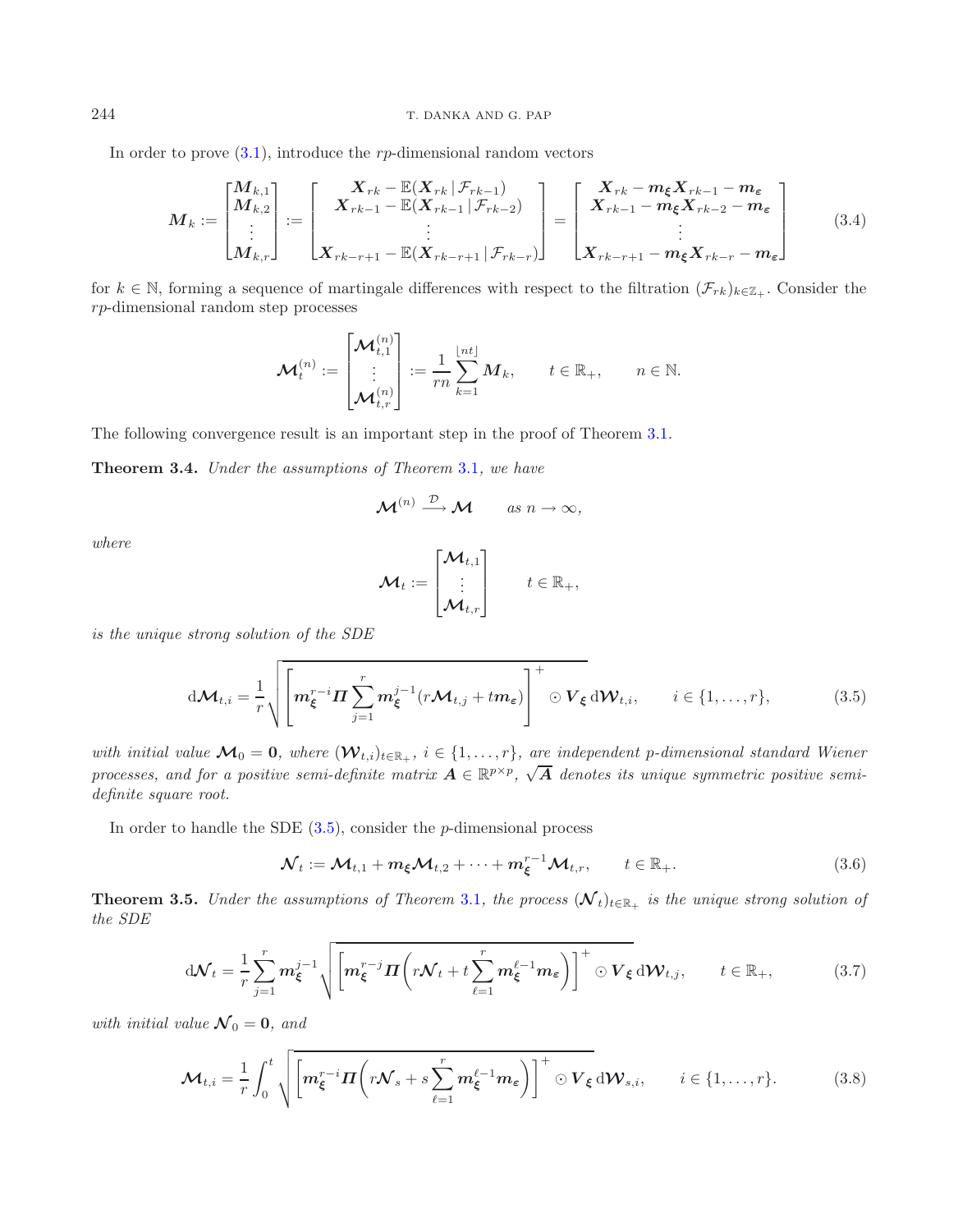*If*

<span id="page-7-2"></span>
$$
\mathcal{N}_t = \begin{bmatrix} \mathcal{N}_{t,1} \\ \vdots \\ \mathcal{N}_{t,r} \end{bmatrix}, \qquad \mathcal{W}_{t,j} = \begin{bmatrix} \mathcal{W}_{t,j,1} \\ \vdots \\ \mathcal{W}_{t,j,r} \end{bmatrix}, \qquad j \in \{1,\ldots,r\}, \qquad t \in \mathbb{R}_+,
$$

*denote the partitioning of*  $\mathcal{N}_t$  *and*  $\mathcal{W}_{t,j}$ *,*  $j \in \{1, \ldots, r\}$ *, with respect to the partitioning*  $D_1, \ldots, D_r$  *of the coordinates*  $\{1,\ldots,p\}$ *, then the process*  $(\mathcal{N}_t)_{t\in\mathbb{R}_+}$  *is the unique strong solution of the SDE* 

$$
d\mathcal{N}_{t,i} = \sqrt{\left[v_i^{\top} \left(\mathcal{N}_{t,i} + \frac{t}{r} \sum_{\ell=i}^{i+r-1} \widetilde{m}_{i,\ell} m_{\epsilon,\ell}\right)\right]^+} \sum_{\ell=i}^{i+r-1} \widetilde{m}_{i,\ell} \sqrt{(\widetilde{m}_{\ell+1,i} u_i) \odot V_{\ell+1}} d\mathcal{W}_{t,\ell+i-1,\ell+1},
$$
(3.9)

 $i \in \{1,\ldots,r\}$ , where the second subscript of  $m_{\varepsilon,\ell}$ , and the second and third subscripts of  $\mathcal{W}_{t,\ell+i-1,\ell+1}$  are *considered modulo* r*.*

From [\(3.4\)](#page-6-2) we obtain the recursion  $\mathbf{X}_{rk-i+1} = m_{\xi} \mathbf{X}_{rk-i} + \mathbf{M}_{k,i} + m_{\epsilon}$  for  $k \in \mathbb{N}$  and  $i \in \{1, ..., r\}$ , and hence r

<span id="page-7-0"></span>
$$
\boldsymbol{X}_{r-i+1} = \sum_{\ell=i}^r \boldsymbol{m}_\boldsymbol{\xi}^{\ell-i} (\boldsymbol{M}_{1,\ell} + \boldsymbol{m}_\boldsymbol{\varepsilon})
$$

for  $i \in \{1, \ldots, r\}$ , and

$$
\boldsymbol{X}_{rk-i+1} = \boldsymbol{m}_{\boldsymbol{\xi}}^r \boldsymbol{X}_{rk-r-i+1} + \sum_{\ell=i}^r \boldsymbol{m}_{\boldsymbol{\xi}}^{\ell-i} (\boldsymbol{M}_{k,\ell} + \boldsymbol{m}_{\boldsymbol{\epsilon}}) + \sum_{\ell=1}^{i-1} \boldsymbol{m}_{\boldsymbol{\xi}}^{\ell-i+r} (\boldsymbol{M}_{k-1,\ell} + \boldsymbol{m}_{\boldsymbol{\epsilon}}),
$$

for  $k \in \mathbb{N}$  with  $k \geq 2$  and  $i \in \{1, \ldots, r\}$ . This recursion implies

$$
\boldsymbol{X}_{rk-i+1} = \sum_{j=1}^{k} \boldsymbol{m}_{\xi}^{(k-j)r} \sum_{\ell=i}^{r} \boldsymbol{m}_{\xi}^{\ell-i} (\boldsymbol{M}_{j,\ell} + \boldsymbol{m}_{\varepsilon}) + \sum_{j=2}^{k} \boldsymbol{m}_{\xi}^{(k-j)r} \sum_{\ell=1}^{i-1} \boldsymbol{m}_{\xi}^{\ell-i+r} (\boldsymbol{M}_{j-1,\ell} + \boldsymbol{m}_{\varepsilon}) \tag{3.10}
$$

<span id="page-7-1"></span>for  $k \in \mathbb{N}$  and  $i \in \{1, \ldots, r\}$ . Applying Lemma [A.4,](#page-20-0) which is a version of the continuous mapping theorem, together with [\(3.10\)](#page-7-0), [\(3.6\)](#page-6-3) and Theorem [3.4,](#page-6-0) we show the following convergence result.

**Theorem 3.6.** *Under the assumptions of Theorem* [3.1](#page-4-0)*, we have*

$$
\mathcal{X}^{(n)} \xrightarrow{\mathcal{D}} \mathcal{X} \qquad \text{as } n \to \infty,
$$

*where*  $\mathcal{X} = (\mathcal{X}_t)_{t \in \mathbb{R}_+}$  *is given by* [\(3.2\)](#page-5-2) *with* 

$$
\mathcal{Y}_t := \mathbf{\Pi}\bigg(\mathcal{N}_t + \frac{t}{r}\sum_{\ell=1}^r \mathbf{m}_{\xi}^{\ell-1}\mathbf{m}_{\varepsilon}\bigg), \qquad t \in \mathbb{R}_+,
$$

*for which we have*  $(m_{\xi}^{r} \mathcal{Y}_{t})_{t \in \mathbb{R}_{+}} = (\mathcal{Y}_{t})_{t \in \mathbb{R}_{+}}$  *almost surely.* 

*Proof of Theorem* [3.1](#page-4-0). Theorem 3.1 is an easy consequence of Theorems [3.5](#page-6-4) and [3.6.](#page-7-1) Indeed,  $\Pi = \Pi_1 \oplus \cdots \oplus \Pi_r$ and  $\boldsymbol{\Pi}_i = r\boldsymbol{u}_i\boldsymbol{v}_i^\top, r\boldsymbol{v}_i^\top\boldsymbol{u}_i = 1$  for all  $i \in \{1, \ldots, r\}$ , hence we conclude from Theorems [3.5](#page-6-4) and [3.6](#page-7-1) that for each  $i \in \{1, \ldots, r\}$ , the process  $\mathcal{Z}_{t,i} := \boldsymbol{v}_i^{\top} \boldsymbol{\mathcal{Y}}_{t,i}, t \in \mathbb{R}_+$ , satisfies

$$
\mathcal{Z}_{t,i} = \boldsymbol{v}_i^\top \boldsymbol{\varPi}_i \bigg( \boldsymbol{\mathcal{N}}_{t,i} + \frac{t}{r} \sum_{\ell=i}^{i+r-1} \widetilde{\boldsymbol{m}}_{i,\ell} \boldsymbol{m}_{\boldsymbol{\varepsilon},\ell} \bigg) = \boldsymbol{v}_i^\top \bigg( \boldsymbol{\mathcal{N}}_{t,i} + \frac{t}{r} \sum_{\ell=i}^{i+r-1} \widetilde{\boldsymbol{m}}_{i,\ell} \boldsymbol{m}_{\boldsymbol{\varepsilon},\ell} \bigg), \qquad t \in \mathbb{R}_+,
$$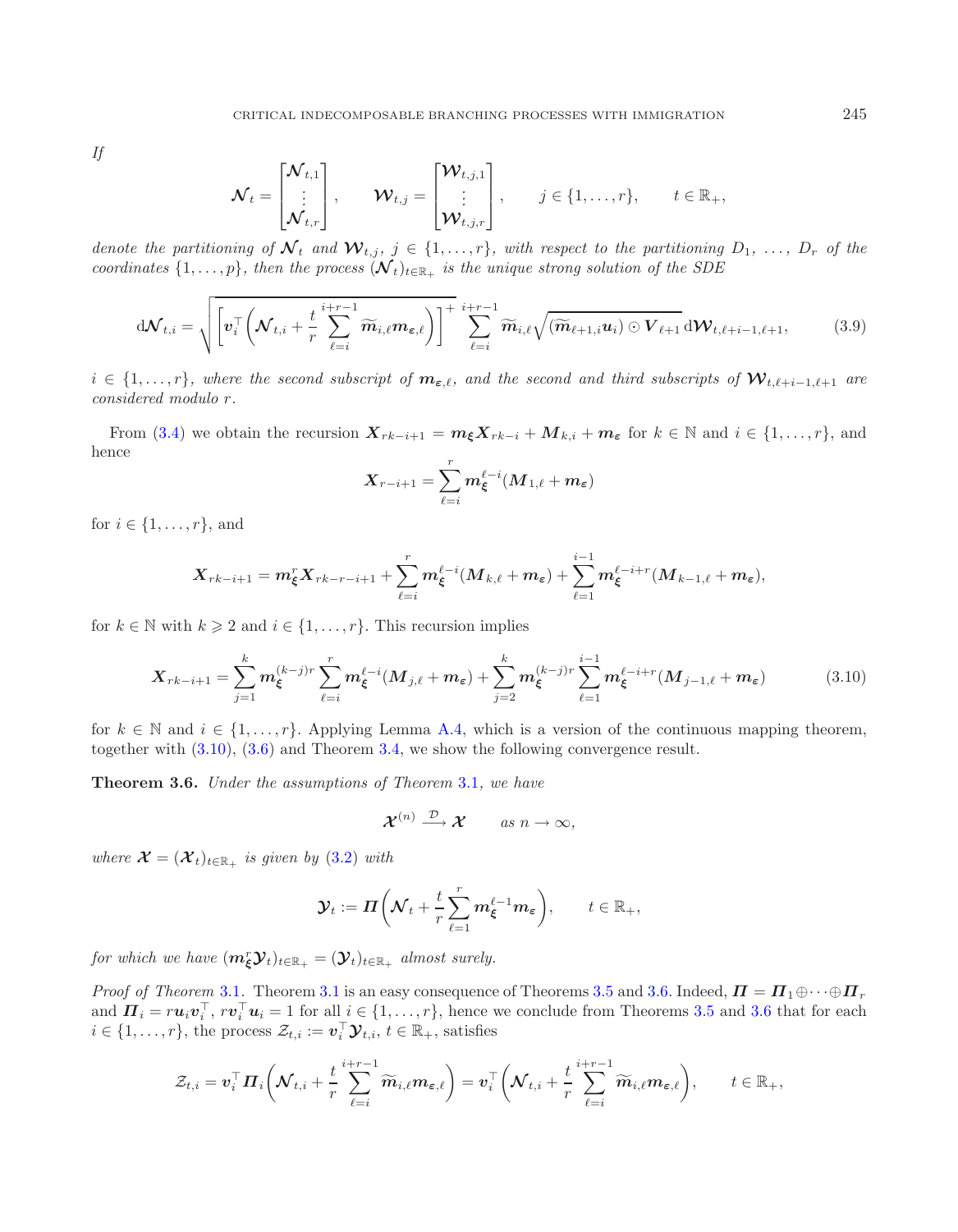hence

<span id="page-8-1"></span>
$$
\mathcal{Z}_{t,i} \boldsymbol{u}_i = \boldsymbol{u}_i \boldsymbol{v}_i^\top \bigg( \mathcal{N}_{t,i} + \frac{t}{r} \sum_{\ell=i}^{i+r-1} \widetilde{\boldsymbol{m}}_{i,\ell} \boldsymbol{m}_{\boldsymbol{\varepsilon},\ell} \bigg) = \boldsymbol{\varPi}_i \bigg( \mathcal{N}_{t,i} + \frac{t}{r} \sum_{\ell=i}^{i+r-1} \widetilde{\boldsymbol{m}}_{i,\ell} \boldsymbol{m}_{\boldsymbol{\varepsilon},\ell} \bigg) = \boldsymbol{\mathcal{Y}}_{t,i}.
$$

By Itô's formula, we obtain that  $(\mathcal{Z}_{t,i})_{t\in\mathbb{R}_+}$  is a strong solution of the SDE

$$
\mathrm{d}\mathcal{Z}_{t,i} = r^{-1} \boldsymbol{v}_i^\top \sum_{\ell=i}^{i+r-1} \widetilde{\boldsymbol{m}}_{i,\ell} \boldsymbol{m}_{\boldsymbol{\varepsilon},\ell} \,\mathrm{d}t + \boldsymbol{v}_i^\top \sqrt{r^{-1} \mathcal{Z}_{t,i}^\top} \sum_{\ell=i}^{i+r-1} \widetilde{\boldsymbol{m}}_{i,\ell} \sqrt{(\widetilde{\boldsymbol{m}}_{\ell+1,i} \boldsymbol{u}_i) \odot \boldsymbol{V}_{\ell+1}} \,\mathrm{d}\boldsymbol{W}_{t,\ell+i-1,\ell+1} \tag{3.11}
$$

with initial value  $\mathcal{Z}_{0,i} = 0$ . This equation can be written in the form  $(3.3)$ , where  $(\mathcal{W}_{t,i})_{t \in \mathbb{R}_+}, i \in \{1, \ldots, r\}$ , are independent standard Wiener processes. Indeed, we have

$$
\begin{aligned}rv_i^\top\boldsymbol{V}_{\boldsymbol{\xi},\boldsymbol{\varepsilon},i}v_i&=v_i^\top\sum_{\ell=i}^{i+r-1}\widetilde{m}_{i,\ell}\left[(\widetilde{m}_{\ell+1,i}u_i)\odot\boldsymbol{V}_{\ell+1}\right]\widetilde{m}_{i,\ell}^\top v_i\\&=\sum_{\ell=i}^{i+r-1}\biggl(v_i^\top\widetilde{m}_{i,\ell}\sqrt{(\widetilde{m}_{\ell+1,i}u_i)\odot\boldsymbol{V}_{\ell+1}}\biggr)\biggl(v_i^\top\widetilde{m}_{i,\ell}\sqrt{(\widetilde{m}_{\ell+1,i}u_i)\odot\boldsymbol{V}_{\ell+1}}\biggr)^{\top}\\&=\sum_{\ell=i}^{i+r-1}\biggl\|v_i^\top\widetilde{m}_{i,\ell}\sqrt{(\widetilde{m}_{\ell+1,i}u_i)\odot\boldsymbol{V}_{\ell+1}}\biggr\|^2~.\end{aligned}
$$

Hence, if  $\mathbf{v}_i^{\top} \widetilde{\mathbf{m}}_{i,\ell} \sqrt{(\widetilde{\mathbf{m}}_{\ell+1,i} \mathbf{u}_i) \odot \mathbf{V}_{\ell+1}} = \mathbf{0}$  for each  $\ell \in \{i, \ldots, i+r-1\}$ , then [\(3.3\)](#page-5-0) trivially follows, and if there exists  $\ell \in \{i, \ldots, i+r-1\}$  with  $\mathbf{v}_i^{\top} \widetilde{\mathbf{m}}_{i,\ell$ 

$$
\mathcal{W}_{t,i} := \frac{\boldsymbol{v}_i^{\top} \sum_{\ell=i}^{i+r-1} \widetilde{\boldsymbol{m}}_{i,\ell} \sqrt{(\widetilde{\boldsymbol{m}}_{\ell+1,i} \boldsymbol{u}_i) \odot \boldsymbol{V}_{\ell+1}} \boldsymbol{W}_{t,\ell+i-1,\ell+1}}{\boldsymbol{v}_i^{\top} \sum_{\ell=i}^{i+r-1} \widetilde{\boldsymbol{m}}_{i,\ell} \left[ (\widetilde{\boldsymbol{m}}_{\ell+1,i} \boldsymbol{u}_i) \odot \boldsymbol{V}_{\ell+1} \right] \widetilde{\boldsymbol{m}}_{i,\ell}^{\top} \boldsymbol{v}_i}, \qquad t \in \mathbb{R}_+, \qquad i \in \{1, \ldots, r\},
$$

which are independent standard Wiener processes, since  $\{(\ell+i-1,\ell+1): \ell \in \{i,\ldots,i+r-1\}\}, i \in \{1,\ldots,r\},\$ are disjoint sets. Consequently, we conclude [\(3.1\)](#page-5-1).

**Remark 3.7.** An alternative way of proving Theorem [3.1](#page-4-0) is first checking that

<span id="page-8-0"></span>
$$
\boldsymbol{Y}_k := \begin{bmatrix} \boldsymbol{X}_{rk} \\ \boldsymbol{X}_{rk-1} \\ \vdots \\ \boldsymbol{X}_{rk-r+1} \end{bmatrix}, \qquad k \in \mathbb{Z}_+,
$$

is a positively regular critical rp-type branching process with immigration (it can be done, for instance, by the help of generating functions), then determining the immigration mean vector and the offspring variation matrices of  $(Y_k)_{k \in \mathbb{Z}_+}$ , and then applying the convergence result of Ispány and Pap [\[8\]](#page-21-1). This would have been also a cumbersome calculation.

## 4. Proof of Theorem [3.5](#page-6-4)

If  $(\mathcal{M}_t)_{t\in\mathbb{R}_+}$  is a strong solution of the SDE [\(3.5\)](#page-6-1), then the process  $(\mathcal{N}_t)_{t\in\mathbb{R}_+}$  is a strong solution of the SDE [\(3.7\)](#page-6-5) with initial value  $\mathcal{N}_0 = 0$ , and [\(3.8\)](#page-6-6) trivially holds.

Using the block matrix form of  $m_{\xi}$ ,  $\Pi$  and  $V_{\xi_1}, \ldots, V_{\xi_p}$  (see [\(2.1\)](#page-3-0), [\(2.2\)](#page-4-1) and [\(2.4\)](#page-4-2)), we obtain

$$
d\mathcal{N}_{t,i} = \frac{1}{r} \sum_{j=1}^{r} \widetilde{m}_{i,i+j-1} \sqrt{\left[\widetilde{m}_{i-r+j,i} \boldsymbol{\Pi}_{i} \left(r \mathcal{N}_{t,i} + t \sum_{\ell=i}^{i+r-1} \widetilde{m}_{i,\ell} m_{\varepsilon,\ell}\right)\right]^{+} \odot \boldsymbol{V}_{i-r+j} d\mathcal{W}_{t,j,i+j}}
$$
(4.1)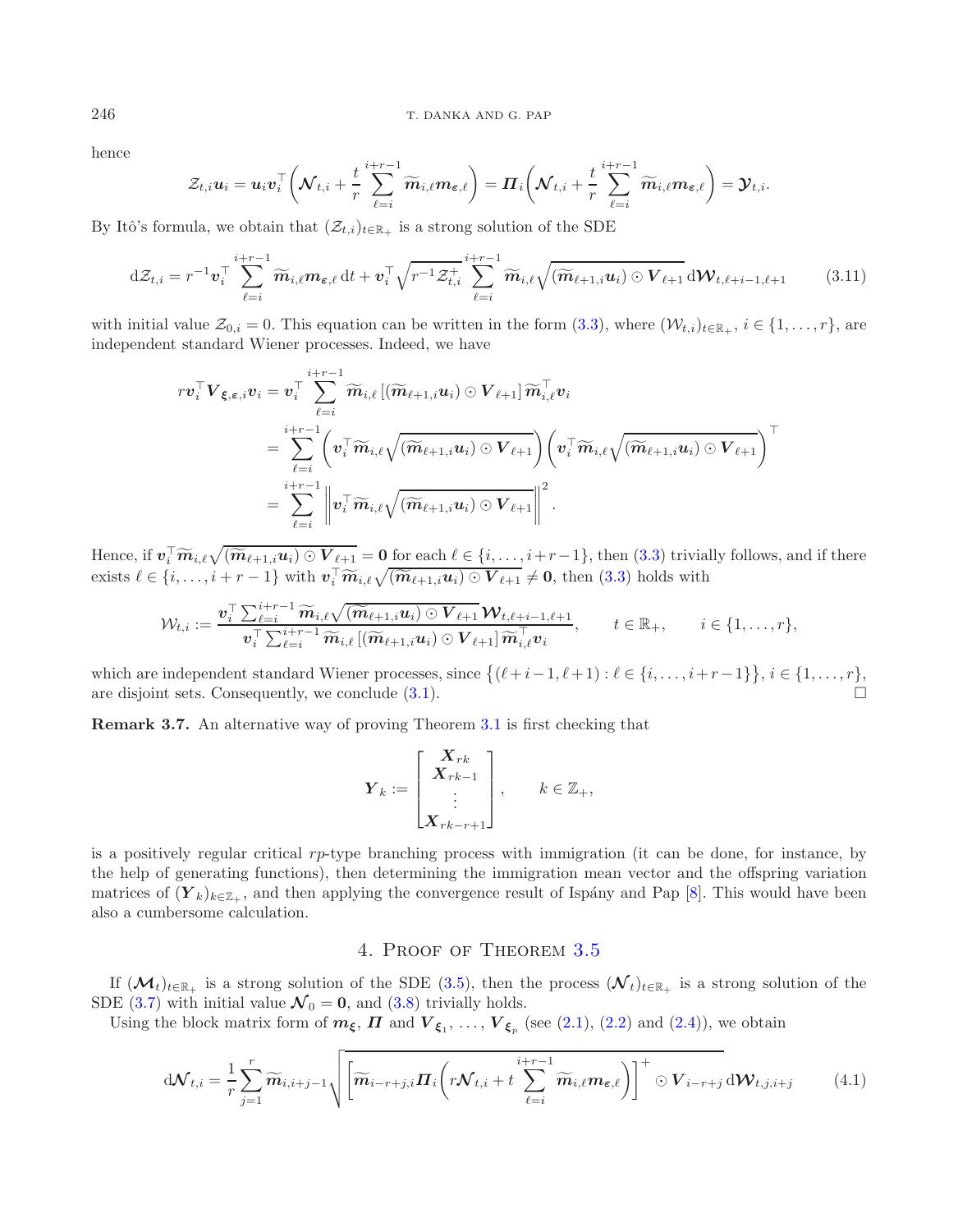for each  $i \in \{1, \ldots, r\}$ . Indeed, the covariance matrices  $V_{\xi_i}$   $j \in \{1, \ldots, p\}$ , have block-diagonal form, see [\(2.4\)](#page-4-2), hence

$$
\sqrt{\Bigg[m_{\xi}^{r-j} \boldsymbol{\Pi} \bigg(r \mathcal{N}_t + t \sum_{\ell=1}^r m_{\xi}^{\ell-1} m_{\varepsilon} \bigg) \Bigg]^+} \odot \boldsymbol{V}_{\xi} = \bigoplus_{i=r-j+2}^{2r-j+1} \sqrt{\Bigg[\widetilde{\boldsymbol{m}}_{i-r+j,i} \boldsymbol{\Pi}_i \bigg(r \mathcal{N}_{t,i} + t \sum_{\ell=i}^{r+i-1} \widetilde{\boldsymbol{m}}_{i,\ell} m_{\varepsilon,\ell}\bigg)\Bigg]^+} \odot \boldsymbol{V}_{i-r+j},
$$

where we also used that for an arbitrary matrix  $A \in \mathbb{R}^{p \times p}$  with partitioning

$$
A = \begin{bmatrix} A_{1,1} & \cdots & A_{1,r} \\ \vdots & \ddots & \vdots \\ A_{r,1} & \cdots & A_{r,r} \end{bmatrix}
$$

with respect to the partitioning  $D_1, \ldots, D_r$  of the coordinates  $\{1, \ldots, p\}$ , we have

$$
m_{\xi}^{k} A = \begin{bmatrix} \widetilde{m}_{1,k+1} A_{k+1,1} & \cdots & \widetilde{m}_{1,k+1} A_{k+1,r} \\ \vdots & \ddots & \vdots \\ \widetilde{m}_{r,k+r} A_{k+r,1} & \cdots & \widetilde{m}_{r,k+r} A_{k+r,r} \end{bmatrix}
$$

for all  $k \in \{1, \ldots r-1\}$ , where the first subscript of  $A_{i,j}$  is considered modulo r. Substituting this into [\(3.7\)](#page-6-5) and using again the above block form of  $m_{\xi}^{k}A$  for  $A \in \mathbb{R}^{p \times p}$  and  $k \in \{1, ..., r-1\}$ , we obtain [\(4.1\)](#page-8-0). Using  $\Pi_i = r u_i v_i^{\top}$  for all  $i \in \{1, ..., r\}$ , equation [\(4.1\)](#page-8-0) can be written in the form [\(3.9\)](#page-7-2).

# 5. Proof of Theorem [3.4](#page-6-0)

In order to prove  $\mathcal{M}^{(n)} \stackrel{\mathcal{D}}{\longrightarrow} \mathcal{M}$ , we want to apply Theorem [A.3](#page-20-1) for  $\mathcal{U} = \mathcal{M}, U_k^{(n)} = n^{-1} M_k$  and  $\mathcal{F}_k^{(n)} := \mathcal{F}_k$ for  $n \in \mathbb{N}$  and  $k \in \mathbb{Z}_+$ , and with coefficient function  $\gamma : \mathbb{R}_+ \times (\mathbb{R}^p)^r \to (\mathbb{R}^{p \times p})^{r \times r}$  of the SDE [\(3.5\)](#page-6-1) given by

$$
\gamma(t,x)=\frac{1}{r}\bigoplus_{i=1}^r\sqrt{\left[m_{\xi}^{r-i}\Pi\sum_{j=1}^r m_{\xi}^{j-1}(rx_j+tm_{\varepsilon})\right]^+}\odot V_{\xi},\qquad x=\begin{bmatrix}x_1\\ \vdots\\ x_r\end{bmatrix}\in(\mathbb{R}^p)^r.
$$

The aim of the following discussion is to show that the SDE [\(3.5\)](#page-6-1) has a unique strong solution  $(\mathcal{M}_t^{(x_0)})_{t \in \mathbb{R}_+}$ with initial value  $\mathcal{M}_0^{(x_0)} = x_0$  for all  $x_0 \in (\mathbb{R}^p)^r$ . Clearly, it is sufficient to prove that the SDE [\(3.7\)](#page-6-5) has a unique strong solution  $(\mathcal{N}_t^{(\mathbf{y}_0)})_{t \in \mathbb{R}_+}$  with initial value  $\mathcal{N}_0^{(\mathbf{y}_0)} = \mathbf{y}_0$  for all  $\mathbf{y}_0 \in (\mathbb{R}^p)^r$ . Indeed, if  $(\mathcal{M}_t^{(\mathbf{x}_0)})_{t \in \mathbb{R}_+}$  is a strong solution of the SDE [\(3.5\)](#page-6-1) with initial value  $\mathcal{M}_0^{(x_0)} = x_0$  with some

$$
\boldsymbol{x}_0 = \begin{bmatrix} \boldsymbol{x}_{0,1} \\ \vdots \\ \boldsymbol{x}_{0,r} \end{bmatrix} \in (\mathbb{R}^p)^r,
$$

then  $\mathcal{N}_t := \sum_{i=1}^r m_{\xi}^{i-1} \mathcal{M}_{t,i}^{(\bm{x}_0)}$  is a strong solution of the SDE [\(3.7\)](#page-6-5) with initial value  $\sum_{i=1}^r m_{\xi}^{i-1} x_{0,i}$ . Conversely, if  $(\mathcal{N}_t^{(\mathbf{y}_0)})_{t \in \mathbb{R}_+}$  is a strong solution of the SDE [\(3.7\)](#page-6-5) with initial value  $\mathcal{N}_0^{(\mathbf{y}_0)} = \mathbf{y}_0$  with some  $\mathbf{y}_0 \in \mathbb{R}^p$  then with

$$
x_0 = \begin{bmatrix} x_{0,1} \\ x_{0,2} \\ \vdots \\ x_{0,r} \end{bmatrix} := \begin{bmatrix} y_0 \\ 0 \\ \vdots \\ 0 \end{bmatrix},
$$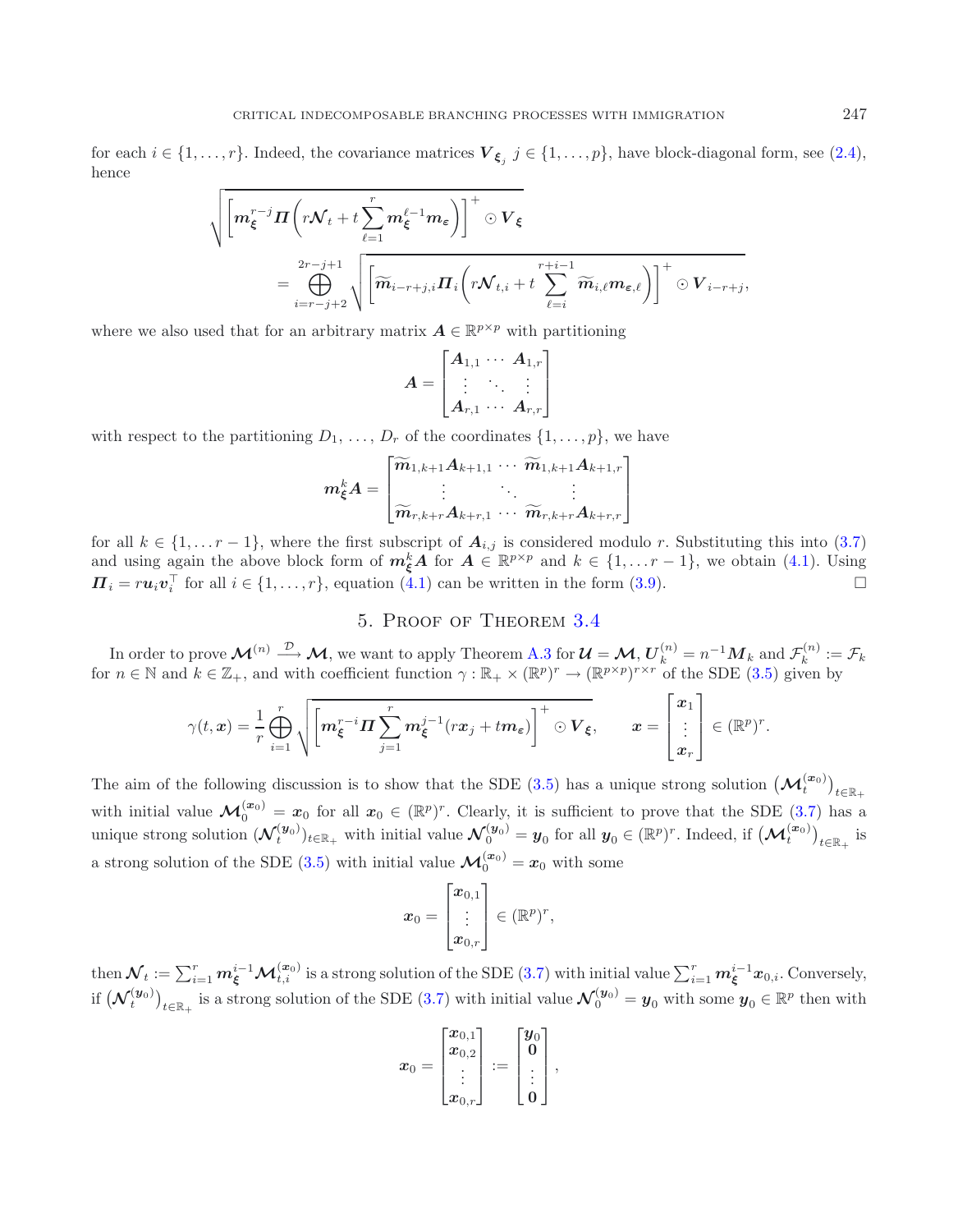we have  $y_0 = \sum_{i=1}^r m_{\xi}^{i-1} x_{0,i} \in \mathbb{R}^p$ , and

<span id="page-10-0"></span>
$$
\mathcal{M}_{t,i} := x_{0,i} + \frac{1}{r} \int_0^t \sqrt{\left[m_{\xi}^{r-i} \Pi \left(r \mathcal{N}_s^{(y_0)} + s \sum_{\ell=1}^r m_{\xi}^{\ell-1} m_{\epsilon}\right)\right]^+} \odot V_{\xi} d\mathcal{W}_{s,i}, \qquad i \in \{1, \ldots, r\},\
$$

is a strong solution of the SDE  $(3.5)$  with initial value  $x_0$ .

Hence it is enough to show that the SDE  $(3.7)$  has a unique strong solution  $(\mathcal{N}_t^{(\mathbf{y}_0)})_{t \in \mathbb{R}_+}$  with initial value  $\mathcal{N}_0^{(\boldsymbol{y}_0)} = \boldsymbol{y}_0$  for all  $\boldsymbol{y}_0 \in \mathbb{R}^p$ . First observe that if  $(\mathcal{N}_{t,i}^{(\boldsymbol{y}_{0,i})})_{t \in \mathbb{R}_+}$  is a strong solution of the SDE [\(3.9\)](#page-7-2) with initial value  $\mathcal{N}_{0,i}^{(\boldsymbol{y}_{0,i})} = \boldsymbol{y}_{0,i} \in \mathbb{R}^{|D_i|}$ , then, by Itô's formula, the process  $(\mathcal{P}_{t,i}, \mathcal{Q}_{t,i})_{t \in \mathbb{R}_+}$ , defined by

$$
\mathcal{P}_{t,i} := \boldsymbol{v}_i^\top \bigg( \boldsymbol{\mathcal{N}}^{(\boldsymbol{y}_{0,i})}_{t,i} + \frac{t}{r} \sum_{\ell=i}^{i+r-1} \widetilde{\boldsymbol{m}}_{i,\ell} \boldsymbol{m}_{\boldsymbol{\varepsilon},\ell} \bigg), \qquad \boldsymbol{\mathcal{Q}}_{t,i} := \boldsymbol{\mathcal{N}}^{(\boldsymbol{y}_{0,i})}_{t,i} - \mathcal{P}_{t,i} \boldsymbol{u}_i
$$

is a strong solution of the SDE

$$
\begin{cases}\ndP_{t,i} &= \frac{1}{r} \mathbf{v}_{i}^{\top} \sum_{\ell=i}^{i+r-1} \widetilde{m}_{i,\ell} m_{\varepsilon,\ell} dt \\
&+ \sqrt{r^{-1} \mathcal{P}_{t,i}^+} \mathbf{v}_{i}^{\top} \sum_{\ell=i}^{i+r-1} \widetilde{m}_{i,\ell} \sqrt{(\widetilde{m}_{\ell+1,i+r} u_{i}) \odot V_{\ell+1}} d \mathcal{W}_{t,\ell+i-1,\ell+1}, \\
d\mathbf{Q}_{t,i} &= -\frac{1}{r} \mathbf{\Pi}_{i} \sum_{\ell=i}^{i+r-1} \widetilde{m}_{i,\ell} m_{\varepsilon,\ell} dt \\
&+ \sqrt{r^{-1} \mathcal{P}_{t,i}^+} (\mathbf{I}_{|D_{i}|} - \mathbf{\Pi}_{i}) \sum_{\ell=i}^{i+r-1} \widetilde{m}_{i,\ell} \sqrt{(\widetilde{m}_{\ell+1,i+r} u_{i}) \odot V_{\ell+1}} d \mathcal{W}_{t,\ell+i-1,\ell+1}\n\end{cases} (5.1)
$$

with initial value  $(\mathcal{P}_{0,i}, \mathcal{Q}_{0,i}) = (\mathbf{v}_i^{\top} \mathbf{y}_{0,i},(\mathbf{I}_{|D_i|} - \mathbf{\Pi}_i)\mathbf{y}_{0,i})$ . Indeed, the first SDE of  $(5.1)$  is an easy consequence of the SDE  $(3.9)$ . The second one can be checked as follows. By Itô's formula,

$$
d\mathcal{Q}_{t,i} = d\mathcal{N}_{t,i}^{(\mathbf{y}_{0,i})} - \mathbf{u}_i d\mathcal{P}_{t,i} = d\mathcal{N}_{t,i}^{(\mathbf{y}_{0,i})} - \mathbf{u}_i \mathbf{v}_i^{\top} \left( d\mathcal{N}_{t,i}^{(\mathbf{y}_{0,i})} + \frac{1}{r} \sum_{\ell=i}^{i+r-1} \widetilde{m}_{i,\ell} m_{\varepsilon,\ell} dt \right)
$$
  
= 
$$
-\frac{1}{r} \mathbf{\Pi}_i \sum_{\ell=i}^{i+r-1} \widetilde{m}_{i,\ell} m_{\varepsilon,\ell} dt + (\mathbf{I}_{|D_i|} - \mathbf{\Pi}_i) d\mathcal{N}_{t,i}^{(\mathbf{y}_{0,i})}
$$

 $\mathcal{Q}_{0,i} = \mathcal{N}_{0,i}^{(\mathbf{y}_{0,i})} - \mathcal{P}_{0,i} \mathbf{u}_i = \mathbf{y}_{0,i} - (\mathbf{v}_i^{\top} \mathbf{y}_{0,i}) \mathbf{u}_i = \mathbf{y}_{0,i} - \mathbf{u}_i \mathbf{v}_i^{\top} \mathbf{y}_{0,i} = (I_{|D_i|} - \mathbf{\Pi}_i) \mathbf{y}_{0,i}.$  Conversely, if  $(\mathcal{P}^{(p_{0,i}, q_{0,i})}_{t,i}, \mathcal{Q}^{(p_{0,i}, q_{0,i})}_{t,i})_{t \in \mathbb{R}_+}$  is a strong solution of the SDE [\(5.1\)](#page-10-0) with initial value  $(\mathcal{P}^{(p_{0,i}, q_{0,i})}_{0,i}, \mathcal{Q}^{(p_{0,i}, q_{0,i})}_{0,i}) =$  $(p_{0,i}, \boldsymbol{q}_{0,i}) \in \mathbb{R} \times \mathbb{R}^{|D_i|}$ , then, again by Itô's formula,

$$
\mathcal{N}_{t,i}:=\mathcal{P}_{t,i}^{(p_{0,i},\boldsymbol{q}_{0,i})}\, \boldsymbol{u}_i+\mathcal{Q}_{t,i}^{(p_{0,i},\boldsymbol{q}_{0,i})}, \qquad t\in\mathbb{R}_+,
$$

is a strong solution of the SDE [\(3.9\)](#page-7-2) with initial value  $\mathcal{N}_{0,i} = p_{0,i}u_i + q_{0,i}$ . The correspondence  $y_{0,i} \leftrightarrow$  $(p_{0,i}, \boldsymbol{q}_{0,i}) := (\boldsymbol{v}_i^{\top} \boldsymbol{y}_{0,i}, (\boldsymbol{I}_{|D_i|} - \boldsymbol{\Pi}_i) \boldsymbol{y}_{0,i})$  is a bijection between  $\mathbb{R}^{|D_i|}$  and  $\mathbb{R} \times {\boldsymbol{q}} \in \mathbb{R}^{|D_i|} : \boldsymbol{v}_i^{\top} \boldsymbol{q} = 0$ , since  $y_{0,i} = p_{0,i}u_i + q_{0,i}$ , and

$$
(\boldsymbol{I}_{|D_i|} - \boldsymbol{\Pi}_i)(p_{0,i}\boldsymbol{u}_i + \boldsymbol{q}_{0,i}) = p_{0,i}\boldsymbol{u}_i + \boldsymbol{q}_{0,i} - \boldsymbol{\Pi}_i p_{0,i}\boldsymbol{u}_i + \boldsymbol{\Pi}_i \boldsymbol{q}_{0,i} = p_{0,i}\boldsymbol{u}_i + \boldsymbol{q}_{0,i} - p_{0,i}\boldsymbol{u}_i \boldsymbol{v}_i^\top \boldsymbol{u}_i + \boldsymbol{u}_i \boldsymbol{v}_i^\top \boldsymbol{q}_{0,i} = \boldsymbol{q}_{0,i}.
$$

The right hand side of the SDE [\(5.1\)](#page-10-0) contains only the process  $(\mathcal{P}_{t,i})_{t\in\mathbb{R}_+}$ , hence it is enough to show that the first equation of [\(5.1\)](#page-10-0) has a unique strong solution  $(\mathcal{P}^{(p_0,i,q_{0,i})}_{t,i})_{t \in \mathbb{R}_+}$  with initial value  $\mathcal{P}^{(p_0,i,q_{0,i})}_{0,i} = p_{0,i}$  for all  $p_{0,i} \in \mathbb{R}$ . The first equation of  $(5.1)$  is the same as  $(3.11)$ , which can be written in the form  $(3.3)$ , see the end of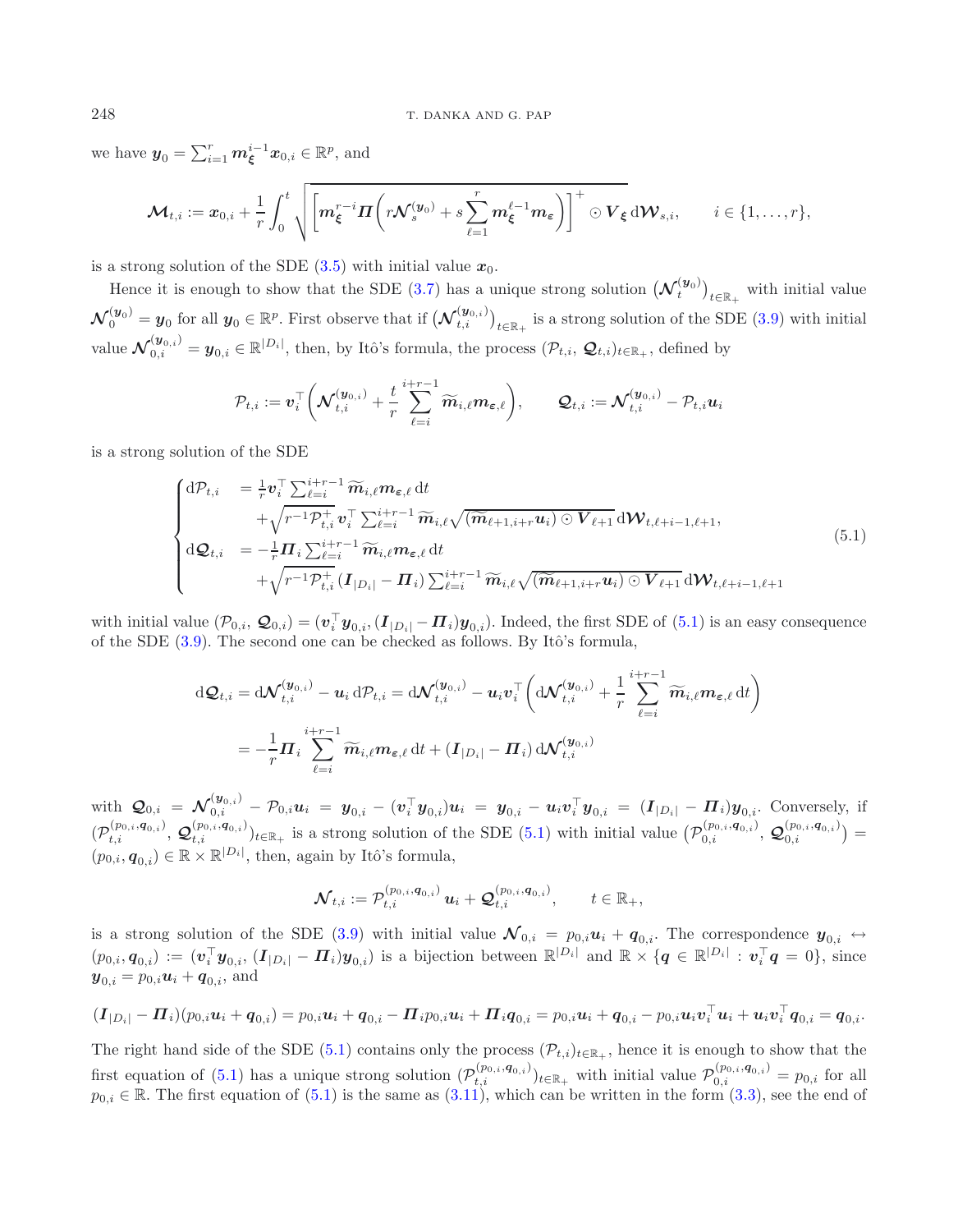Section [3.](#page-4-3) Hence, by Remark [3.2,](#page-5-3) the first equation of the SDE [\(5.1\)](#page-10-0) has a unique strong solution  $(\mathcal{P}_{t,i}^{(p_{0,i})})_{t\in\mathbb{R}_+}$ with initial value  $\mathcal{P}_{0,i}^{(p_{0,i})} = p_{0,i}$  for all  $p_{0,i} \in \mathbb{R}$ . Consequently, the SDE [\(5.1\)](#page-10-0), and hence the SDE [\(3.5\)](#page-6-1) admit a unique strong solution with arbitrary initial value.

Now we show that conditions (i) and (ii) of Theorem [A.3](#page-20-1) hold. We have to check that for each  $T > 0$ ,

<span id="page-11-2"></span><span id="page-11-1"></span>
$$
\sup_{t\in[0,T]}\left\|\frac{1}{(rn)^2}\sum_{k=1}^{\lfloor nt\rfloor}\mathbb{E}\left[\boldsymbol{M}_k\boldsymbol{M}_k^\top\,\big|\,\mathcal{F}_{rk-r}\right]-\int_0^t(\boldsymbol{\mathcal{R}}_s^{(n)})^+\,\mathrm{d}s\right\|\xrightarrow{\mathbb{P}}0,\tag{5.2}
$$

$$
\frac{1}{(rn)^2} \sum_{k=1}^{\lfloor nT \rfloor} \mathbb{E} \big( \| \boldsymbol{M}_k \|^2 \mathbb{1}_{\{ \| \boldsymbol{M}_k \| > n\theta \}} \, \big| \, \mathcal{F}_{rk-r} \big) \stackrel{\mathbb{P}}{\longrightarrow} 0, \qquad \text{for all } \theta > 0,\tag{5.3}
$$

as  $n\to\infty,$  where the process  $(\boldsymbol{\mathcal{R}}_s^{(n)})_{s\in\mathbb{R}_+}$  is defined by

$$
\boldsymbol{\mathcal{R}}_s^{(n)}:=\frac{1}{r^2}\bigoplus_{i=1}^r\biggl\{\biggl[m_{\boldsymbol{\xi}}^{r-i}\boldsymbol{\varPi}\sum_{j=1}^r m_{\boldsymbol{\xi}}^{j-1}(\boldsymbol{\mathcal{M}}_{s,j}^{(n)}+r^{-1} s m_{\boldsymbol{\varepsilon}})\biggr]\odot\boldsymbol{V}_{\boldsymbol{\xi}}\biggr\}
$$

for  $s \in \mathbb{R}_+$ ,  $n \in \mathbb{N}$ . By  $(3.4)$ ,

<span id="page-11-0"></span>
$$
\Pi \sum_{j=1}^{r} m_{\xi}^{j-1} (\mathcal{M}_{s,j}^{(n)} + r^{-1} s m_{\varepsilon})
$$
\n
$$
= \Pi \sum_{j=1}^{r} m_{\xi}^{j-1} ((rn)^{-1} \sum_{k=1}^{\lfloor ns \rfloor} (X_{rk-j+1} - m_{\xi} X_{rk-j} - m_{\varepsilon}) + r^{-1} s m_{\varepsilon})
$$
\n
$$
= (rn)^{-1} \Pi \sum_{k=1}^{\lfloor ns \rfloor} \sum_{j=1}^{r} (m_{\xi}^{j-1} X_{rk-j+1} - m_{\xi}^{j} X_{rk-j} - m_{\xi}^{j-1} m_{\varepsilon}) + r^{-1} s \Pi \sum_{j=1}^{r} m_{\xi}^{j-1} m_{\varepsilon}
$$
\n
$$
= (rn)^{-1} \Pi \sum_{k=1}^{\lfloor ns \rfloor} \left( X_{rk} - m_{\xi}^{r} X_{rk-r} - \sum_{j=1}^{r} m_{\xi}^{j-1} m_{\varepsilon} \right) + r^{-1} s \Pi \sum_{j=1}^{r} m_{\xi}^{j-1} m_{\varepsilon}
$$
\n
$$
= (rn)^{-1} \sum_{k=1}^{\lfloor ns \rfloor} \left( \Pi X_{rk} - \Pi X_{rk-r} - \Pi \sum_{j=1}^{r} m_{\xi}^{j-1} m_{\varepsilon} \right) + r^{-1} s \Pi \sum_{j=1}^{r} m_{\xi}^{j-1} m_{\varepsilon}
$$
\n
$$
= (rn)^{-1} \Pi X_{r \lfloor ns \rfloor} + \left( s - \frac{\lfloor ns \rfloor}{n} \right) r^{-1} \Pi \sum_{j=1}^{r} m_{\xi}^{j-1} m_{\varepsilon},
$$

where we used

$$
\boldsymbol{\Pi}\boldsymbol{m}_{\boldsymbol{\xi}}^r = \left(\lim_{n \to \infty} \boldsymbol{m}_{\boldsymbol{\xi}}^{nr}\right) \boldsymbol{m}_{\boldsymbol{\xi}}^r = \lim_{n \to \infty} \boldsymbol{m}_{\boldsymbol{\xi}}^{(n+1)r} = \boldsymbol{\Pi}.
$$
 (5.4)

Consequently,

$$
\mathcal{R}_s^{(n)} = \frac{1}{r^2} \bigoplus_{i=1}^r \bigg\{ \bigg[ n^{-1} m_{\xi}^{r-i} \Pi X_{r \lfloor ns \rfloor} + \bigg( s - \frac{\lfloor ns \rfloor}{n} \bigg) \Pi \sum_{j=1}^r m_{\xi}^{j-1} m_{\varepsilon} \bigg] \odot V_{\xi} \bigg\},
$$

since

$$
\boldsymbol{m}^{r-i}_{\boldsymbol{\xi}}\boldsymbol{\Pi}=\boldsymbol{m}^{r-i}_{\boldsymbol{\xi}}\left(\lim_{n\to\infty}\boldsymbol{m}^{nr}_{\boldsymbol{\xi}}\right)=\left(\lim_{n\to\infty}\boldsymbol{m}^{nr+r-i}_{\boldsymbol{\xi}}\right)=\left(\lim_{n\to\infty}\boldsymbol{m}^{nr}_{\boldsymbol{\xi}}\right)\boldsymbol{m}^{r-i}_{\boldsymbol{\xi}}=\boldsymbol{\Pi}\boldsymbol{m}^{r-i}_{\boldsymbol{\xi}}
$$

and [\(5.4\)](#page-11-0) implies

$$
m_{\xi}^{r-i}\Pi\sum_{j=1}^r m_{\xi}^{j-1} = \Pi m_{\xi}^{r-i}\sum_{j=1}^r m_{\xi}^{j-1} = \Pi\bigg(\sum_{j=1}^i m_{\xi}^{j-1+r-i} + m_{\xi}^r \sum_{j=i+1}^r m_{\xi}^{j-1-i}\bigg) = \Pi \sum_{j=1}^r m_{\xi}^{j-1}.
$$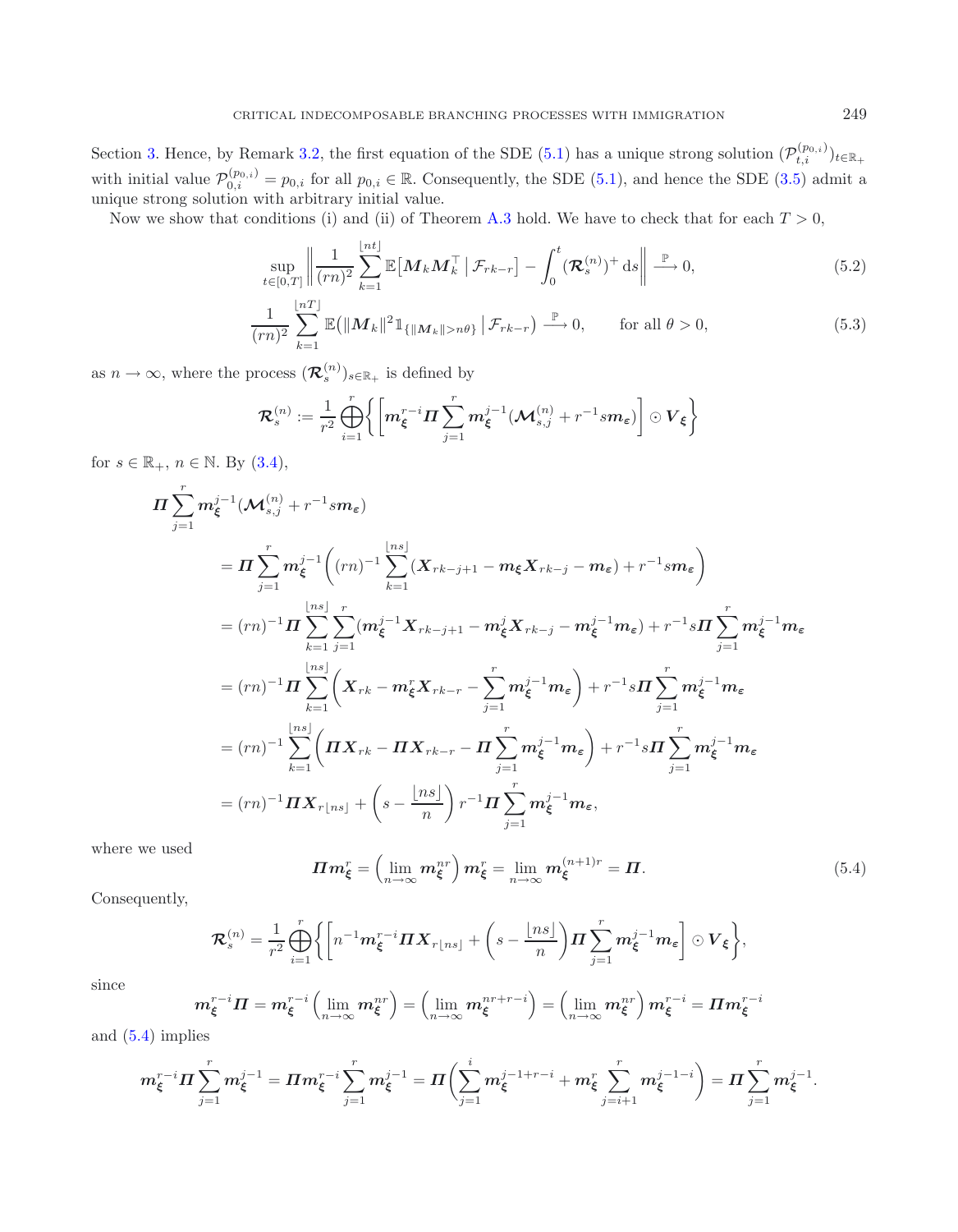Thus  $(\mathcal{R}_t^{(n)})^+ = \mathcal{R}_t^{(n)}$ , and

<span id="page-12-0"></span>
$$
\int_0^t (\mathcal{R}_s^{(n)})^+ ds = \bigoplus_{i=1}^r \left\{ \left[ \frac{1}{(nr)^2} m_{\xi}^{r-i} \mathbf{\Pi} \sum_{\ell=0}^{\lfloor nt \rfloor -1} \mathbf{X}_{r\ell} + \frac{nt - \lfloor nt \rfloor}{(nr)^2} m_{\xi}^{r-i} \mathbf{\Pi} \mathbf{X}_{r\lfloor nt \rfloor} \right. \\ \left. + \frac{\lfloor nt \rfloor + (nt - \lfloor nt \rfloor)^2}{2(nr)^2} \mathbf{\Pi} \sum_{j=1}^r m_{\xi}^{j-1} m_{\epsilon} \right] \odot V_{\xi} \right\}.
$$

Using  $(A.3)$ , we obtain

$$
\frac{1}{(nr)^2}\sum_{k=1}^{\lfloor nt \rfloor}\mathbb{E}(M_kM_k^{\top}|\mathcal{F}_{rk-r})=\bigoplus_{i=1}^r\bigg\{\frac{\lfloor nt \rfloor}{n^2}V_{\varepsilon}+\frac{1}{n^2}\sum_{k=1}^{\lfloor nt \rfloor}[m_{\xi}^{r-i}X_{rk-r}+\sum_{j=1}^{r-i}m_{\xi}^{j-1}m_{\varepsilon}]\odot V_{\xi}\bigg\}.
$$

Hence, taking into account that  $X_0 = 0$ , in order to show [\(5.2\)](#page-11-1), it suffices to prove

$$
\frac{1}{n^2} \sup_{t \in [0,T]} \sum_{k=1}^{\lfloor} nt \rfloor \| (I_p - \Pi) X_{rk} \| \stackrel{\mathbb{P}}{\longrightarrow} 0, \qquad \frac{1}{n^2} \sup_{t \in [0,T]} \| X_{r \lfloor nt \rfloor} \| \stackrel{\mathbb{P}}{\longrightarrow} 0 \tag{5.5}
$$

as  $n \to \infty$ . Using [\(3.10\)](#page-7-0) and [\(5.4\)](#page-11-0), we obtain

$$
(\boldsymbol{I}_p - \boldsymbol{\Pi})\boldsymbol{X}_{rk} = (\boldsymbol{I}_p - \boldsymbol{\Pi})\sum_{j=1}^k m_{\boldsymbol{\xi}}^{(k-j)r} \sum_{i=1}^r m_{\boldsymbol{\xi}}^{i-1}(\boldsymbol{M}_{j,i} + \boldsymbol{m}_{\boldsymbol{\varepsilon}}) = \sum_{j=1}^k (m_{\boldsymbol{\xi}}^{(k-j)r} - \boldsymbol{\Pi})\sum_{i=1}^r m_{\boldsymbol{\xi}}^{i-1}(\boldsymbol{M}_{j,i} + \boldsymbol{m}_{\boldsymbol{\varepsilon}}).
$$

Hence by  $(2.3)$ ,

$$
\sum_{k=1}^{\lfloor nt \rfloor} \left\| (\boldsymbol{I}_p - \boldsymbol{\Pi}) \boldsymbol{X}_{rk} \right\| \leqslant c \sum_{k=1}^{\lfloor nt \rfloor} \sum_{j=1}^{k} \kappa^{k-j} \sum_{i=1}^{r} \left\| \boldsymbol{m}_{\boldsymbol{\xi}}^{i-1} \right\| \left\| \boldsymbol{M}_{j,i} + \boldsymbol{m}_{\boldsymbol{\varepsilon}} \right\|
$$
  

$$
\leqslant c K \sum_{j=1}^{\lfloor nt \rfloor} \sum_{k=j}^{\lfloor nt \rfloor} \sum_{k=j}^{k} n t \right| \kappa^{k-j} \left( \sum_{i=1}^{r} \left\| \boldsymbol{M}_{j,i} \right\| + r \left\| \boldsymbol{m}_{\boldsymbol{\varepsilon}} \right\| \right) \leqslant \frac{c K}{1 - \kappa} \left( \sum_{j=1}^{\lfloor nt \rfloor} \sum_{i=1}^{r} \left\| \boldsymbol{M}_{j,i} \right\| + r \left\| nt \right\| \left\| \boldsymbol{m}_{\boldsymbol{\varepsilon}} \right\| \right),
$$

where  $K := \max_{i \in \{1, ..., r\}} ||m_{\xi}^{i-1}||$ . Moreover, by [\(3.10\)](#page-7-0),

$$
\|X_{r{\lfloor nt\rfloor}}\| \leqslant \sum_{j=1}^{\lfloor nt\rfloor} \|m_{\xi}^{(\lfloor nt\rfloor-j)r}\| \sum_{i=1}^r \|m_{\xi}^{i-1}\| \|M_{j,i}+m_{\varepsilon}\| \leqslant K(c+\|H\|) \bigg(r{\lfloor nt\rfloor} \|m_{\varepsilon}\| + \sum_{j=1}^{\lfloor nt\rfloor} \sum_{i=1}^r \|M_{j,i}\|\bigg),
$$

 $\text{since } \|m_{\xi}^{(\lfloor nt \rfloor - j)r} \| \leqslant \|m_{\xi}^{(\lfloor nt \rfloor - j)r} - \Pi\| + \|\Pi\| \leqslant c + \|\Pi\|$  by [\(2.3\)](#page-4-4). Consequently, in order to prove [\(5.5\)](#page-12-0), it suffices to show  $\lfloor nT \rfloor$ 

$$
\frac{1}{n^2}\sum_{j=1}^{\lfloor n\rfloor} \|M_{j,i}\| \stackrel{\mathbb{P}}{\longrightarrow} 0 \quad \text{as } n \to \infty \text{ for all } i \in \{1,\ldots,r\}.
$$

In fact, Lemma [A.2](#page-19-0) yields  $n^{-2} \sum_{j=1}^{\lfloor nT \rfloor} \mathbb{E}(\|M_{j,i}\|) \to 0, i \in \{1, \ldots, r\}$ , thus we obtain [\(5.2\)](#page-11-1). To prove [\(5.3\)](#page-11-2), consider the decomposition  $M_k = N_k + (\delta_k - \mathbb{E}(\delta_k))$ , where, by  $(A.5)$ ,

$$
\boldsymbol{N}_k := \begin{bmatrix} N_{k,1} \\ N_{k,2} \\ \vdots \\ N_{k,r} \end{bmatrix}, \qquad \boldsymbol{N}_{k,\ell} := \sum_{i=1}^p \sum_{j=1}^{X_{rk-\ell,i}} (\boldsymbol{\xi}_{rk-\ell+1,j,i} - \mathbb{E}(\boldsymbol{\xi}_{rk-\ell+1,j,i})), \qquad \boldsymbol{\delta}_k := \begin{bmatrix} \epsilon_{rk} \\ \epsilon_{rk} - 1 \\ \vdots \\ \epsilon_{rk-r+1} \end{bmatrix}.
$$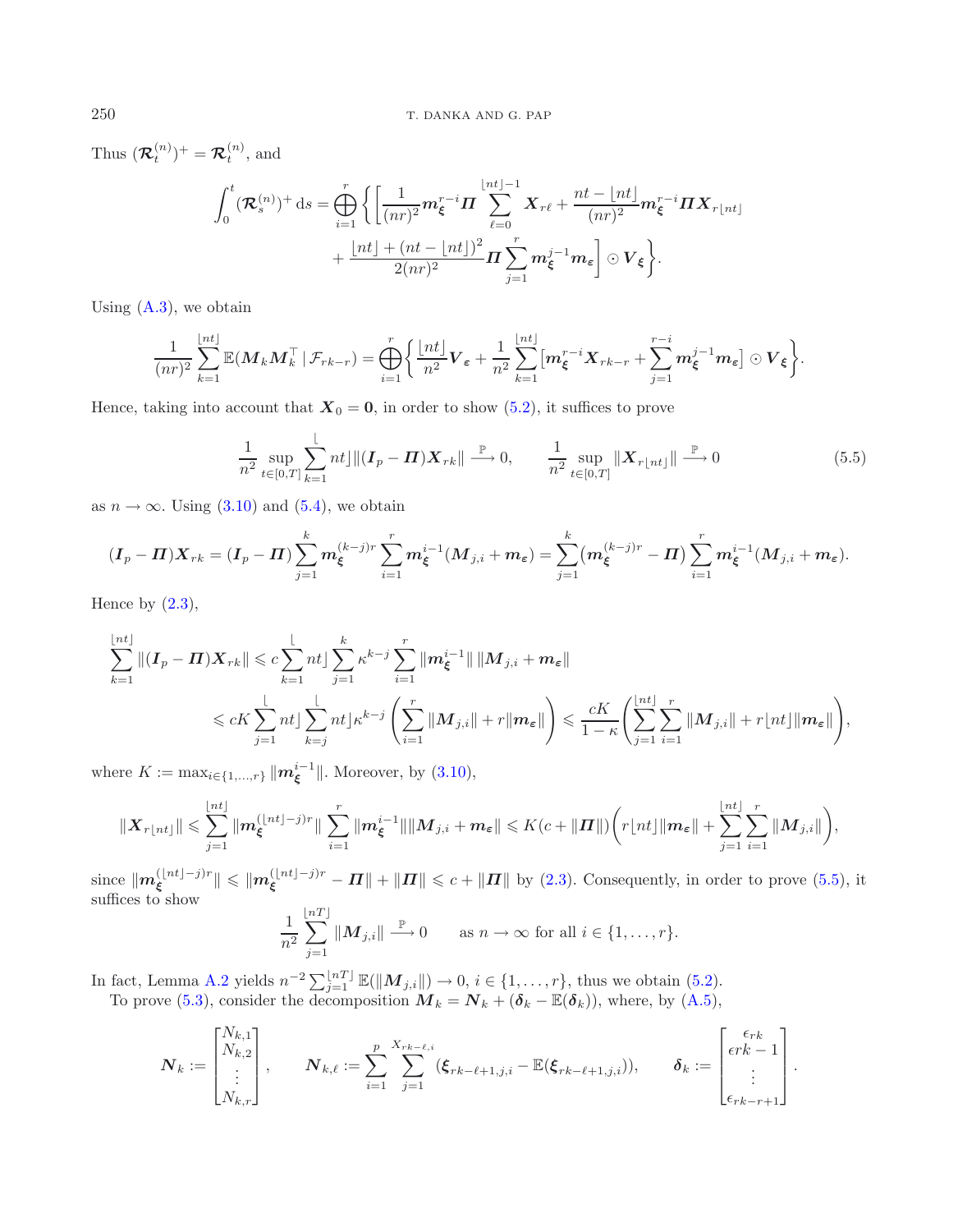Clearly,

$$
||M_k||^2 \leq 2(||N_k||^2 + ||\delta_k - \mathbb{E}(\delta_k)||^2), \qquad 1_{\{||M_k|| > n\theta\}} \leq 1_{\{||N_k|| > n\theta/2\}} + 1_{\{||\delta_k - \mathbb{E}(\delta_k)|| > n\theta/2\}},
$$

hence [\(5.3\)](#page-11-2) will be proved once we show

<span id="page-13-0"></span>
$$
\frac{1}{n^2} \sum_{k=1}^{\lfloor nT \rfloor} \mathbb{E}(\|N_k\|^2 \mathbb{1}_{\{\|N_k\|>n\theta\}} \,|\, \mathcal{F}_{rk-r}) \stackrel{\mathbb{P}}{\longrightarrow} 0 \qquad \text{for all } \theta > 0,\tag{5.6}
$$

$$
\frac{1}{n^2} \sum_{k=1}^{\lfloor nT \rfloor} \mathbb{E}(\|N_k\|^2 \mathbb{1}_{\{\|\boldsymbol{\delta}_k - \mathbb{E}(\boldsymbol{\delta}_k)\| > n\theta\}} |\mathcal{F}_{rk-r}) \stackrel{\mathbb{P}}{\longrightarrow} 0 \quad \text{for all } \theta > 0,
$$
\n(5.7)

<span id="page-13-2"></span><span id="page-13-1"></span>
$$
\frac{1}{n^2} \sum_{k=1}^{\lfloor nT \rfloor} \mathbb{E}(\|\boldsymbol{\delta}_k - \mathbb{E}(\boldsymbol{\delta}_k)\|^2 \, \|\mathcal{F}_{rk-r}) \stackrel{\mathbb{P}}{\longrightarrow} 0. \tag{5.8}
$$

First we prove [\(5.6\)](#page-13-0). Using that the random variables  $\{\xi_{rk-\ell+1,j,i} : j \in \mathbb{N}, \ell \in \{1,\ldots,r\}, i \in \{1,\ldots,p\}\}\$ are independent of the  $\sigma$ -algebra  $\mathcal{F}_{rk-r}$  for all  $k \in \mathbb{N}$ , we get

$$
\mathbb{E}(\|N_k\|^2 \mathbb{1}_{\{\|N_k\|>n\theta\}}\,|\,\mathcal{F}_{rk-r})=F_k(\mathbf{X}_{rk-1},\ldots,\mathbf{X}_{rk-r}),
$$

where  $F_k: (\mathbb{Z}_{+}^p)^r \to \mathbb{R}$  is given by

$$
F_k(z_1,\ldots,z_r):=\mathbb{E}(S_k(z_1,\ldots,z_r)^2\mathbb{1}_{\{S_k(z_1,\ldots,z_r)>n\theta\}}),\qquad z_1,\ldots,z_r\in\mathbb{Z}_+^p,
$$

with

$$
S_k(z_1,\ldots,z_r) := \left(\sum_{\ell=1}^r \left\| \sum_{i=1}^p \sum_{j=1}^{z_{\ell,i}} (\xi_{rk-\ell+1,j,i} - \mathbb{E}(\xi_{rk-\ell+1,j,i})) \right\|^2 \right)^{1/2},
$$

where  $z_{\ell} = (z_{\ell,1}, \ldots, z_{\ell,p})$ . Consider the decomposition

$$
F_k(\boldsymbol{z}_1,\ldots,\boldsymbol{z}_z)=A_k(\boldsymbol{z}_1,\ldots,\boldsymbol{z}_r)+B_k(\boldsymbol{z}_1,\ldots,\boldsymbol{z}_p),
$$

where

$$
A_k(z_1,\ldots,z_r) := \sum_{\ell=1}^r \sum_{i=1}^p \sum_{j=1}^{z_{\ell,i}} \mathbb{E}(\|\xi_{rk-\ell+1,j,i}-\mathbb{E}(\xi_{rk-\ell+1,j,i})\|^2 1_{\{S_k(z_1,\ldots,z_r)>n\theta\}}),
$$
  

$$
B_k(z_1,\ldots,z_r) := \sum_{\ell=1}^r \sum' \mathbb{E}((\xi_{rk-\ell+1,j,i}-\mathbb{E}(\xi_{rk-\ell+1,j,i}))^\top (\xi_{rk-\ell+1,j',i'}-\mathbb{E}(\xi_{rk-\ell+1,j',i'})) 1_{\{S_k(z_1,\ldots,z_r)>n\theta\}}),
$$

where the sum  $\sum'$  is taken for  $i, i' \in \{1, \ldots, p\}, j \in \{1, \ldots, z_{\ell,i}\}, j' \in \{1, \ldots, z_{\ell,i'}\}$  with  $(i, j) \neq (i', j')$ . Consider the inequalities

$$
S_k(\boldsymbol{z}_1,\ldots,\boldsymbol{z}_r)\leqslant\|\boldsymbol{\xi}_{rk-\ell+1,j,i}-\mathbb{E}(\boldsymbol{\xi}_{rk-\ell+1,j,i})\|+\widetilde{S}_{k,\ell}^{j,i}(\boldsymbol{z}_1,\ldots,\boldsymbol{z}_r)
$$

for  $\ell \in \{1, ..., r\}, i \in \{1, ..., p\}$  and  $j \in \{1, ..., z_{\ell', i'}\},$  where

$$
\widetilde{S}_{k,\ell}^{j,i}(z_1,\ldots,z_r):=\sum''\|\boldsymbol{\xi}_{rk-\ell'+1,j',i'}-\mathbb{E}(\boldsymbol{\xi}_{rk-\ell'+1,j',i'})\|,
$$

where the sum  $\sum''$  is taken for  $\ell' \in \{1,\ldots,r\}$ ,  $i' \in \{1,\ldots,p\}$ , and  $j' \in \{1,\ldots,z_{\ell',i'}\}$  with  $(\ell',j',i') \neq (\ell,j,i)$ . Using that

$$
\mathbb{1}_{\{S_k(\mathbf{z}_1,...,\mathbf{z}_r)>n\theta\}}\leq \mathbb{1}_{\{\|\xi_{rk-\ell'+1,j',i'}-\mathbb{E}(\xi_{rk-\ell'+1,j',i'})\|>n\theta/2\}}+\mathbb{1}_{\{\widetilde{S}^{j,i}_{k,\ell}(\mathbf{z}_1,...,\mathbf{z}_r)>n\theta/2\}},
$$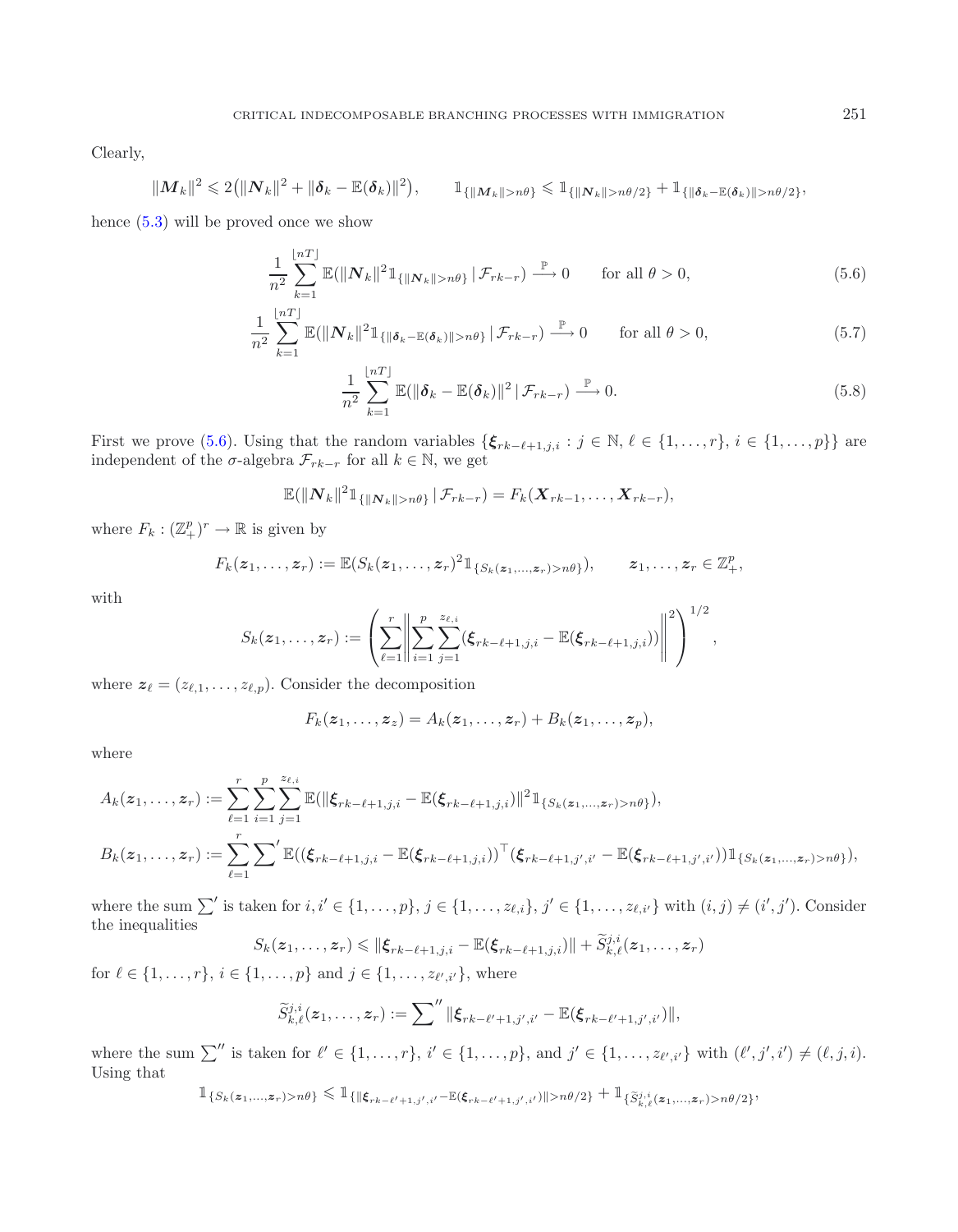we have

<span id="page-14-0"></span>
$$
A_k(z_1,...,z_r) \leq A_k^{(1)}(z_1,...,z_r) + A_k^{(2)}(z_1,...,z_r),
$$

where

$$
A_k^{(1)}(z_1,\ldots,z_r) := \sum_{\ell=1}^r \sum_{i=1}^p \sum_{j=1}^{z_{\ell,i}} \mathbb{E}(\|\xi_{rk-\ell+1,j,i}-\mathbb{E}(\xi_{rk-\ell+1,j,i})\|^2 1_{\{\|\xi_{rk-\ell+1,j,i}-\mathbb{E}(\xi_{rk-\ell+1,j,i})\|>n\theta/2\}},
$$
  

$$
A_k^{(2)}(z_1,\ldots,z_r) := \sum_{\ell=1}^r \sum_{i=1}^p \sum_{j=1}^{z_{\ell,i}} \mathbb{E}(\|\xi_{rk-\ell+1,j,i}-\mathbb{E}(\xi_{rk-\ell+1,j,i})\|^2 1_{\{\tilde{S}_{k,\ell}^{j,i}(z_1,\ldots,z_r)>n\theta/2\}}).
$$

In order to prove  $(5.6)$ , it is enough to show that

$$
\frac{1}{n^2} \sum_{k=1}^{\lfloor nT \rfloor} A_k^{(1)}(\boldsymbol{X}_{rk-1}, \dots, \boldsymbol{X}_{rk-r}) \xrightarrow{\mathbb{P}} 0, \qquad \frac{1}{n^2} \sum_{k=1}^{\lfloor nT \rfloor} A_k^{(2)}(\boldsymbol{X}_{rk-1}, \dots, \boldsymbol{X}_{rk-r}) \xrightarrow{\mathbb{P}} 0, \n\frac{1}{n^2} \sum_{k=1}^{\lfloor nT \rfloor} B_k(\boldsymbol{X}_{rk-r}, \dots, \boldsymbol{X}_{rk-r}) \xrightarrow{\mathbb{P}} 0
$$
\n(5.9)

as  $n \to \infty$ . We have

$$
A_k^{(1)}(z_1,\ldots,z_r) = \sum_{\ell=1}^r \sum_{i=1}^p z_{\ell,i} \mathbb{E}(\|\boldsymbol{\xi}_{rk-\ell+1,1,i}-\mathbb{E}(\boldsymbol{\xi}_{rk-\ell+1,1,i})\|^2 \mathbb{1}_{\{\|\boldsymbol{\xi}_{rk-\ell+1,1,i}-\mathbb{E}(\boldsymbol{\xi}_{rk-\ell+1,1,i})\|>n\theta/2\}})
$$

for all  $k \in \mathbb{N}$ , where

$$
\mathbb{E}(\|\boldsymbol{\xi}_{rk-\ell+1,1,i}-\mathbb{E}(\boldsymbol{\xi}_{rk-\ell+1,1,i})\|^2 \mathbb{1}_{\{\|\boldsymbol{\xi}_{rk-\ell+1,1,i}-\mathbb{E}(\boldsymbol{\xi}_{rk-\ell+1,1,i})\|>n\theta/2\}}) \to 0 \quad \text{as } n \to \infty
$$

for all  $\ell \in \{1,\ldots,r\}$  and  $i \in \{1,\ldots,p\}$  by the dominated convergence theorem. Thus, by Corollary [A.2,](#page-19-0) we get with some constant  $K \in \mathbb{R}_+,$ 

$$
\frac{1}{n^2} \sum_{k=1}^{\lfloor nT \rfloor} \mathbb{E}(A_k^{(1)}(\mathbf{X}_{rk-1},\ldots,\mathbf{X}_{rk-r}))
$$
\n
$$
= \frac{1}{n^2} \sum_{k=1}^{\lfloor nT \rfloor} \sum_{\ell=1}^r \sum_{i=1}^p \sum_{j=1}^{z_{\ell,i}} \mathbb{E}(X_{rk-\ell,i}) \mathbb{E}(\|\boldsymbol{\xi}_{1,1,i} - \mathbb{E}(\boldsymbol{\xi}_{1,1,i})\|^2 \mathbb{1}_{\{\|\boldsymbol{\xi}_{1,1,i} - \mathbb{E}(\boldsymbol{\xi}_{1,1,i})\| > n\theta/2\}})
$$
\n
$$
\leq \frac{1}{n^2} \sum_{k=1}^{\lfloor nT \rfloor} \sum_{\ell=1}^r \sum_{i=1}^p K(rk-\ell) \mathbb{E}(\|\boldsymbol{\xi}_{1,1,i} - \mathbb{E}(\boldsymbol{\xi}_{1,1,i})\|^2 \mathbb{1}_{\{\|\boldsymbol{\xi}_{1,1,i} - \mathbb{E}(\boldsymbol{\xi}_{1,1,i})\| > n\theta/2\}})
$$
\n
$$
= K \frac{r \lfloor nT \rfloor (r \lfloor nT \rfloor - 1)}{2n^2} \sum_{i=1}^p \mathbb{E}(\|\boldsymbol{\xi}_{1,1,i} - \mathbb{E}(\boldsymbol{\xi}_{1,1,i})\|^2 \mathbb{1}_{\{\|\boldsymbol{\xi}_{1,1,i} - \mathbb{E}(\boldsymbol{\xi}_{1,1,i})\| > n\theta/2\}}) \to 0,
$$

which yields  $n^{-2} \sum_{k=1}^{\lfloor nT \rfloor} A_k^{(1)}(\mathbf{X}_{rk-1}, \ldots, \mathbf{X}_{rk-r}) \stackrel{\mathbb{P}}{\longrightarrow} 0.$ Independence of  $\xi_{rk-\ell+1,j,i}$  –  $\mathbb{E}(\xi_{rk-\ell+1,j,i})$  and  $\widetilde{S}_{k,\ell}^{j,i}(z_1,\ldots,z_r)$  implies

$$
A_k^{(2)}(z_1,\ldots,z_r) = \sum_{\ell=1}^r \sum_{i=1}^p \sum_{j=1}^{z_{\ell,i}} \mathbb{E}(\|\xi_{rk-\ell+1,j,i}-\mathbb{E}(\xi_{rk-\ell+1,j,i})\|^2) \mathbb{P}(\widetilde{S}_{k,\ell}^{j,i}(z_1,\ldots,z_r) > n\theta/2).
$$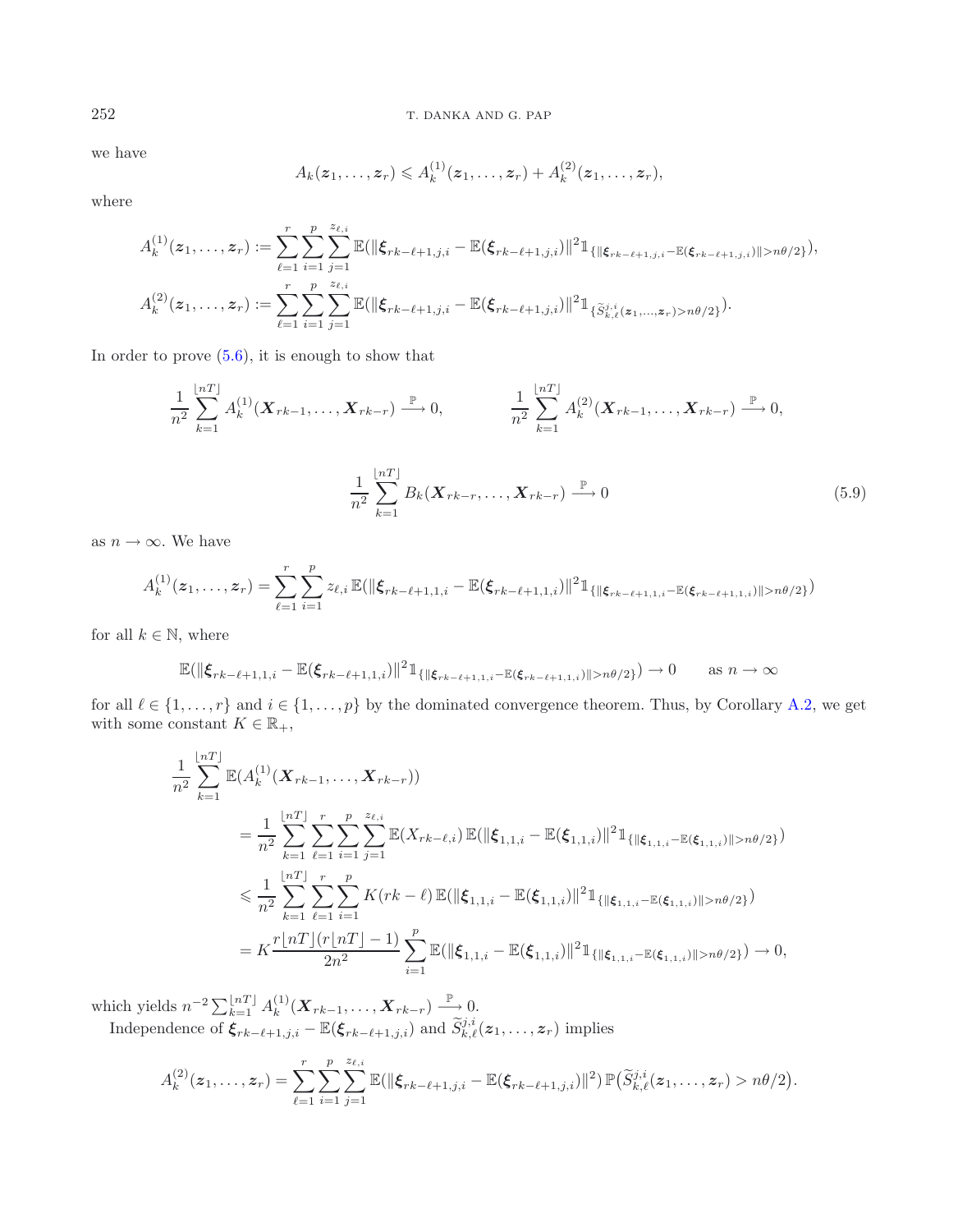Here  $\mathbb{E}(\|\boldsymbol{\xi}_{rk-\ell+1,j,i}-\mathbb{E}(\boldsymbol{\xi}_{rk-\ell+1,j,i})\|^2)=\text{tr}(\boldsymbol{V}_{\boldsymbol{\xi}_i}), i\in\{1,\ldots,p\},\$ and, by Markov's inequality,

$$
\mathbb{P}(\widetilde{S}_{k,\ell}^{j,i}(z_1,\ldots,z_r) > n\theta/2) \leq \frac{4}{n^2\theta^2} \mathbb{E}(\widetilde{S}_{k,\ell}^{j,i}(z_1,\ldots,z_r)^2) = \frac{4}{n^2\theta^2} \operatorname{Var}(\widetilde{S}_{k,\ell}^{j,i}(z_1,\ldots,z_r))
$$

$$
= \frac{4}{n^2\theta^2} \sum_{i=1}^n \operatorname{tr}(\mathbf{V}_{\xi_i}) \leq \frac{4}{n^2\theta^2} \sum_{\ell=1}^r \sum_{i=1}^p z_{\ell,i} \operatorname{tr}(\mathbf{V}_{\xi_i}).
$$

Thus we get

$$
A_k^{(2)}(z_1,\ldots,z_r) \leq \frac{4}{n^2\theta^2} \sum_{\ell=1}^r \sum_{i=1}^p \sum_{\ell'=1}^r \sum_{i'=1}^p z_{\ell,i} z_{\ell',i'} \operatorname{tr}(\mathbf{V}_{\xi_i}) \operatorname{tr}(\mathbf{V}_{\xi'_i}).
$$

Hence, by Cauchy–Schwarz's inequality and Corollary [A.2,](#page-19-0) we get with some constant  $K \in \mathbb{R}_+$ ,

$$
\frac{1}{n^2} \sum_{k=1}^{\lfloor nT \rfloor} \mathbb{E}(A_k^{(2)}(\boldsymbol{X}_{rk-1},\ldots,\boldsymbol{X}_{rk-r})) \leq \frac{4}{n^4 \theta^2} \sum_{k=1}^{\lfloor nT \rfloor} \sum_{\ell=1}^r \sum_{i=1}^p \sum_{i'=1}^p \sum_{i'=1}^p \mathbb{E}(\boldsymbol{X}_{rk-\ell,i} \boldsymbol{X}_{rk-\ell',i'}) \operatorname{tr}(\boldsymbol{V}_{\xi_i}) \operatorname{tr}(\boldsymbol{V}_{\xi_i})
$$

$$
\leq \frac{4K}{n^4 \theta^2} \sum_{k=1}^{\lfloor nT \rfloor} \sum_{\ell=1}^r \sum_{\ell'=1}^r (rk-\ell)(rk-\ell') \bigg( \sum_{i=1}^p \operatorname{tr}(\boldsymbol{V}_{\xi_i}) \bigg)^2 \to 0,
$$

which implies  $n^{-2} \sum_{k=1}^{\lfloor nT \rfloor} A_k^{(2)}(\boldsymbol{X}_{rk-1}, \ldots, \boldsymbol{X}_{rk-r}) \stackrel{\mathbb{P}}{\longrightarrow} 0$ . By Cauchy–Schwarz's inequality,

$$
|B_k(z_1,\ldots,z_r)|\leqslant \sqrt{B_k^{(1)}(z_1,\ldots,z_r)\mathbb{E}(\mathbb{1}_{\{S_k(z_1,\ldots,z_r)>n\theta\}})},
$$

where

$$
B_k^{(1)}(z_1,\ldots,z_r):=\mathbb{E}\bigg(\bigg(\sum_{\ell=1}^r\sum' (\pmb\xi_{rk-\ell+1,j,i}-\mathbb{E}(\pmb\xi_{rk-\ell+1,j,i}))^\top (\pmb\xi_{rk-\ell+1,j',i'}-\mathbb{E}(\pmb\xi_{rk-\ell+1,j',i'}))\bigg)^2\bigg).
$$

Using the independence of  $\xi_{rk-\ell+1,j,i} - \mathbb{E}(\xi_{rk-\ell+1,j,i})$  and  $\xi_{rk-\ell+1,j',i'} - \mathbb{E}(\xi_{rk-\ell+1,j',i'})$  for  $(i,j) \neq (i',j')$ , we get

$$
B_k^{(1)}(z_1, ..., z_r) = \sum_{\ell=1}^r \sum_{i=1}^r \text{tr}(\mathbf{V}_{\xi_i}) \text{tr}(\mathbf{V}_{\xi_i'})
$$
  
= 
$$
\sum_{\ell=1}^r \sum_{i=1}^p z_{\ell,i} (z_{\ell,i} - 1) \text{tr}(\mathbf{V}_{\xi_i})^2 + \sum_{\ell=1}^r \sum_{i \neq i'} z_{\ell,i} z_{\ell,i'} \text{tr}(\mathbf{V}_{\xi_i}) \text{tr}(\mathbf{V}_{\xi_i'}) \leq K_1 \left( \sum_{\ell=1}^r \sum_{i=1}^p z_{\ell,i} \right)^2
$$

with some constant  $K_1 \in \mathbb{R}_+$ . Further, by Markov's inequality,

$$
\mathbb{E}(\mathbb{1}_{\{S_k(\boldsymbol{z}_1,\ldots,\boldsymbol{z}_r) > n\theta\}}) \leqslant \frac{1}{n^2\theta^2} \sum_{\ell=1}^r \sum_{i=1}^p z_{j,i} \operatorname{tr}(\boldsymbol{V}_{\boldsymbol{\xi}_i}) \leqslant \frac{K_2}{n^2\theta^2} \sum_{\ell=1}^r \sum_{i=1}^p z_{\ell,i}
$$

with some constant  $K_2 \in \mathbb{R}_+$ . Hence

$$
|B_k(z_1,\ldots,z_r)| \leqslant \frac{K_3}{n} \left(\sum_{\ell=1}^r \sum_{i=1}^p z_{\ell,i}\right)^{3/2} \leqslant \frac{K_4}{n} \sum_{\ell=1}^r \sum_{i=1}^p z_{\ell,i}^{3/2}
$$

with some constants  $K_3, K_4 \in \mathbb{R}_+$ . Thus, in order to show [\(5.9\)](#page-14-0), it suffices to prove

$$
n^{-3} \sum_{k=1}^{\lfloor nT \rfloor} \sum_{\ell=1}^{r} \sum_{i=1}^{p} X_{rk-\ell,i}^{3/2} \xrightarrow{\mathbb{P}} 0.
$$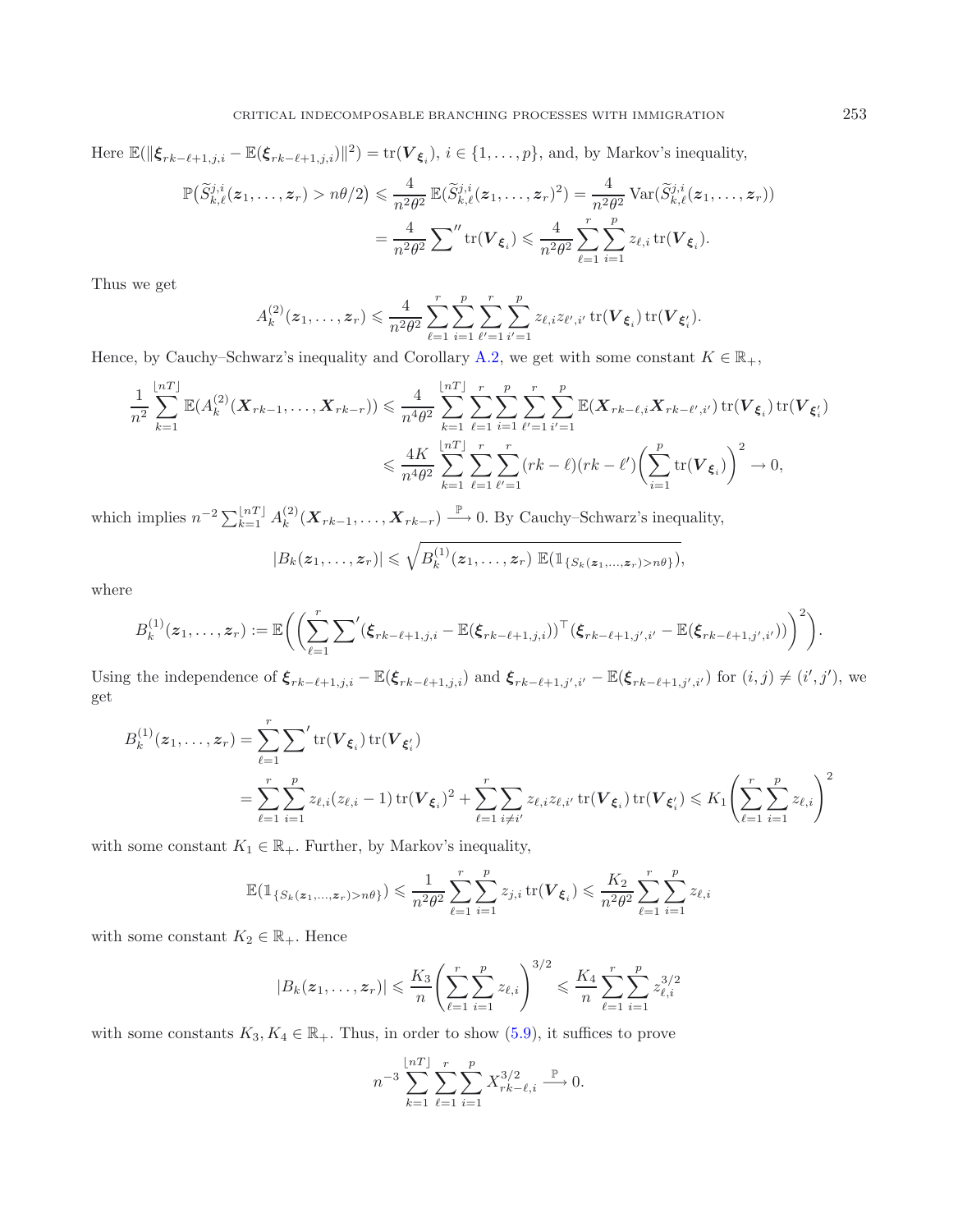In fact,  $n^{-3} \sum_{k=1}^{\lfloor nT \rfloor} \sum_{\ell=1}^r \sum_{i=1}^p \mathbb{E}(X_{rk-\ell,i}^{3/2}) \to 0$ , since Corollary [A.2](#page-19-0) implies  $\mathbb{E}(X_{rk-\ell,i}^{3/2}) \leq (\mathbb{E}(X_{rk-\ell,i}^2))^{3/4} \leq$  $K(rk - \ell)^{3/2}$  with some constant  $K \in \mathbb{R}_+$ . Thus we finished the proof of [\(5.6\)](#page-13-0).

Now we turn to prove [\(5.7\)](#page-13-1). Using that for all  $k \in \mathbb{N}$ , the random variables  $\{\xi_{rk-\ell+1,j,i}, \varepsilon_{rk-\ell+1} : \ell \in \mathbb{N}\}$  $\{1,\ldots,r\},\,j\in\mathbb{N},\,i\in\{1,\ldots,p\}\}$  are independent of the  $\sigma$ -algebra  $\mathcal{F}_{rk-r}$ , we get

$$
\mathbb{E}(\|N_k\|^2 \mathbb{1}_{\{\|\boldsymbol{\delta}_k - \mathbb{E}(\boldsymbol{\delta}_k)\| > n\theta\}} | \mathcal{F}_{rk-r}) = G_k(\boldsymbol{X}_{rk-1}, \ldots, \boldsymbol{X}_{rk-r}),
$$

where  $G_k : (\mathbb{Z}_+^p)^r \to \mathbb{R}$  is given by

$$
G_k(z_1,\ldots,z_r):=\mathbb{E}(S_k(z_1,\ldots,z_r)^2\mathbb{1}_{\{\|\boldsymbol{\delta}_k-\mathbb{E}(\boldsymbol{\delta}_k)\|>n\theta\}}),\qquad z_1,\ldots,z_r\in\mathbb{Z}_+^p.
$$

Using again the independence of  $\{\boldsymbol{\xi}_{rk-\ell+1,j,i}, \varepsilon_{rk-\ell+1} : \ell \in \{1,\ldots,r\}, j \in \mathbb{N}, i \in \{1,\ldots,p\}\},\$ 

$$
G_k(z_1,...,z_r) = \mathbb{P}(\|\boldsymbol{\delta}_k - \mathbb{E}(\boldsymbol{\delta}_k)\| > n\theta) \sum_{\ell=1}^r \sum_{i=1}^p \sum_{j=1}^{z_{\ell,i}} \mathbb{E}(\|\boldsymbol{\xi}_{rk-\ell+1,j,i} - \mathbb{E}(\boldsymbol{\xi}_{rk-\ell+1,j,i})\|^2),
$$

where by Markov's inequality,  $\mathbb{P}(\|\boldsymbol{\delta}_k - \mathbb{E}(\boldsymbol{\delta}_k)\| > n\theta) \leqslant n^{-2}\theta^{-2} \mathbb{E}(\|\boldsymbol{\delta}_k - \mathbb{E}(\boldsymbol{\delta}_k)\|^2) = n^{-2}\theta^{-2}r \operatorname{tr}(\boldsymbol{V}_{\boldsymbol{\varepsilon}})$ , and  $\mathbb{E}(\|\boldsymbol{\xi}_{rk-\ell+1,j,i}-\mathbb{E}(\boldsymbol{\xi}_{rk-\ell+1,j,i})\|^2)=\text{tr}(\boldsymbol{V}_{\boldsymbol{\xi}_i}).$  Hence, in order to show [\(5.7\)](#page-13-1), it suffices to prove

$$
n^{-4} \sum_{k=1}^{\lfloor nT \rfloor} \sum_{\ell=1}^r \sum_{i=1}^p X_{rk-\ell,i} \stackrel{\mathbb{P}}{\longrightarrow} 0.
$$

In fact, by Corollary [A.2,](#page-19-0)  $n^{-4} \sum_{k=1}^{\lfloor nT \rfloor} \sum_{\ell=1}^r \sum_{i=1}^p \mathbb{E}(X_{rk-\ell,i}) \to 0.$ 

Finally we turn to prove  $(5.8)$ . By independence of  $\delta_k$  and  $\mathcal{F}_{rk-r}$ ,

$$
\frac{1}{n^2}\sum_{k=1}^{\lfloor nT \rfloor} \mathbb{E}(\|\boldsymbol{\delta}_k - \mathbb{E}(\boldsymbol{\delta}_k)\|^2 \,|\, \mathcal{F}_{rk-r}) = \frac{1}{n^2}\sum_{k=1}^{\lfloor nT \rfloor} \mathbb{E}(\|\boldsymbol{\delta}_k - \mathbb{E}(\boldsymbol{\delta}_k)\|^2) = \frac{r\lfloor nT \rfloor}{n^2} \operatorname{tr}(\boldsymbol{V}_{\varepsilon}) \to 0,
$$

<span id="page-16-0"></span>thus we obtain [\(5.8\)](#page-13-2). Hence we get [\(5.3\)](#page-11-2), and we conclude, by Theorem [A.3,](#page-20-1) convergence  $\mathcal{M}^{(n)} \longrightarrow \mathcal{M}$ .  $\square$ 

## 6. Proof of Theorem [3.6](#page-7-1)

In order to prove Theorem [3.6,](#page-7-1) we want to apply Lemma [A.4](#page-20-0) using Theorem [3.4.](#page-6-0) By [\(3.10\)](#page-7-0),  $\mathcal{X}^{(n)}$  =  $\Psi^{(n)}(\mathcal{M}^{(n)})$ , where the mapping

$$
\Psi^{(n)} = \begin{bmatrix} \Psi_1^{(n)} \\ \vdots \\ \Psi_r^{(n)} \end{bmatrix} : \mathsf{D}(\mathbb{R}_+, (\mathbb{R}^p)^r) \to \mathsf{D}(\mathbb{R}_+, (\mathbb{R}^p)^r)
$$

is given by

$$
\Psi_i^{(n)}(f)(t) := \sum_{j=1}^{\lfloor nt \rfloor} \mathbf{m}_{\xi}^{(\lfloor nt \rfloor - j)r} \sum_{\ell=i}^r \mathbf{m}_{\xi}^{\ell-i} \left[ f_{\ell} \left( \frac{j}{n} \right) - f_{\ell} \left( \frac{j-1}{n} \right) + \frac{1}{nr} \mathbf{m}_{\varepsilon} \right] + \sum_{j=2}^{\lfloor nt \rfloor} \mathbf{m}_{\xi}^{(\lfloor nt \rfloor - j)r} \sum_{\ell=1}^{i-1} \mathbf{m}_{\xi}^{\ell-i+r} \left[ f_{\ell} \left( \frac{j-1}{n} \right) - f_{\ell} \left( \frac{j-2}{n} \right) + \frac{1}{nr} \mathbf{m}_{\varepsilon} \right]
$$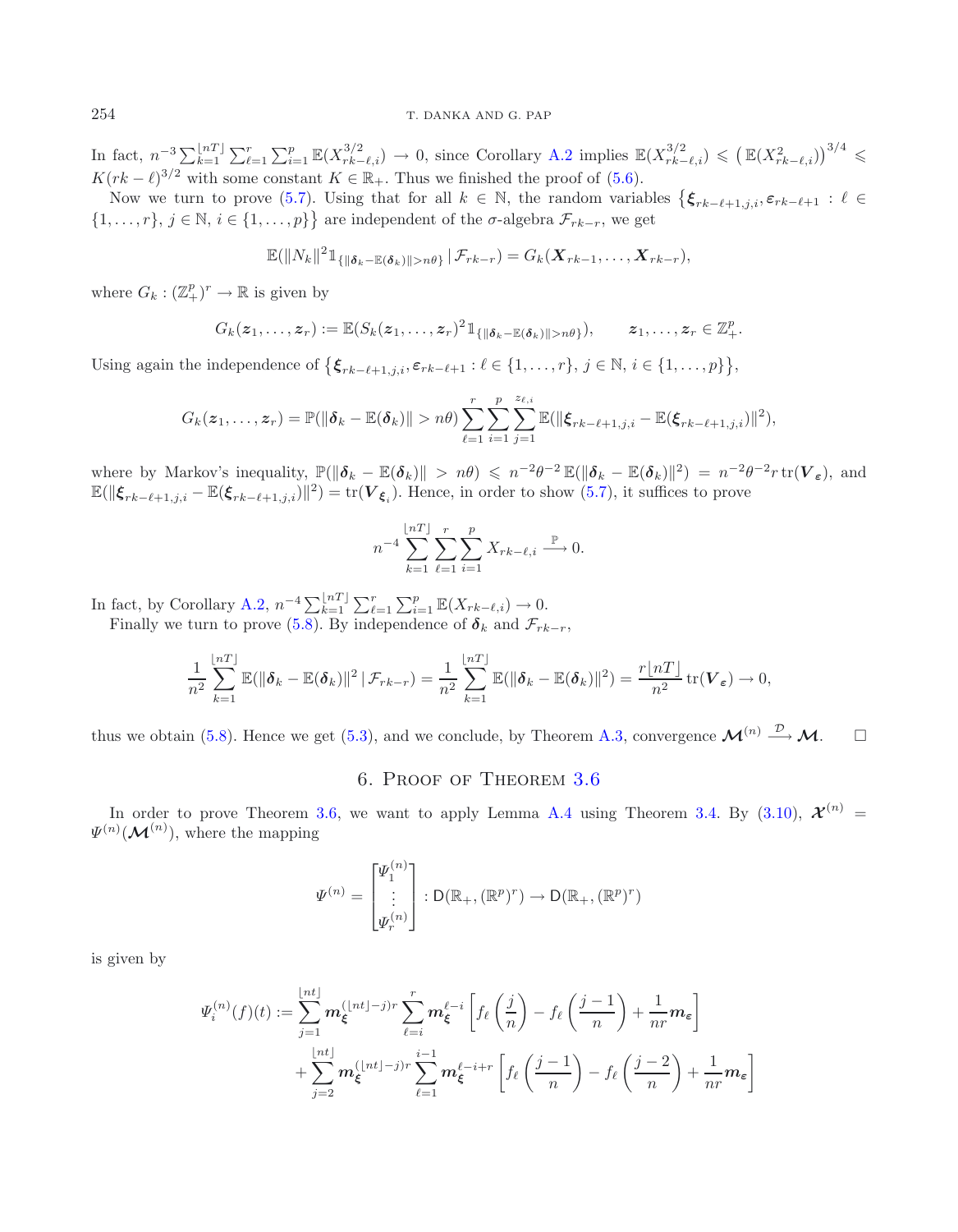for

$$
f = \begin{bmatrix} f_1 \\ \vdots \\ f_r \end{bmatrix} \in D(\mathbb{R}_+, (\mathbb{R}^p)^r), \qquad t \in \mathbb{R}_+, \qquad n \in \mathbb{N}, \qquad i \in \{1, \dots, r\}.
$$

Further,  $\mathcal{X} = \Psi(\mathcal{M})$ , where the mapping  $\Psi : D(\mathbb{R}_+,( \mathbb{R}^p)^r) \to D(\mathbb{R}_+,( \mathbb{R}^p)^r)$  is given by

$$
\Psi(f)(t) := \begin{bmatrix} \boldsymbol{\Pi} \sum_{\ell=1}^r \boldsymbol{m}_{\xi}^{\ell+r-1} (f_{\ell}(t) - f_{\ell}(0) + r^{-1} t \boldsymbol{m}_{\varepsilon}) \\ \boldsymbol{\Pi} \sum_{\ell=1}^r \boldsymbol{m}_{\xi}^{\ell+r-2} (f_{\ell}(t) - f_{\ell}(0) + r^{-1} t \boldsymbol{m}_{\varepsilon}) \\ \vdots \\ \boldsymbol{\Pi} \sum_{\ell=1}^r \boldsymbol{m}_{\xi}^{\ell} (f_{\ell}(t) - f_{\ell}(0) + r^{-1} t \boldsymbol{m}_{\varepsilon}) \end{bmatrix}, \qquad f \in \mathsf{D}(\mathbb{R}_{+}, (\mathbb{R}^{p})^{r}), \qquad t \in \mathbb{R}_{+}.
$$

Measurability of the mappings  $\Psi^{(n)}$ ,  $n \in \mathbb{N}$ , and  $\Psi$  can be checked as in ([\[3](#page-21-6)], p. 603) see Lemma [A.5.](#page-20-2)

The aim of the following discussion is to show that the set  $C := \mathsf{C}(\mathbb{R}_+,( \mathbb{R}^p)^r)$  satisfies  $C \in \mathcal{D}_{\infty}(\mathbb{R}_+,( \mathbb{R}^p)^r)$ ,  $C \subset C_{\Psi, (\Psi^{(n)})_{n \in \mathbb{N}}}$  and  $\mathbb{P}(\mathcal{M} \in C) = 1$ .

First note that  $C(\mathbb{R}_+,( \mathbb{R}^p)^r) \in \mathcal{D}_{\infty}(\mathbb{R}_+,( \mathbb{R}^p)^r)$  (see, e.g., Ethier and Kurtz [\[5](#page-21-7)], Problem 3.11.25 and Lem. [A.6\)](#page-21-8).

Next, we fix a function  $f \in C$  and a sequence  $(f^{(n)})_{n\in\mathbb{N}}$  in  $\mathsf{D}(\mathbb{R}_+, (\mathbb{R}^p)^r)$  with  $f^{(n)} \stackrel{\text{lu}}{\longrightarrow} f$ . By the definition of  $\Psi$ , we have  $\Psi(f) \in \mathsf{C}(\mathbb{R}_+, (\mathbb{R}^p)^r)$ . Further, we can write

$$
\Psi_i^{(n)}(f^{(n)})(t) = \mathbf{\Pi} \sum_{\ell=i}^r \mathbf{m}_{\xi}^{\ell-i} \left[ f_{\ell}^{(n)}\left(\frac{\lfloor nt \rfloor}{n}\right) - f_{\ell}^{(n)}(0) + \frac{\lfloor nt \rfloor}{nr} \mathbf{m}_{\varepsilon} \right] \n+ \mathbf{\Pi} \sum_{\ell=1}^r \mathbf{m}_{\xi}^{\ell-i+r} \left[ f_{\ell}^{(n)}\left(\frac{\lfloor nt \rfloor - 1}{n}\right) - f_{\ell}^{(n)}(0) + \frac{\lfloor nt \rfloor - 1}{nr} \mathbf{m}_{\varepsilon} \right] \n+ \sum_{j=1}^{\lfloor nt \rfloor} (\mathbf{m}_{\xi}^{(\lfloor nt \rfloor - j)r} - \mathbf{\Pi}) \sum_{\ell=i}^r \mathbf{m}_{\xi}^{\ell-i} \left[ f_{\ell}^{(n)}\left(\frac{j}{n}\right) - f_{\ell}^{(n)}\left(\frac{j-1}{n}\right) + \frac{1}{nr} \mathbf{m}_{\varepsilon} \right] \n+ \sum_{j=2}^{\lfloor nt \rfloor} (\mathbf{m}_{\xi}^{(\lfloor nt \rfloor - j)r} - \mathbf{\Pi}) \sum_{\ell=1}^r \mathbf{m}_{\xi}^{\ell-i+r} \left[ f_{\ell}^{(n)}\left(\frac{j-1}{n}\right) - f_{\ell}^{(n)}\left(\frac{j-2}{n}\right) + \frac{1}{nr} \mathbf{m}_{\varepsilon} \right],
$$

hence we have

$$
\begin{split}\n\|\Psi_i^{(n)}(f^{(n)})(t) - \Psi_i(f)(t)\| &\leq K \|\mathbf{\Pi}\| \sum_{\ell=i}^r \left( \left\| f_\ell^{(n)}\left(\frac{\lfloor nt \rfloor}{n}\right) - f_\ell(t) \right\| + \| f_\ell^{(n)}(0) - f_\ell(0) \| + \frac{1}{nr} \|\mathbf{m}_{\varepsilon}\| \right) \\
&\quad + K \|\mathbf{\Pi}\| \sum_{\ell=1}^{i-1} \left( \left\| f_\ell^{(n)}\left(\frac{\lfloor nt \rfloor - 1}{n}\right) - f_\ell(t) \right\| + \| f_\ell^{(n)}(0) - f_\ell(0) \| + \frac{2}{nr} \|\mathbf{m}_{\varepsilon}\| \right) \\
&\quad + K \sum_{j=1}^{\lfloor nt \rfloor} \|\mathbf{m}_{\xi}^{(\lfloor nt \rfloor - j)r} - \mathbf{\Pi}\| \sum_{\ell=i}^r \left( \left\| f_\ell^{(n)}\left(\frac{j}{n}\right) - f_\ell^{(n)}\left(\frac{j-1}{n}\right) \right\| + \frac{1}{nr} \|\mathbf{m}_{\varepsilon}\| \right) \\
&\quad + K \sum_{j=2}^{\lfloor nt \rfloor} \|\mathbf{m}_{\xi}^{(\lfloor nt \rfloor - j)r} - \mathbf{\Pi}\| \sum_{\ell=1}^{i-1} \left( \left\| f_\ell^{(n)}\left(\frac{j-1}{n}\right) - f_\ell^{(n)}\left(\frac{j-2}{n}\right) \right\| + \frac{1}{nr} \|\mathbf{m}_{\varepsilon}\| \right). \n\end{split}
$$

Here for all  $T > 0$  and  $t \in [0, T]$ ,

$$
\left\| f^{(n)}\left(\frac{\lfloor nt \rfloor}{n}\right) - f(t) \right\| \leq \left\| f^{(n)}\left(\frac{\lfloor nt \rfloor}{n}\right) - f\left(\frac{\lfloor nt \rfloor}{n}\right) \right\| + \left\| f\left(\frac{\lfloor nt \rfloor}{n}\right) - f(t) \right\|
$$
  

$$
\leq \omega_T(f, n^{-1}) + \sup_{t \in [0,T]} \| f^{(n)}(t) - f(t) \|,
$$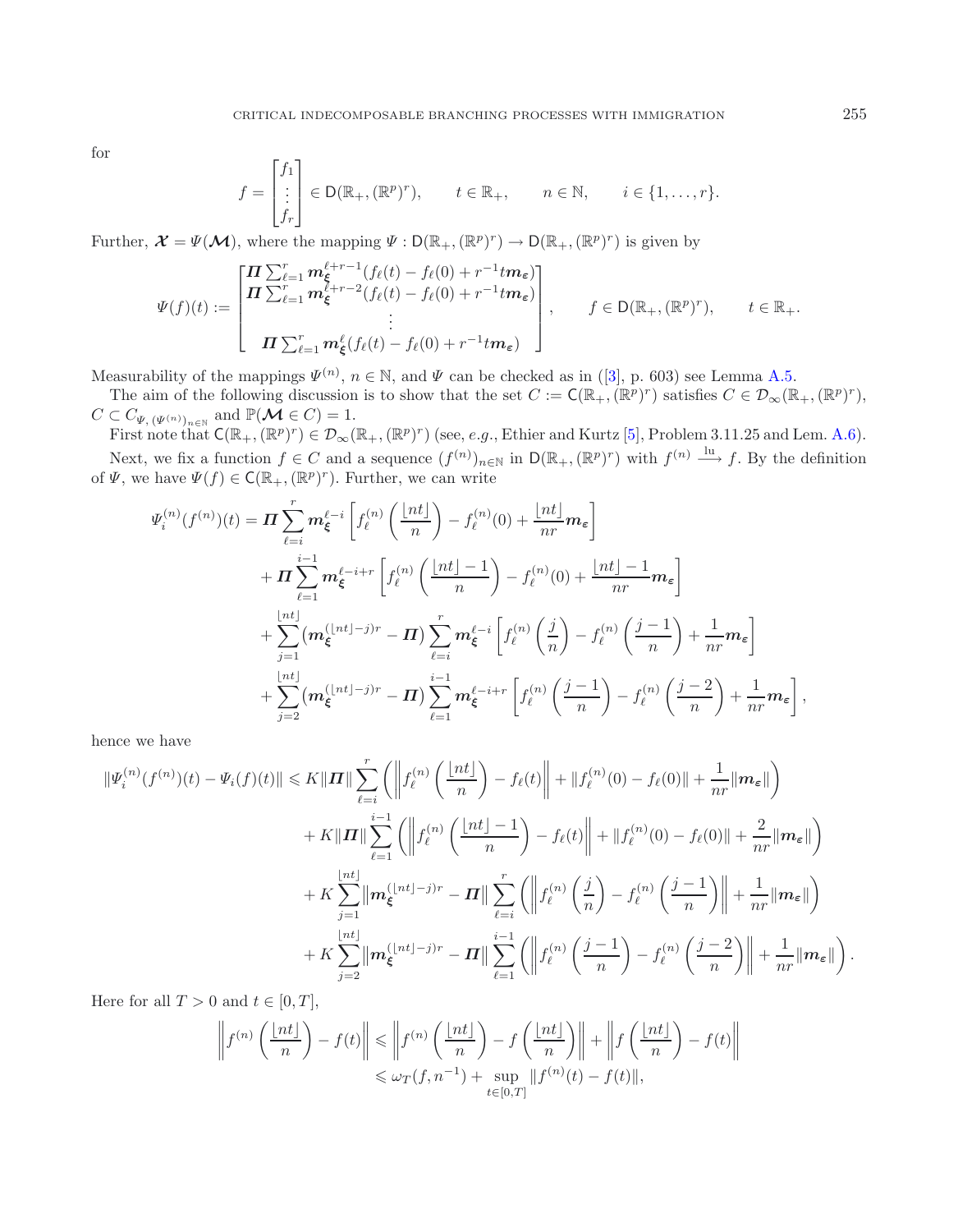where  $\omega_T(f, \cdot)$  is the modulus of continuity of f on [0, T], and we have  $\omega_T(f, n^{-1}) \to 0$  since f is continuous (see, e.g., Jacod and Shiryaev  $[10]$  $[10]$ , VI.1.6). In a similar way,

$$
\left\| f^{(n)}\left(\frac{j}{n}\right) - f^{(n)}\left(\frac{j-1}{n}\right) \right\| \leq \omega_T(f, n^{-1}) + 2 \sup_{t \in [0,T]} \| f^{(n)}(t) - f(t) \|
$$

for all  $j \in \{1, ..., n\}$ . By  $(2.3)$ ,

$$
\sum_{j=1}^{\lfloor nt \rfloor} \left\| \mathbf{m}_{\xi}^{(\lfloor nt \rfloor - j)r} - \mathbf{\Pi} \right\| \leqslant \sum_{j=1}^{\lfloor nT \rfloor} c\kappa^{\lfloor nt \rfloor - j} \leqslant \frac{c}{1-\kappa}.
$$

Using that  $f^{(n)} \xrightarrow{\text{lu}} f$  as  $n \to \infty$ , we have  $\Psi^{(n)}(f^{(n)}) \xrightarrow{\text{lu}} \psi(f)$  as  $n \to \infty$ . Thus we conclude  $C \subset C_{\Psi, (\Psi^{(n)})_{n \in \mathbb{N}}}$ .

By the definition of a strong solution (see, e.g., [\[10\]](#page-22-6), Def. 2.24, Chap. III),  $\mathcal M$  has almost sure continuous sample paths, so we have  $\mathbb{P}(\mathcal{M} \in C) = 1$ . Consequently, by Lemma [A.4,](#page-20-0) we obtain  $\mathcal{X}^{(n)} = \Psi^{(n)}(\mathcal{M}^{(n)}) \stackrel{\mathcal{D}}{\longrightarrow}$  $\Psi(\mathcal{M}) \stackrel{\mathcal{D}}{=} \mathcal{X}$  as  $n \to \infty$ .

Clearly, 
$$
m_{\xi}^{r} \Pi = m_{\xi}^{r} \lim_{n \to \infty} m_{\xi}^{nr} = \lim_{n \to \infty} m_{\xi}^{(n+1)r} = \Pi
$$
, hence  $(m_{\xi}^{r} \mathcal{Y}_{t})_{t \in \mathbb{R}_{+}} = (\mathcal{Y}_{t})_{t \in \mathbb{R}_{+}}$ .

## <span id="page-18-3"></span><span id="page-18-2"></span><span id="page-18-0"></span>Appendix A

In the proof of Theorem [3.1](#page-4-0) we use some facts about the first and second order moments of the sequences  $(X_k)_{k\in\mathbb{Z}_+}$  and  $(M_k)_{k\in\mathbb{N}}$ .

**Lemma A.1.** *Let*  $(X_k)_{k \in \mathbb{Z}_+}$  *be a p-type branching process with immigration. Suppose that*  $X_0 = 0$ *,*  $\mathbb{E}(\|\boldsymbol{\xi}_{1,1,i}\|^2) < \infty$  for all  $i \in \{1,\ldots,p\}$  and  $\mathbb{E}(\|\boldsymbol{\varepsilon}_1\|^2) < \infty$ . Then

<span id="page-18-4"></span><span id="page-18-1"></span>
$$
\mathbb{E}(\boldsymbol{X}_k) = \sum_{j=0}^{k-1} \boldsymbol{m}_{\xi}^j \boldsymbol{m}_{\varepsilon},
$$
\n(A.1)

$$
Var(\boldsymbol{X}_k) = \sum_{j=0}^{k-1} \boldsymbol{m}_{\xi}^j \boldsymbol{V}_{\varepsilon}(\boldsymbol{m}_{\xi}^{\top})^j + \sum_{j=0}^{k-2} \boldsymbol{m}_{\xi}^j \sum_{\ell=0}^{k-j-2} \left[ (\boldsymbol{m}_{\xi}^{\ell} \boldsymbol{m}_{\varepsilon}) \odot \boldsymbol{V}_{\xi} \right] (\boldsymbol{m}_{\xi}^{\top})^j.
$$
 (A.2)

*If, in addition,*  $(X_k)_{k\in\mathbb{Z}_+}$  *is a critical indecomposable p-type branching process with immigration and the offspring mean matrix*  $m_{\xi}$  *has the form* [\(2.1\)](#page-3-0)*, then, for all*  $k \in \mathbb{N}$ *, we have*  $\mathbb{E}(M_k | \mathcal{F}_{rk-r}) = 0$ *,*  $\mathbb{E}(M_k) = 0$ *, and* 

$$
\mathbb{E}(M_k M_k^\top \mid \mathcal{F}_{rk-r}) = \bigoplus_{\ell=1}^r \bigg\{ \bigg[ m_{\xi}^{r-\ell} X_{rk-r} + \sum_{j=1}^{r-\ell} m_{\xi}^{j-1} m_{\varepsilon} \bigg] \odot V_{\xi} + V_{\varepsilon} \bigg\},\tag{A.3}
$$

$$
\mathbb{E}(M_k M_k^{\top}) = \bigoplus_{\ell=1}^r \left\{ \left[ m_{\xi}^{r-\ell} \mathbb{E}(X_{rk-r}) + \sum_{j=1}^{r-\ell} m_{\xi}^{j-1} m_{\varepsilon} \right] \odot V_{\xi} + V_{\varepsilon} \right\}.
$$
 (A.4)

*Proof.* We have already proved [\(A.1\)](#page-18-2), see [\(1.4\)](#page-1-1). The equality  $M_{k,\ell} = X_{rk-\ell+1} - \mathbb{E}(X_{rk-\ell+1} | \mathcal{F}_{rk-\ell})$  clearly implies  $\mathbb{E}(M_{k,\ell} | \mathcal{F}_{rk-\ell}) = 0$ , thus  $\mathbb{E}(M_{k,\ell} | \mathcal{F}_{rk-r}) = \mathbb{E}[\mathbb{E}(M_{k,\ell} | \mathcal{F}_{rk-\ell}) | \mathcal{F}_{rk-r}] = 0$ , and hence  $\mathbb{E}(M_k) = 0$ . The proof of  $(A.2)$  can be found in Ispány and Pap  $[8]$  $[8]$ . By  $(1.2)$  and  $(3.4)$ ,

$$
\mathbf{M}_{k,\ell} = \mathbf{X}_{rk-\ell+1} - \mathbb{E}(\mathbf{X}_{rk-\ell+1} | \mathcal{F}_{rk-\ell}) = \mathbf{X}_{rk-\ell+1} - \mathbf{m}_{\xi} \mathbf{X}_{rk-\ell} - \mathbf{m}_{\varepsilon}
$$
\n
$$
= \sum_{i=1}^{p} \sum_{j=1}^{X_{rk-\ell,i}} (\xi_{rk-\ell+1,j,i} - \mathbb{E}(\xi_{rk-\ell+1,j,i})) + (\varepsilon_{rk-\ell+1} - \mathbb{E}(\varepsilon_{rk-\ell+1})). \tag{A.5}
$$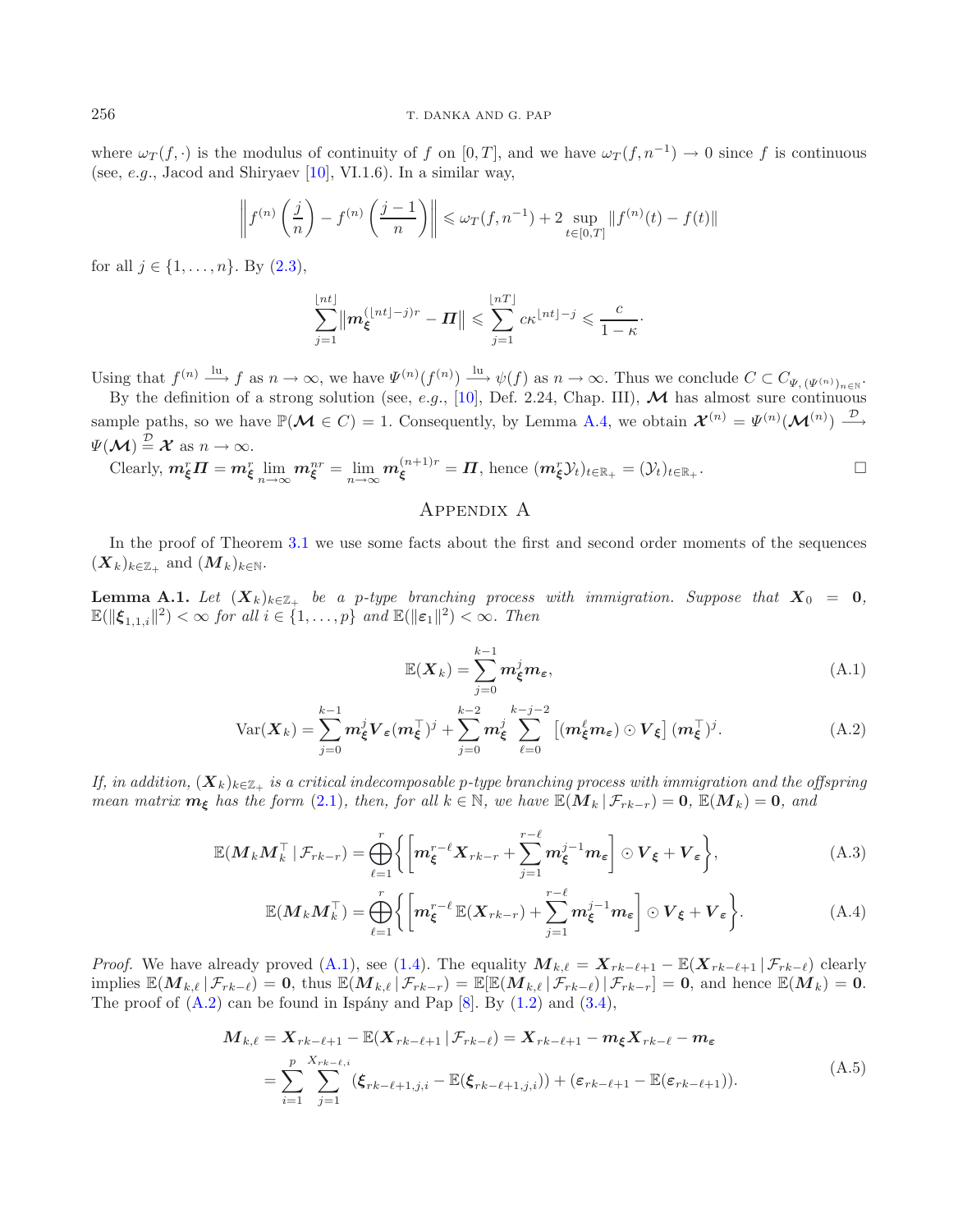For each  $k \in \mathbb{N}$  and  $\ell \in \{1, \ldots, p\}$ , the random vectors

$$
\{\boldsymbol{\xi}_{rk-\ell+1,j,i}-\mathbb{E}(\boldsymbol{\xi}_{rk-\ell+1,j,i}),\,\varepsilon_{rk-\ell+1}-\mathbb{E}(\varepsilon_{rk-\ell+1}):j\in\mathbb{N},\,i\in\{1,\ldots,p\}\}
$$

are independent of each others, independent of  $\mathcal{F}_{rk-\ell}$ , and have zero mean, hence

$$
\mathbb{E}(M_{k,\ell}M_{k,\ell}^{\top} | \mathcal{F}_{rk-\ell}) = \sum_{i=1}^p X_{rk-\ell,i} \boldsymbol{V}_{\boldsymbol{\xi}_i} + \boldsymbol{V}_{\boldsymbol{\varepsilon}} = [\boldsymbol{X}_{rk-\ell} \odot \boldsymbol{V}_{\boldsymbol{\xi}}] + \boldsymbol{V}_{\boldsymbol{\varepsilon}}.
$$

By the tower rule and by [\(1.3\)](#page-1-2),

$$
\mathbb{E}(M_{k,\ell}M_{k,\ell}^\top\,|\,\mathcal{F}_{rk-r})=[\mathbb{E}(X_{rk-\ell}\,|\,\mathcal{F}_{rk-r})\odot \boldsymbol{V}_{\boldsymbol{\xi}}]+ \boldsymbol{V}_{\boldsymbol{\varepsilon}}=\bigg[m_{\boldsymbol{\xi}}^{r-\ell}X_{rk-r}+\sum_{j=1}^{r-\ell}m_{\boldsymbol{\xi}}^{j-1}m_{\boldsymbol{\varepsilon}}\bigg]\odot \boldsymbol{V}_{\boldsymbol{\xi}}+\boldsymbol{V}_{\boldsymbol{\varepsilon}}.
$$

If  $j, \ell \in \{1, \ldots, p\}$  with  $j < \ell$  then, again by the tower rule,

$$
\mathbb{E}(\boldsymbol{M}_{k,j}\boldsymbol{M}_{k,\ell}^\top\,|\,\mathcal{F}_{rk-r})=\mathbb{E}(\boldsymbol{M}_{k,j}\,\mathbb{E}(\boldsymbol{M}_{k,\ell}\,|\,\mathcal{F}_{rk-\ell})^\top\,|\,\mathcal{F}_{rk-r})=\mathbf{0}
$$

<span id="page-19-1"></span>since  $\mathbb{E}(\mathbf{M}_{k,\ell} | \mathcal{F}_{rk-\ell}) = \mathbf{0}$ , and similarly, if  $j, \ell \in \{1, \ldots, p\}$  with  $j > \ell$  then  $\mathbb{E}(\mathbf{M}_{k,j} \mathbf{M}_{k,\ell}^{\top} | \mathcal{F}_{rk-r}) = \mathbf{0}$ , thus we conclude  $(A.3)$ , and hence,  $(A.4)$ .

<span id="page-19-0"></span>**Lemma A.2.** *Let*  $(X_k)_{k \in \mathbb{Z}_+}$  *be a critical indecomposable p-type branching process with immigration. Suppose that*  $\mathbf{X}_0 = \mathbf{0}$ ,  $\mathbb{E}(\|\boldsymbol{\xi}_{1,1,i}\|^4) < \infty$  *for all*  $i \in \{1,\ldots,p\}$  *and*  $\mathbb{E}(\|\boldsymbol{\varepsilon}_1\|^4) < \infty$ *. Then* 

$$
\mathbb{E}(\|X_k\|) = O(k), \qquad \mathbb{E}(\|X_k\|^2) = O(k^2), \qquad \mathbb{E}(\|M_k\|) = O(k^{1/2}).
$$

*Proof.* By [\(A.1\)](#page-18-2),

$$
\|\mathbb{E}(\boldsymbol{X}_k)\| \leqslant \sum_{j=0}^{k-1} \|\boldsymbol{m}_{\boldsymbol{\xi}}^j\| \cdot \|\boldsymbol{m}_{\boldsymbol{\varepsilon}}\| = \mathrm{O}(k),
$$

since

$$
C_{\xi} := \sup_{j \in \mathbb{Z}_+} \|m_{\xi}^j\| < \infty. \tag{A.6}
$$

Indeed, write  $j \in \mathbb{Z}_+$  in the form  $j = rk + i$  with  $k \in \mathbb{Z}_+$  and  $i \in \{0, ..., r-1\}$ . Then  $\|\mathbf{m}_{\xi}^{j}\| = \|\mathbf{m}_{\xi}^{rk+i}\| \leq$  $\|\mathbf{m}^{rk}_{\boldsymbol{\xi}}\|\|\mathbf{m}^i_{\boldsymbol{\xi}}\| \leqslant (c + \| \boldsymbol{\varPi} \|)\max_{i \in \{0,...,r-1\}}\|\mathbf{m}^i_{\boldsymbol{\xi}}\| =: C_{\boldsymbol{\xi}} < \infty, \text{ since (2.3) implies } \|\mathbf{m}^{rk}_{\boldsymbol{\xi}}\| \leqslant \|\mathbf{m}^{rk}_{\boldsymbol{\xi}} - \boldsymbol{\varPi}\| + \|\boldsymbol{\varPi}\| \leqslant \varepsilon$  $\|\mathbf{m}^{rk}_{\boldsymbol{\xi}}\|\|\mathbf{m}^i_{\boldsymbol{\xi}}\| \leqslant (c + \| \boldsymbol{\varPi} \|)\max_{i \in \{0,...,r-1\}}\|\mathbf{m}^i_{\boldsymbol{\xi}}\| =: C_{\boldsymbol{\xi}} < \infty, \text{ since (2.3) implies } \|\mathbf{m}^{rk}_{\boldsymbol{\xi}}\| \leqslant \|\mathbf{m}^{rk}_{\boldsymbol{\xi}} - \boldsymbol{\varPi}\| + \|\boldsymbol{\varPi}\| \leqslant \varepsilon$  $\|\mathbf{m}^{rk}_{\boldsymbol{\xi}}\|\|\mathbf{m}^i_{\boldsymbol{\xi}}\| \leqslant (c + \| \boldsymbol{\varPi} \|)\max_{i \in \{0,...,r-1\}}\|\mathbf{m}^i_{\boldsymbol{\xi}}\| =: C_{\boldsymbol{\xi}} < \infty, \text{ since (2.3) implies } \|\mathbf{m}^{rk}_{\boldsymbol{\xi}}\| \leqslant \|\mathbf{m}^{rk}_{\boldsymbol{\xi}} - \boldsymbol{\varPi}\| + \|\boldsymbol{\varPi}\| \leqslant \varepsilon$  $c + ||\overline{H}||.$ 

We have

$$
\mathbb{E}(\|\boldsymbol{X}_k\|^2) = \mathbb{E}\big[\mathrm{tr}(\boldsymbol{X}_k\boldsymbol{X}_k^{\top})\big] = \mathrm{tr}(\mathrm{Var}(\boldsymbol{X}_k)) + \mathrm{tr}\big[\mathbb{E}(\boldsymbol{X}_k)\,\mathbb{E}(\boldsymbol{X}_k)^{\top}\big],
$$

where  $\text{tr}\big[\mathbb{E}(\boldsymbol{X}_k)\,\mathbb{E}(\boldsymbol{X}_k)^\top\big] = \|\mathbb{E}(\boldsymbol{X}_k)\|^2 \leqslant \big[\mathbb{E}(\|\boldsymbol{X}_k\|)\big]^2 = \text{O}(k^2)$ . Moreover,  $\text{tr}(\text{Var}(\boldsymbol{X}_k)) = \text{O}(k^2)$ . Indeed, by  $(A.2)$  and  $(A.6)$ ,

$$
\|\operatorname{Var}(X_k)\| \leqslant \|V_{\varepsilon}\| \sum_{j=0}^{k-1} \|m_{\xi}^j\|^2 + \|m_{\varepsilon}\| \cdot \|V_{\xi}\| \sum_{j=0}^{k-2} \|m_{\xi}^j\|^2 \sum_{\ell=0}^{k-j-2} \|m_{\xi}^{\ell}\| \leqslant C_{\xi}^2 \|V_{\varepsilon}\| k + C_{\xi}^3 \|m_{\varepsilon}\| \cdot \|V_{\xi}\| k^2,
$$

where  $||V_{\xi}|| := \sum_{i=1}^{p} ||V_{\xi_i}||$ , hence we obtain  $\mathbb{E}(\|\mathbf{X}_k\|^2) = O(k^2)$ . We have

$$
\mathbb{E}(\|M_k\|) \leqslant \sqrt{\mathbb{E}(\|M_k\|^2)} = \sqrt{\mathbb{E}\big[\text{tr}(M_kM_k^{\top})\big]} = \sqrt{\text{tr}\bigg[\bigoplus_{i=1}^r \bigg\{\bigg[m_{\xi}^{r-i}\mathbb{E}(X_{rk-r}) + \sum_{j=1}^{r-i} m_{\xi}^{j-1}m_{\varepsilon}\bigg]\odot V_{\xi} + V_{\varepsilon}\bigg\}\bigg]},
$$

hence we obtain  $\mathbb{E}(\|\boldsymbol{M}_k\|) = O(k^{1/2})$  from  $\mathbb{E}(\|\boldsymbol{X}_k\|) = O(k)$ .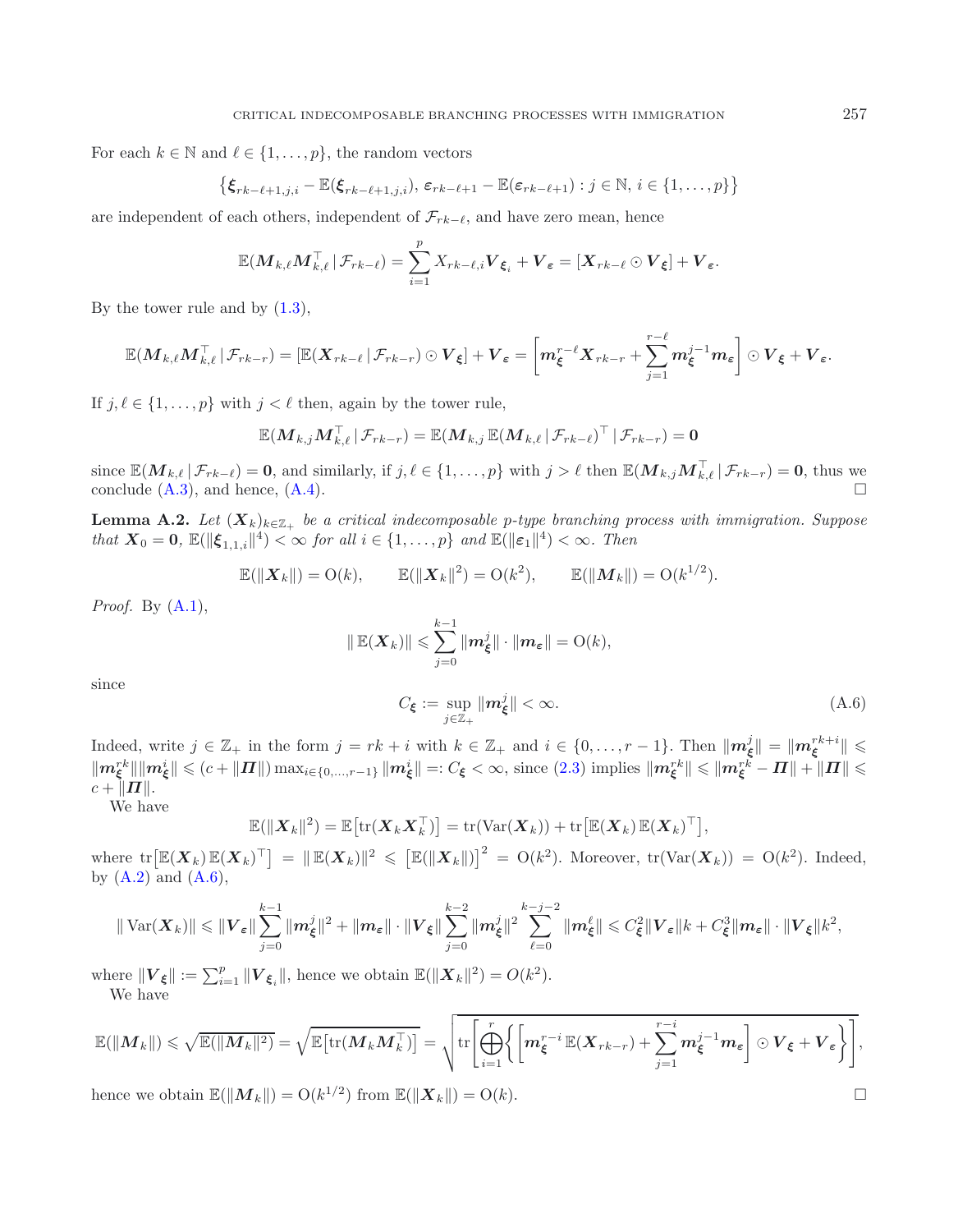#### 258 T. DANKA AND G. PAP

<span id="page-20-1"></span>Next we recall a result about convergence of random step processes towards a diffusion process (see [\[7](#page-21-9)], Cor. 2.2).

**Theorem A.3.** Let  $\gamma : \mathbb{R}_+ \times \mathbb{R}^p \to \mathbb{R}^{p \times q}$  be a continuous function. Assume that uniqueness in the sense of *probability law holds for the SDE*

$$
d\mathcal{U}_t = \gamma(t, \mathcal{U}_t) d\mathcal{W}_t, \qquad t \in \mathbb{R}_+, \tag{A.7}
$$

*with initial value*  $\mathcal{U}_0 = u_0$  *for all*  $u_0 \in \mathbb{R}^p$ , where  $(\mathcal{W}_t)_{t \in \mathbb{R}_+}$  *is a q-dimensional standard Wiener process. Let*  $(\mathcal{U}_t)_{t \in \mathbb{R}}$  *be a solution of*  $(A.7)$  *with initial value*  $\mathcal{U}_0 = 0$ *.* 

*For each*  $n \in \mathbb{N}$ , let  $(\mathbf{U}_k^{(n)})_{k \in \mathbb{N}}$  be a sequence of p-dimensional martingale differences with respect to a filtration  $(\mathcal{F}_k)_{k\in\mathbb{Z}_+}$  *. Let* 

$$
\mathcal{U}_t^{(n)} := \sum_{k=1}^{\lfloor nt \rfloor} U_k^{(n)}, \qquad t \in \mathbb{R}_+, \quad n \in \mathbb{N}.
$$

 $Suppose \mathbb{E} (||\mathbf{U}_k^{(n)}||^2) < \infty$  *for all*  $n, k \in \mathbb{N}$ *. Suppose that for each*  $T > 0$ *,* 

(i) 
$$
\sup_{t \in [0,T]} \left\| \sum_{k=1}^{\lfloor nt \rfloor} \mathbb{E} \left[ \boldsymbol{U}_k^{(n)} (\boldsymbol{U}_k^{(n)})^\top \, | \, \mathcal{F}_{k-1} \right] - \int_0^t \gamma(s, \boldsymbol{\mathcal{U}}_s^{(n)}) \gamma(s, \boldsymbol{\mathcal{U}}_s^{(n)})^\top \, ds \right\| \xrightarrow{\mathbb{P}} 0,
$$
\n(ii) 
$$
\sum_{k=1}^{\lfloor nT \rfloor} \mathbb{E} \left( \| \boldsymbol{U}_k^{(n)} \|^2 \mathbb{1}_{\{ \| \boldsymbol{U}_k^{(n)} \| > \theta \}} \, | \, \mathcal{F}_{k-1} \right) \xrightarrow{\mathbb{P}} 0 \text{ for all } \theta > 0,
$$

*where*  $\stackrel{\mathbb{P}}{\longrightarrow}$  *denotes convergence in probability. Then*  $\mathcal{U}^{(n)} \stackrel{\mathcal{D}}{\longrightarrow} \mathcal{U}$  *as*  $n \to \infty$ *.* 

Now we recall a version of the continuous mapping theorem.

For functions f and  $f_n, n \in \mathbb{N}$ , in  $D(\mathbb{R}_+, \mathbb{R}^p)$ , we write  $f_n \xrightarrow{\text{lu}} f$  if  $(f_n)_{n \in \mathbb{N}}$  converges to f locally uniformly, *i.e.*, if  $\sup_{t\in[0,T]}\|f_n(t)-f(t)\| \to 0$  as  $n\to\infty$  for all  $T>0$ . For measurable mappings  $\Phi: \mathsf{D}(\mathbb{R}_+,\mathbb{R}^p)\to \mathsf{D}(\mathbb{R}_+,\mathbb{R}^q)$ and  $\Phi_n : D(\mathbb{R}_+, \mathbb{R}^p) \to D(\mathbb{R}_+, \mathbb{R}^q)$ ,  $n \in \mathbb{N}$ , we will denote by  $C_{\Phi, (\Phi_n)_{n \in \mathbb{N}}}$  the set of all functions  $f \in C(\mathbb{R}_+, \mathbb{R}^p)$ for which  $\Phi_n(f_n) \to \Phi(f)$  whenever  $f_n \xrightarrow{\text{lu}} f$  with  $f_n \in \mathsf{D}(\mathbb{R}_+, \mathbb{R}^p)$ ,  $n \in \mathbb{N}$ .

<span id="page-20-0"></span> $\textbf{Lemma A.4.} \ \textit{Let $(\mathcal{U}_t)_{t\in\mathbb{R}_+}$ and $(\mathcal{U}_t^{(n)})_{t\in\mathbb{R}_+}$, $n\in\mathbb{N}$, be $\mathbb{R}^p$-valued stochastic processes with c\`{a}dl\`{a}g paths such that}$  $\mathcal{U}^{(n)} \longrightarrow \mathcal{U}$ *. Let*  $\Phi : \mathsf{D}(\mathbb{R}_+,\mathbb{R}^p) \to \mathsf{D}(\mathbb{R}_+,\mathbb{R}^q)$  and  $\Phi_n : \mathsf{D}(\mathbb{R}_+,\mathbb{R}^p) \to \mathsf{D}(\mathbb{R}_+,\mathbb{R}^q)$ ,  $n \in \mathbb{N}$ , be measurable mappings *such that there exists*  $C \subset C_{\Phi, (\Phi_n)_{n \in \mathbb{N}}}$  *with*  $C \in \mathcal{D}_{\infty}(\mathbb{R}_+, \mathbb{R}^p)$  *and*  $\mathbb{P}(\mathcal{U} \in C) = 1$ *. Then*  $\Phi_n(\mathcal{U}^{(n)}) \xrightarrow{\mathcal{D}} \Phi(\mathcal{U})$ *.* 

<span id="page-20-2"></span>Lemma [A.4](#page-20-0) can be considered as a consequence of Theorem 3.27 in Kallenberg [\[12\]](#page-22-9), and we note that a proof of this lemma can also be found in ([\[7\]](#page-21-9), Lem. 3.1).

**Lemma A.5.** *The mappings*  $\Psi^{(n)}$ ,  $n \in \mathbb{N}$ , and  $\Psi$  defined in Section [6](#page-16-0) are measurable.

*Proof.* Continuity of  $\Psi$  follows from the characterization of convergence in  $D(\mathbb{R}_+,( \mathbb{R}^p)^r)$  (see, e.g., [\[5](#page-21-7)], Prop. 3.5.3) thus we obtain measurability of  $\Psi$ .

In order to prove measurability of  $\Psi^{(n)}$ , first we localize it. For each  $N \in \mathbb{N}$ , consider the stopped mapping  $\Psi^{(n,N)} : D(\mathbb{R}_+,( \mathbb{R}^p)^r) \to D(\mathbb{R}_+,( \mathbb{R}^p)^r)$  given by  $\Psi^{(n,N)}(f)(t) := \Psi^{(n)}(f)(t \wedge N)$  for  $f \in D(\mathbb{R}_+,( \mathbb{R}^p)^r)$ ,  $t \in \mathbb{R}_+$ ,  $n, N \in \mathbb{N}$ . Obviously,  $\Psi^{(n,\hat{N})}(f) \to \Psi^{(n)}(f)$  in  $D(\mathbb{R}_+, (\mathbb{R}^p)^r)$  as  $N \to \infty$  for all  $f \in D(\mathbb{R}_+, (\mathbb{R}^p)^r)$ , since for

<span id="page-20-3"></span>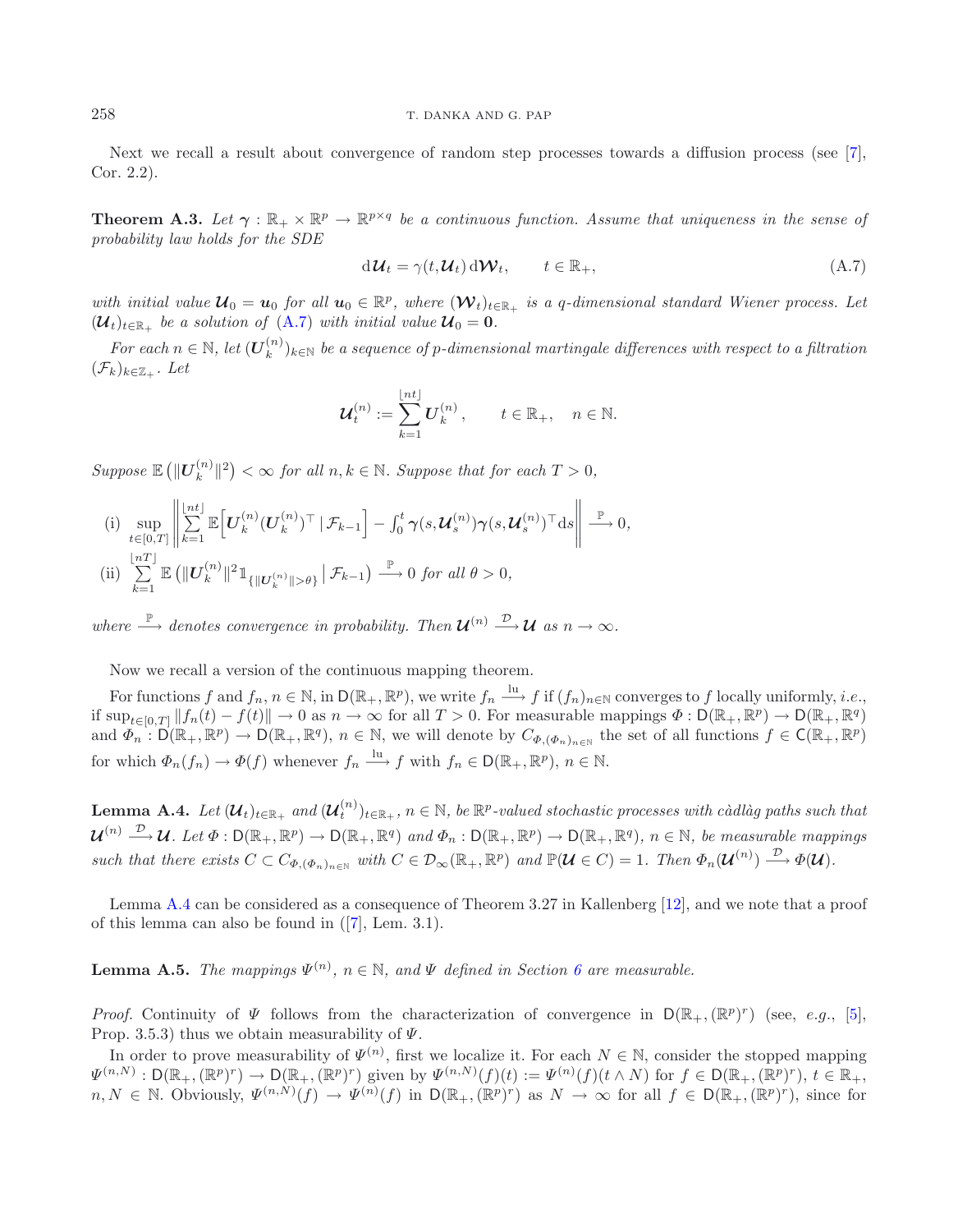all  $T > 0$  and  $N \geqslant T$  we have  $\Psi^{(n,N)}(f)(t) = \Psi^{(n)}(f)(t)$ ,  $t \in [0,T]$ , and hence  $\sup_{t \in [0,T]} \|\Psi^{(n,N)}(f)(t) \Psi^{(n)}(f)(t)$   $\to$  0 as  $N \to \infty$ . Consequently, it suffices to show measurability of  $\Psi^{(n,N)}$  for all  $n, N \in \mathbb{N}$ . We can write  $\Psi^{(n,N)} = \Psi^{(n,N,2)} \circ \Psi^{(n,N,1)}$ , where the mappings  $\Psi^{(n,N,1)} : D(\mathbb{R}_+,( \mathbb{R}^p)^r) \to ((\mathbb{R}^p)^r)^{nN+1}$  and  $\Psi^{(n,N,2)}: ((\mathbb{R}^p)^r)^{nN+1} \to \mathsf{D}(\mathbb{R}_+, (\mathbb{R}^p)^r)$  are defined by

$$
\Psi^{(n,N,1)}(f) := \left(f(0), f\left(\frac{1}{n}\right), f\left(\frac{2}{n}\right), \dots, f(N)\right),
$$
  

$$
\Psi^{(n,N,2)}(\boldsymbol{x}_0, \boldsymbol{x}_1, \dots, \boldsymbol{x}_{n})(t) := \sum_{j=1}^{\lfloor nt \rfloor} \boldsymbol{m}_{\xi}^{(\lfloor nt \rfloor - j)r} \sum_{\ell=i}^r \boldsymbol{m}_{\xi}^{\ell-i} \left(\boldsymbol{x}_{j,\ell} - \boldsymbol{x}_{j-1,\ell} + \frac{1}{nr} \boldsymbol{m}_{\varepsilon}\right)
$$
  

$$
+ \sum_{j=2}^{\lfloor nt \rfloor} \boldsymbol{m}_{\xi}^{(\lfloor nt \rfloor - j)r} \sum_{\ell=1}^{i-1} \boldsymbol{m}_{\xi}^{\ell-i+r} \left(\boldsymbol{x}_{j-1,\ell} - \boldsymbol{x}_{j-2,\ell} + \frac{1}{nr} \boldsymbol{m}_{\varepsilon}\right)
$$

for  $f \in D(\mathbb{R}_+,\mathbb{(R}^p)^r)$ ,  $t \in \mathbb{R}_+$ ,  $x = (x_0, x_1, \ldots, x_{nN}) \in ((\mathbb{R}^p)^r)^{nN+1}$ ,  $n, N \in \mathbb{N}$ . Measurability of  $\Psi^{(n,N,1)}$  follows from Ethier and Kurtz ([\[5\]](#page-21-7), Prop. 3.7.1). Next we show continuity of  $\Psi^{(n,N,2)}_n$  by checking  $\sup_{t\in[0,T]}\|\Psi^{(n,N,2)}(\boldsymbol{x}^{(k)})(t)-\Psi^{(n,N,2)}(\boldsymbol{x})(t)\| \to 0$  as  $k\to\infty$  for all  $T>0$  whenever  $\boldsymbol{x}^{(k)}\to\boldsymbol{x}$  in  $((\mathbb{R}^p)^r)^{nN+1}$ . This convergence follows from the estimate

$$
\sup_{t\in[0,T]}\|\Psi^{(n,N,2)}(\boldsymbol{x}^{(k)})(t)-\Psi^{(n,N,2)}_n(\boldsymbol{x})(t)\|\leqslant C_{\xi}^2\sum_{j=1}^{\lfloor n(T\wedge N)\rfloor}\sum_{\ell=i}^r(\|\boldsymbol{x}^{(k)}_{j,\ell}-\boldsymbol{x}_{j,\ell}\|+\|\boldsymbol{x}^{(k)}_{j-1,\ell}-\boldsymbol{x}_{j-1,\ell}\|)\\+\frac{C_{\xi}^2}{\sum_{j=2}^{\lfloor n(T\wedge N)\rfloor}\sum_{\ell=1}^{i-1}(\|\boldsymbol{x}^{(k)}_{j-1,\ell}-\boldsymbol{x}_{j-1,\ell}\|+\|\boldsymbol{x}^{(k)}_{j-2,\ell}-\boldsymbol{x}_{j-2,\ell}\|).
$$

We obtain measurability of both  $\Psi^{(n,N,1)}$  and  $\Psi^{(n,N,2)}$ , hence we conclude measurability of  $\Psi^{(n,N)}$ .  $\Box$ 

<span id="page-21-8"></span>**Lemma A.6.** *The subset*  $C(\mathbb{R}_+,( \mathbb{R}^p)^r) \subset D(\mathbb{R}_+,( \mathbb{R}^p)^r)$  *is closed, thus measurable, i.e.,*  $C(\mathbb{R}_+,( \mathbb{R}^p)^r) \in$  $\mathcal{D}_{\infty}(\mathbb{R}_+,\mathbb{(R}^p)^r)$ .

*Proof.* The complement  $D(\mathbb{R}_+,( \mathbb{R}^p)^r) \setminus C(\mathbb{R}_+,( \mathbb{R}^p)^r)$  is open. Indeed, each function  $f \in D(\mathbb{R}_+,( \mathbb{R}^p)^r)$  $\mathsf{C}(\mathbb{R}_+,\mathbb{R}^p)^r$  is discontinuous at some point  $t_f \in \mathbb{R}_+$ , and, by the definition of the metric of  $\mathsf{D}(\mathbb{R}_+,\mathbb{R}^p)^r$ , there exists  $r_f > 0$  such that all  $g \in D(\mathbb{R}_+,( \mathbb{R}^p)^r)$  is discontinuous at the point  $t_f \in \mathbb{R}_+$  whenever the distance of g from f is less than  $r_f$ . Consequently, the set  $D(\mathbb{R}_+,(R^p)^r) \setminus C(\mathbb{R}_+,(R^p)^r)$  is the union of open balls with center  $f \in D(\mathbb{R}_+,( \mathbb{R}^p)^r) \setminus C(\mathbb{R}_+,( \mathbb{R}^p)^r)$  and radius  $r_f$ .

#### **REFERENCES**

- <span id="page-21-0"></span>[1] K.B. Athreya and P.E. Ney, Branching processes. Springer-Verlag (1972).
- <span id="page-21-4"></span>[2] R.B. Bapat and T.E.S. Raghavan, Nonnegative matrices and applications. Vol. 64 of *Encyclopedia of Mathematics and its Applications*. Cambridge University Press (1997).
- <span id="page-21-6"></span>[3] M. Barczy, M. Isp´any and G. Pap, Asymptotic behavior of unstable INAR(*p*)processes. *Stoch. Process. Appl.* **121** (2011) 583–608.
- <span id="page-21-5"></span>[4] R.A. Brualdi and D. Cvetković, A combinatorial approach to matrix theory and its applications. *Discrete Mathematics and its Applications.* CRC Press, Boca Raton (2009).
- <span id="page-21-7"></span>[5] S.N. Ethier and T.G. Kurtz, Markov processes. Characterization and convergence. Wiley (1986).
- <span id="page-21-3"></span>[6] R.A. Horn and Ch.R. Johnson, Matrix Analysis. Cambridge University Press (1985).
- <span id="page-21-9"></span>[7] M. Isp´any and G. Pap, A note on weak convergence of random step processes. *Acta Math. Hungar.* **126** (2010) 381–395.
- <span id="page-21-1"></span>[8] M. Isp´any and G. Pap, Asymptotic behavior of critical primitive multi-type branching processes with immigration. *Stoch. Anal. Appl.* **32** (2014) 727–741.
- <span id="page-21-2"></span>[9] M. Ispány, K. Körmendi and G. Pap, Asymptotic behavior of CLS estimators for 2-type doubly symmetric critical Galton– Watson processes with immigration. *Bernoulli* **20** (2014) 2247–2277.